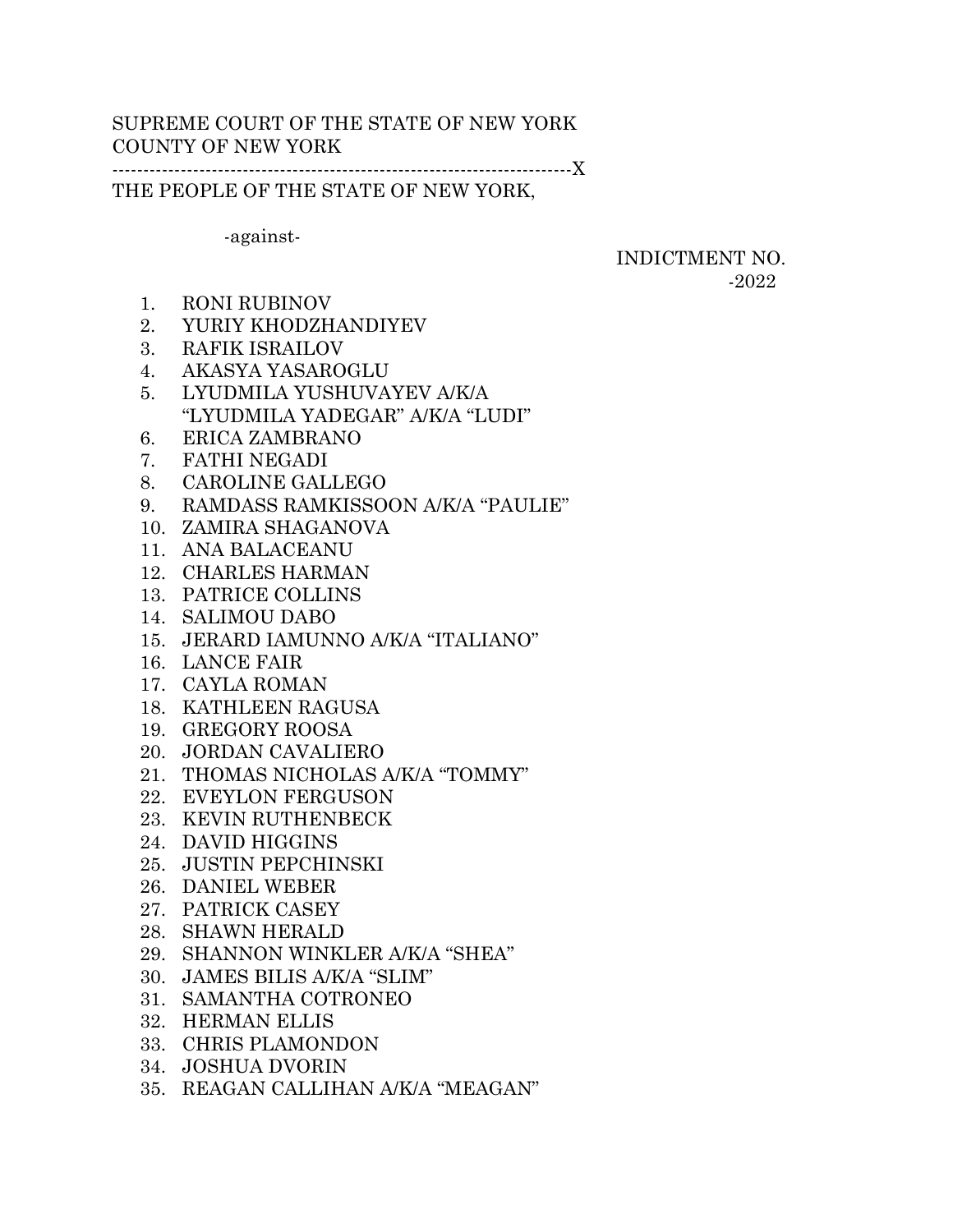|  | 36. SHARIF WARNER     |  |  |
|--|-----------------------|--|--|
|  | 37. CHASE BUNT        |  |  |
|  | 38. MICHAEL MORRIS    |  |  |
|  | 39. JABARI SMITH      |  |  |
|  | 40. ALONZO ROBERTS    |  |  |
|  | 41. JACQUELINE ALESSI |  |  |
|  |                       |  |  |

Defendants.

--------------------------------------------------------------------------X

## **COUNT 1**

### **ENTERPRISE CORRUPTION**

The Grand Jury of New York County, by this Indictment, accuses the defendants, RONI RUBINOV, YURIY KHODZHANDIYEV, RAFIK ISRAILOV, AKASYA YASAROGLU, LYUDMILA YUSHUVAYEV A/K/A "LYUDMILA YADEGAR" A/K/A "LUDI", ERICA ZAMBRANO, FATHI NEGADI, CAROLINE GALLEGO, RAMDASS RAMKISSOON A/K/A "PAULIE", ZAMIRA SHAGANOVA, ANA BALACEANU, and CHARLES HARMAN, of the crime of Enterprise Corruption, in violation of Penal Law § 460.20(1)(a), committed in New York and Queens Counties in the State of New York, and elsewhere as follows:

The defendants, from on or about and between January 1, 2017, and January 8, 2020, having knowledge of the existence of a Criminal Enterprise, to wit: THE RUBINOV ORGANIZED RETAIL THEFT AND FENCING ENTERPRISE, and the nature of its activities, and being members of or associated with that criminal enterprise by participating in a pattern of criminal activity, as follows:

## **THE CRIMINAL ENTERPRISE**

At all times relevant to the First Count: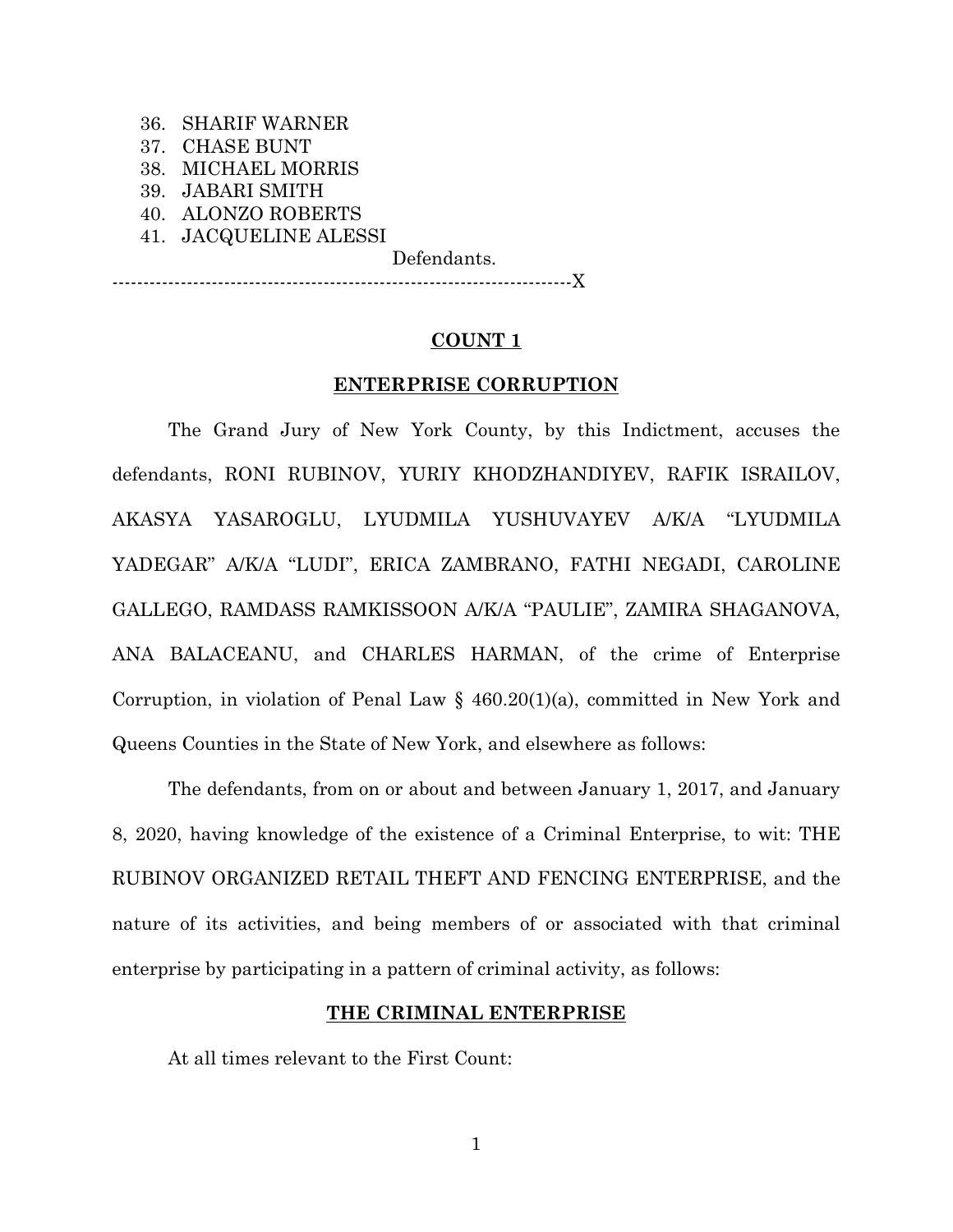The defendants RONI RUBINOV, YURIY KHODZHANDIYEV, RAFIK ISRAILOV, AKASYA YASAROGLU, LYUDMILA YUSHUVAYEV A/K/A "LYUDMILA YADEGAR" A/K/A "LUDI", ERICA ZAMBRANO, FATHI NEGADI, CAROLINE GALLEGO, RAMDASS RAMKISSOON A/K/A "PAULIE", ZAMIRA SHAGANOVA, ANA BALACEANU, and CHARLES HARMAN, along with other persons known and unknown, were members and/or associates of an enterprise referred to herein as THE RUBINOV ORGANIZED RETAIL THEFT AND FENCING ENTERPRISE, which consisted of a group of persons sharing a common purpose of engaging in criminal conduct. THE RUBINOV ORGANIZED RETAIL THEFT AND FENCING ENTERPRISE had an ascertainable structure that was distinct from a pattern of criminal activity, and had a continuity of existence, structure, and criminal purpose beyond the scope of individual criminal incidents.

The defendants listed under Count One were members and associates of THE RUBINOV ORGANIZED RETAIL THEFT AND FENCING ENTERPRISE — an organized criminal operation with three principal places of business in New York County, Queens County and elsewhere inside and outside the State of New York. THE RUBINOV ORGANIZED RETAIL THEFT AND FENCING ENTERPRISE constituted a "criminal enterprise" as the term is defined in Penal Law § 460.10(3).

The defendant RONI RUBINOV directed the enterprise, and the defendants YURIY KHODZHANDIYEV, RAFIK ISRAILOV, AKASYA YASAROGLU, LYUDMILA YUSHUVAYEV A/K/A "LYUDMILA YADEGAR" A/K/A "LUDI", ERICA ZAMBRANO, FATHI NEGADI, CAROLINE GALLEGO, RAMDASS RAMKISSOON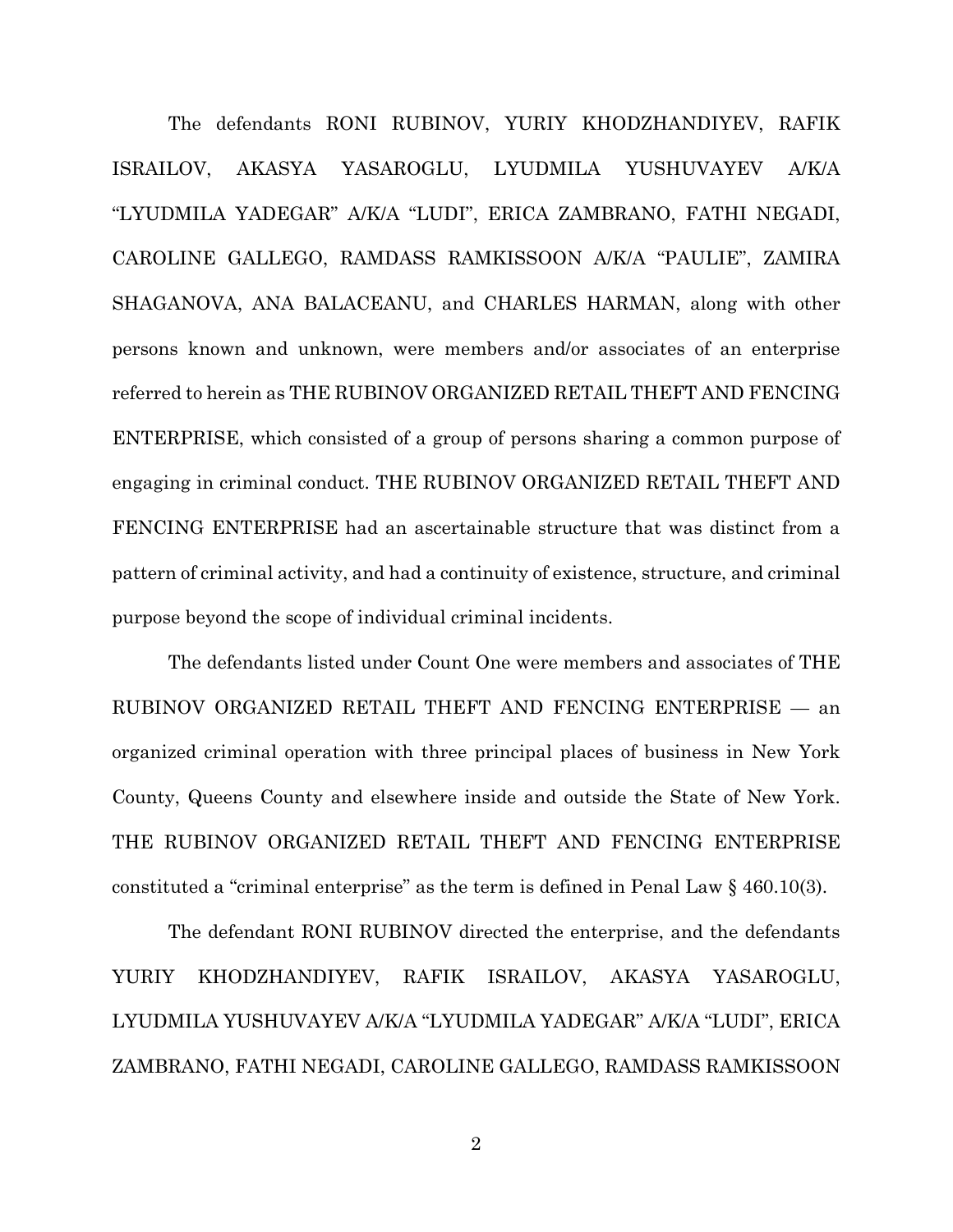A/K/A "PAULIE", ZAMIRA SHAGANOVA, ANA BALACEANU, and CHARLES HARMAN, were "partners", "employees," or "associates" of THE RUBINOV ORGANIZED RETAIL THEFT AND FENCING ENTERPRISE (hereinafter, "the Criminal Enterprise").

### **THE STRUCTURE AND PURPOSES OF THE CRIMINAL ENTERPRISE**

The epicenter of the Criminal Enterprise was RONI RUBINOV (hereinafter, "RUBINOV"), who directed this organized retail theft and fencing operation to systematically procure stolen property from numerous retail victims — thereby possessing approximately **\$3,806,192** worth of stolen property to resell on RUBINOV's eBay marketplace site, Treasure-Deals-USA (hereinafter, "RUBINOV's Treasure-Deals-USA eBay Store"), and subsequently generating approximately **\$1,373,728** in illicit proceeds for himself and other participants within the Criminal Enterprise. At RUBINOV's direction, the Criminal Enterprise purchased stolen property from thirty distinct larcenists (hereinafter "boosters") on a daily basis, during and outside regular business hours. RUBINOV trained his employees to procure, and the boosters to steal, specific items from retailers based on sales trends on RUBINOV's Treasure-Deals-USA eBay Store. Further, RUBINOV instructed his employees to purchase – from boosters - stolen clothing items for six-to-eight percent of their retail value and stolen pharmaceutical items and cosmetics at the rate of oneto-two dollars per item, depending on the brand. RUBINOV regularly provided his employees with cash to pay for the stolen property, which was allocated to promote the ongoing procurement of stolen property.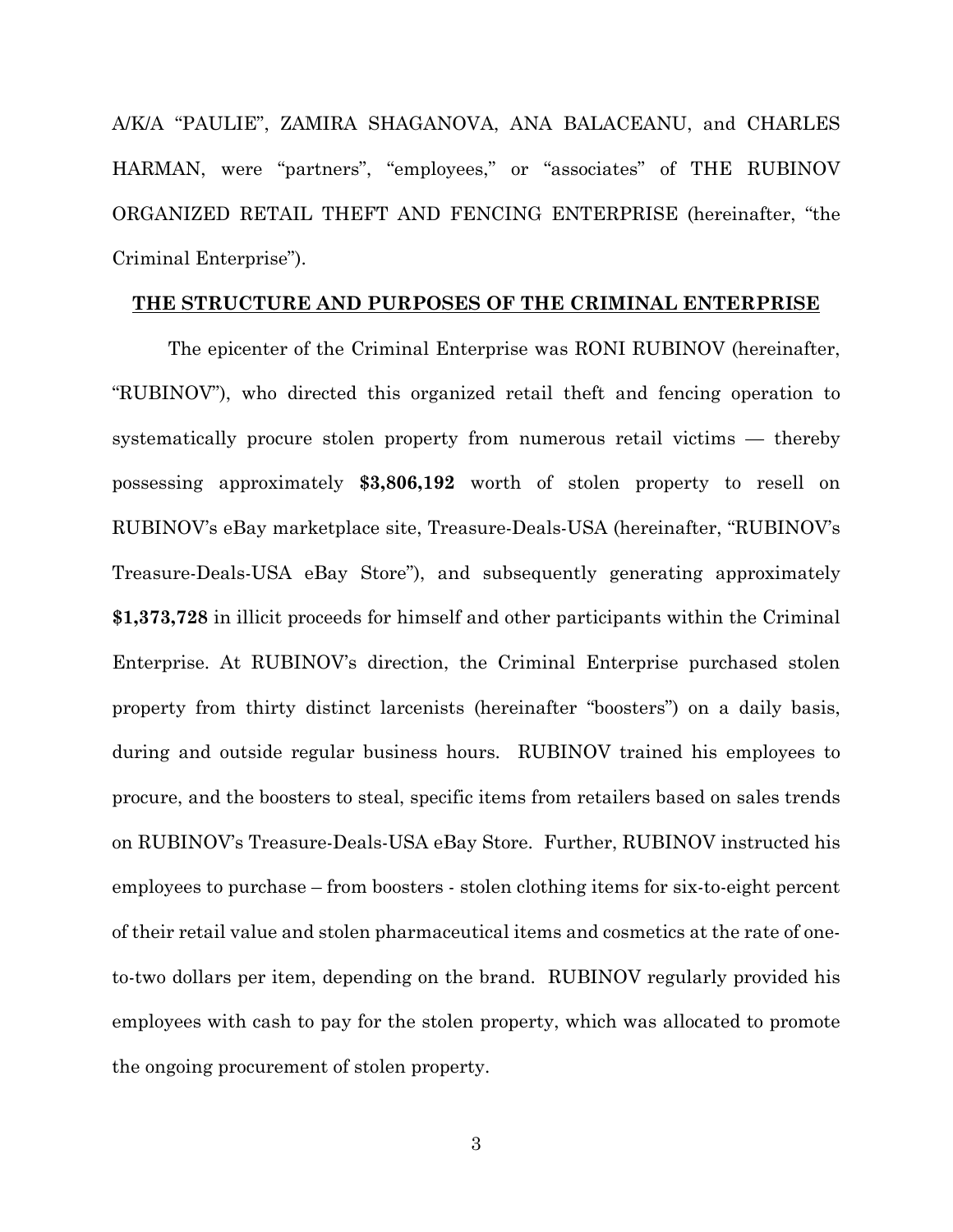Once the stolen property was purchased by RUBINOV or his employees, it was stored inside of 71 W 47th Street, Suite 402A and Suite 402B, New York, New York (hereinafter "71 W 47th Street") or inside of RUBINOV's New Liberty Loans Pawn Shop located at 67 W 47th Street, New York, New York (hereinafter "the Pawn Shop" or "67 W 47th Street"). Once or twice a week, RUBINOV directed his employees to transport the stolen property in RUBINOV's black Chevrolet Suburban (hereinafter, "RUBINOV's Suburban") from RUBINOV's offices at 67 W 47th Street and 71 W 47th Street to 166-21 67th Avenue, Fresh Meadows, New York (Queens County) (hereinafter "RUBINOV's Residence") and 165-12 69th Avenue, Fresh Meadows, New York (hereinafter "the Stash House") (collectively, "the Queens Stash Locations") – both of which were stash locations for the stolen property.

Once the stolen property was delivered to the Queens Stash Locations, the stolen property was inventoried and organized by product type. Cosmetics, pharmaceutical items, hair products, certain clothing items, electronics, strollers, and other miscellaneous property were inventoried and organized in the basement of RUBINOV's Residence. Other clothing items, purses, shoes, accessories, and additional cosmetics and pharmaceutical items were inventoried and organized in the Stash House. Thereafter, RUBINOV's employees posted the stolen property for resale on RUBINOV's Treasure-Deals-USA eBay Store. Once the posted items were purchased, they were transported back to 71 W 47th Street to be packaged and subsequently shipped to RUBINOV's eBay customers.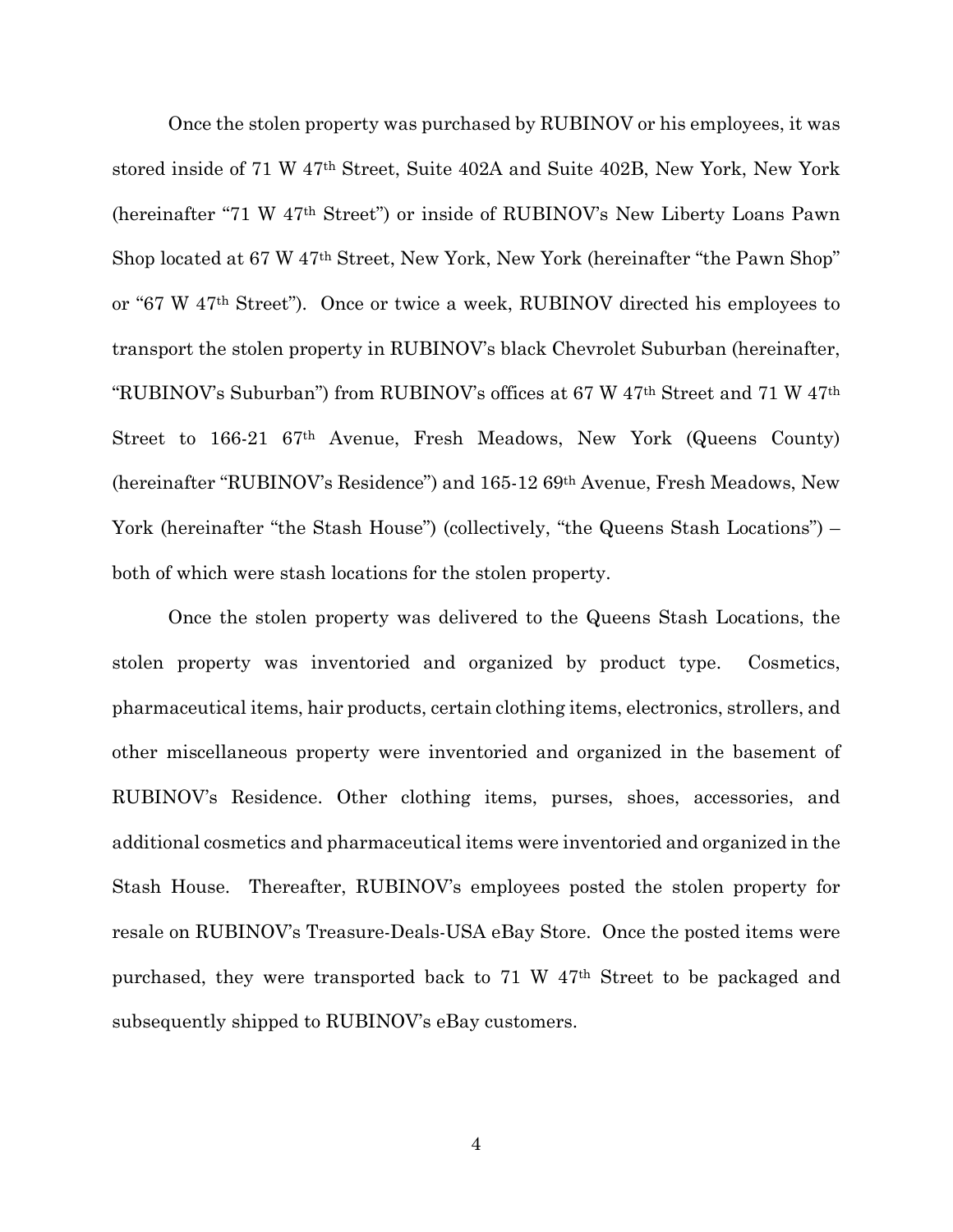Through the resale of stolen property on RUBINOV's Treasure-Deals-USA eBay Store, RUBINOV and other members of the Criminal Enterprise, concealed approximately \$1,373,728 in RUBINOV's eBay-linked-PayPal account and Bank of America account. The concealment of these funds was executed in the following manner: (1) between August 8, 2017 and January 7, 2020, the sales of stolen goods on RUBINOV's Treasure-Deals-USA eBay Store generated approximately \$1,373,728 in gross proceeds; (2) the same sales of stolen goods on RUBINOV's Treasure-Deals-USA eBay Store generated approximately \$1,098,025 – in net proceeds, which were deposited into RUBINOV's Romanov Buyers Inc. PayPal account; (3) after the \$1,098,025 was deposited into RUBINOV's Romanov Buyers Inc. PayPal account, approximately \$154,001 was redirected back to eBay and PayPal to pay eBay and PayPal reinvestment fees while approximately \$956,242 was deposited into RUBINOV's Romanov Gold Buyers Inc., Bank of America account. By washing the illicit proceeds through the Romanov Buyers Inc. PayPal account and subsequently through the Romanov Gold Buyers Inc. Bank of America account, RUBINOV, and other members of the Criminal Enterprise successfully concealed the proceeds from the sale of stolen property in the amount of \$1,373,728.

Additionally, RUBINOV and other members of the Criminal Enterprise utilized the proceeds from the resale of stolen property to reinvest into the Criminal Enterprise. Approximately \$802,401 of the \$956,242 that was deposited into the RUBINOV's Romanov Gold Buyers Inc. Bank of America account was used to reinvest into the Criminal Enterprise. RUBINOV and other members of the Criminal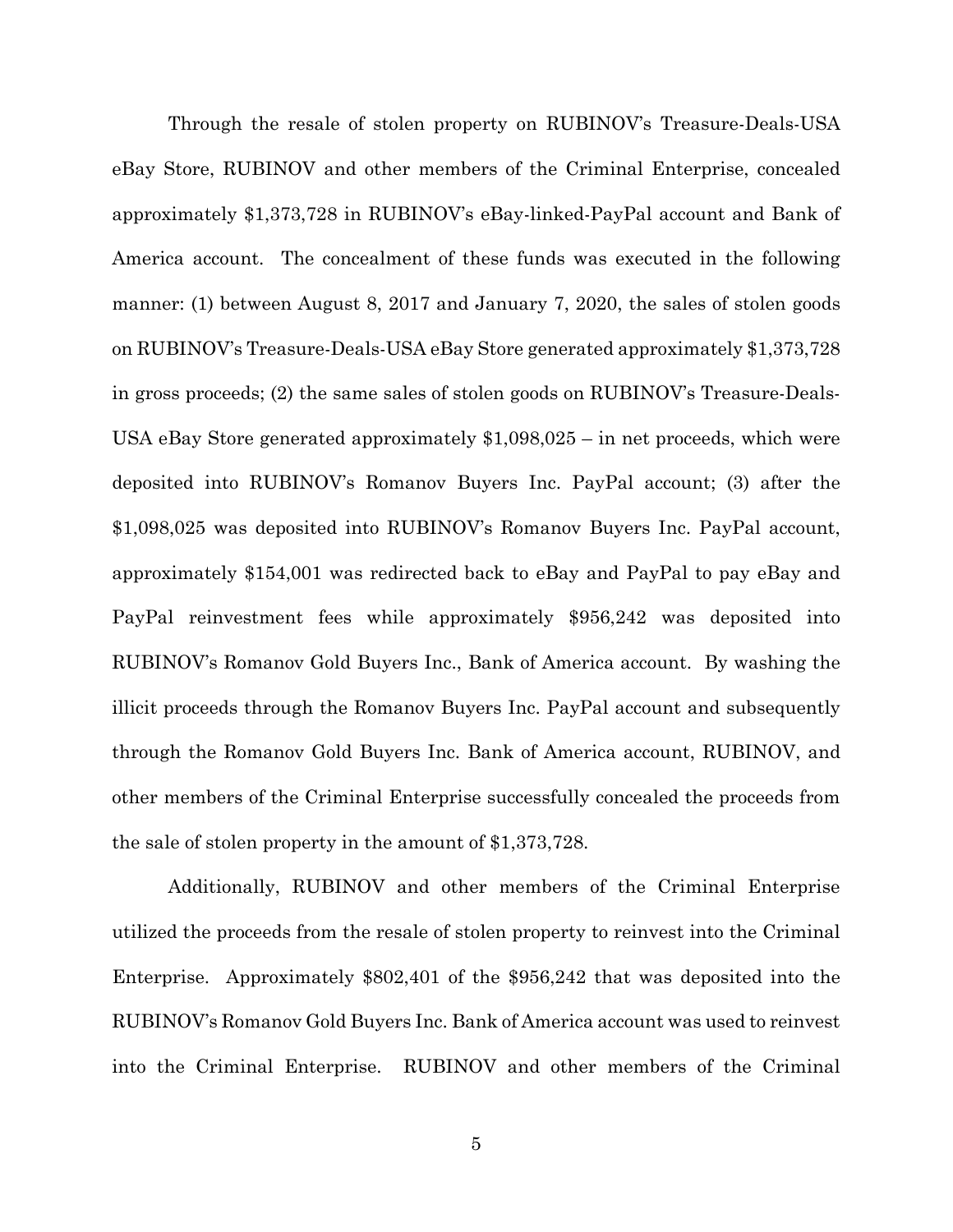Enterprise reinvested funds for various illicit business expenses, such as cash withdrawals which paid boosters for stolen property, payments made to RUBINOV's employees, marketing campaigns, car payments and the operation's phone and internet bills. These types of payments and expenses were the foundation of RUBINOV's Criminal Enterprise, which enabled RUBINOV's continued purchase and resale of stolen property; and which perpetuated the flow of illicit proceeds into RUBINOV's PayPal and Bank of America accounts.

In addition to stolen clothing, watches, pharmaceuticals, and cosmetics, RUBINOV directed his employees to purchase stolen gift cards from the boosters. Once in possession of a stolen gift card, RUBINOV and other members of the Criminal Enterprise swiped the balance on the stolen gift card through a merchant account terminal inside of 67 W 47th Street. Between January 1, 2017 and January 8, 2020, RUBINOV and other members of the Criminal Enterprise concealed approximately \$90,381 of illicit proceeds in RUBINOV's New Liberty Pawn Shop Inc. merchant account and New Liberty Pawn Shop Inc., TD Bank accounts. The illicit proceeds from the stolen gift cards were concealed by the Criminal Enterprise in the following manner: (1) boosters stole or fraudulently obtained gift cards; (2) boosters sold the gift cards to RUBINOV and other members of the Criminal Enterprise for approximately 50% of their value; (3) RUBINOV, or one of his employees swiped the gift cards through the merchant account terminal in 67 W  $47<sup>th</sup>$  Street, (4) RUBINOV or his employees at RUBINOV's direction, created fraudulent receipts for these transactions; (5) the booster was paid in cash by RUBINOV or by one of his employees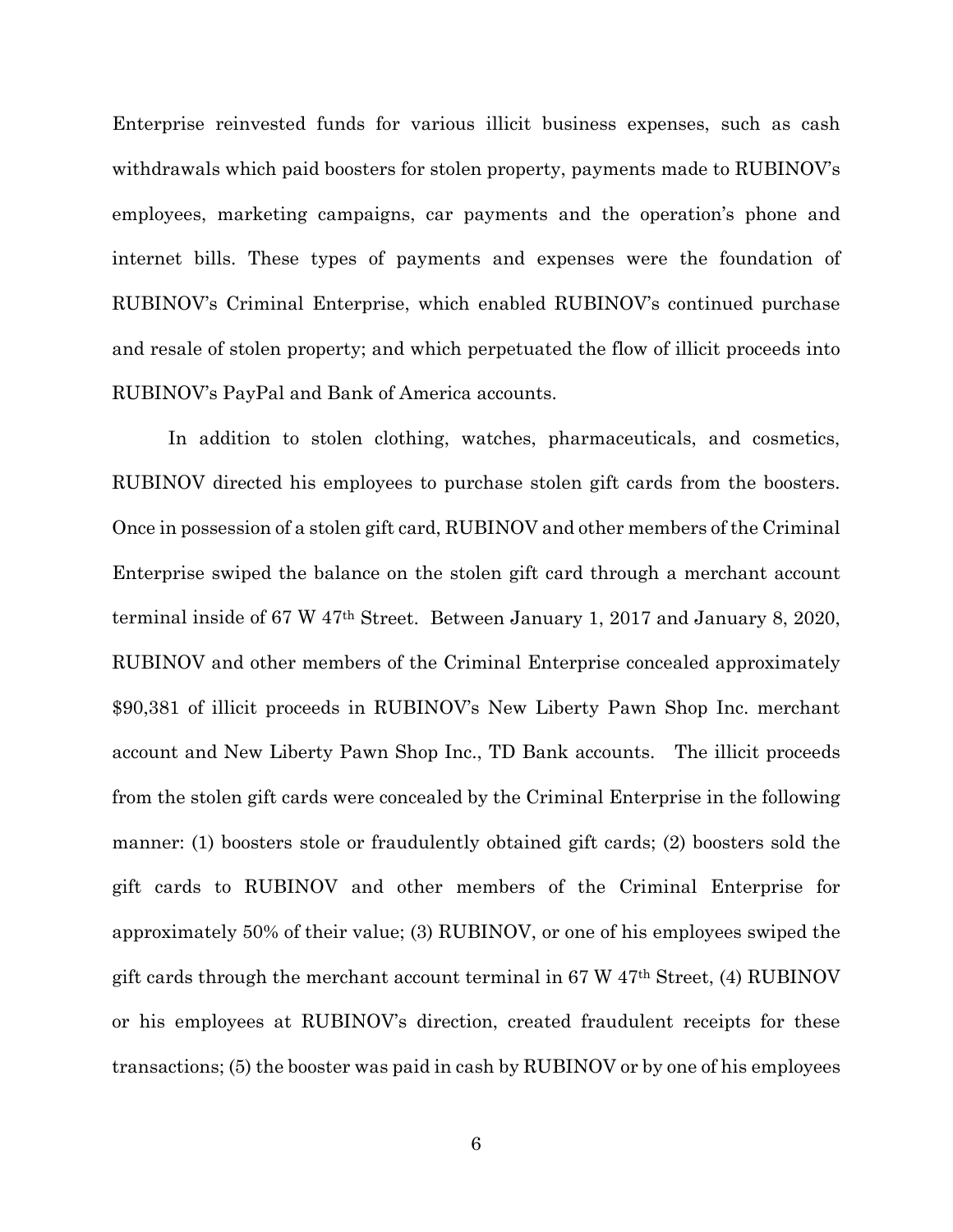for 50% of the value of the gift card; and (6) once the stolen or fraudulently obtained gift cards were processed by RUBINOV's merchant account, the full value of the stolen or fraudulently obtained gift cards were deposited into RUBINOV's New Liberty Pawn Shop Inc., TD Bank accounts – thereby concealing the illegal proceeds of the gift card transactions.

RUBINOV directed members of the Criminal Enterprise, dictated the quantity, type and frequency in which stolen property was acquired in addition to the price that RUBINOV and his employees paid for the stolen property. RUBINOV controlled the flow of money within the Criminal Enterprise – instructing certain trusted members of the Criminal Enterprise to withdraw money from his bank accounts or from his safes – and used that money to pay for additional stolen property. RUBINOV also provided access to the Queens Stash Locations to other members and associates of the Criminal Enterprise. In addition to obtaining and possessing stolen property from other members of the Criminal Enterprise, RUBINOV also managed the inventory, organization, and resale of the stolen property.

Positioned directly beneath RUBINOV was YURIY KHODZHANDIYEV (hereinafter, "YURIY"). RUBINOV provided YURIY with full access to the Criminal Enterprise's financial accounts as well as the vault and safes that stored cash at RUBINOV's business locations. YURIY was responsible for overseeing the day-today booster transactions in 67 W 47th Street and 71 W 47th Street. This included the intake of stolen property, acting as an intermediary between RUBINOV and the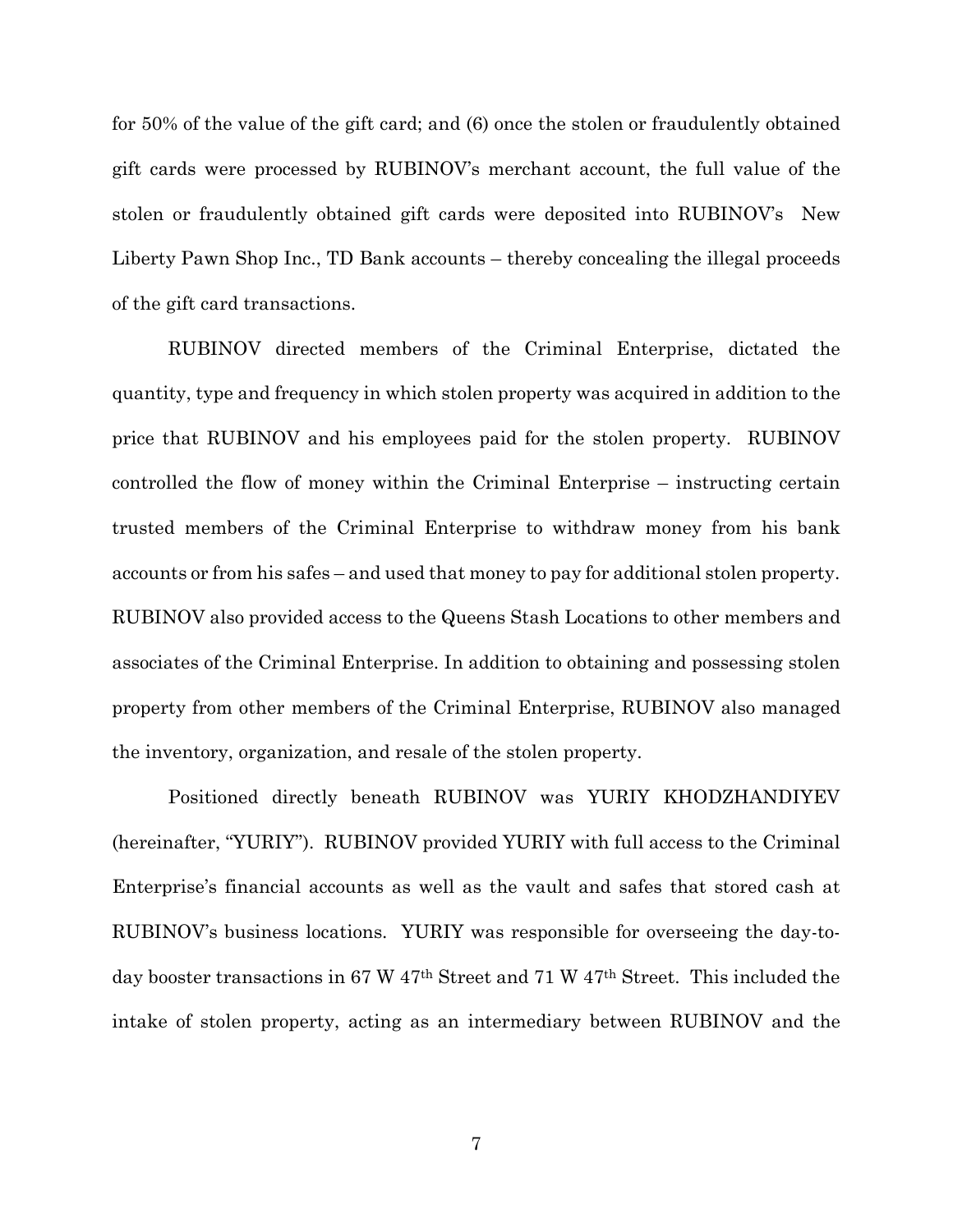boosters with regard to price negotiation for the stolen property and paying the boosters in cash for the stolen property.

Laterally positioned to YURIY was RAFIK ISRAILOV (hereinafter, "RAFIK"). RAFIK often purchased stolen property from the boosters inside of the 67 W 47<sup>th</sup> Street and 71 W 47th Street locations. At times, RAFIK directed the Criminal Enterprise's lower-level employees as to how much money to pay the boosters for the stolen property and provided the lower-level employees with cash to complete these transactions. Additionally, RUBINOV regularly sent boosters to meet RAFIK in Queens after the 67 W 47th Street and 71 W 47th Street locations were closed. Typically, RAFIK met boosters in and around the Forest Hills/ 71st Avenue New York City subway stop in Queens County to purchase stolen property from the boosters in exchange for cash.

RUBINOV's lower-level employees, including, AKASYA YASAROGLU (hereinafter, "AKASYA"), LYUDMILA YUSHUVAYEV A/K/A "LYUDMILA YADEGAR" A/K/A "LUDI" (hereinafter, "LUDI"), RAMDASS RAMKISSOON A/K/A "PAULIE" (hereinafter, "PAULIE"), ZAMIRA SHAGANOVA (hereinafter, "ZAMIRA"), ERICA ZAMBRANO (hereinafter, "ZAMBRANO"), FATHI NEGADI (hereinafter, "FATHI") reported to YURIY and RUBINOV. As a lower-level employee, AKASYA worked out of 71 W 47th Street and engaged with the boosters at the direction of both RUBINOV and YURIY. Daily, AKASYA purchased stolen property from the boosters with cash provided by RUBINOV, YURIY, LUDI, ZAMIRA and RAFIK and subsequently bagged the stolen property for transport to the Queens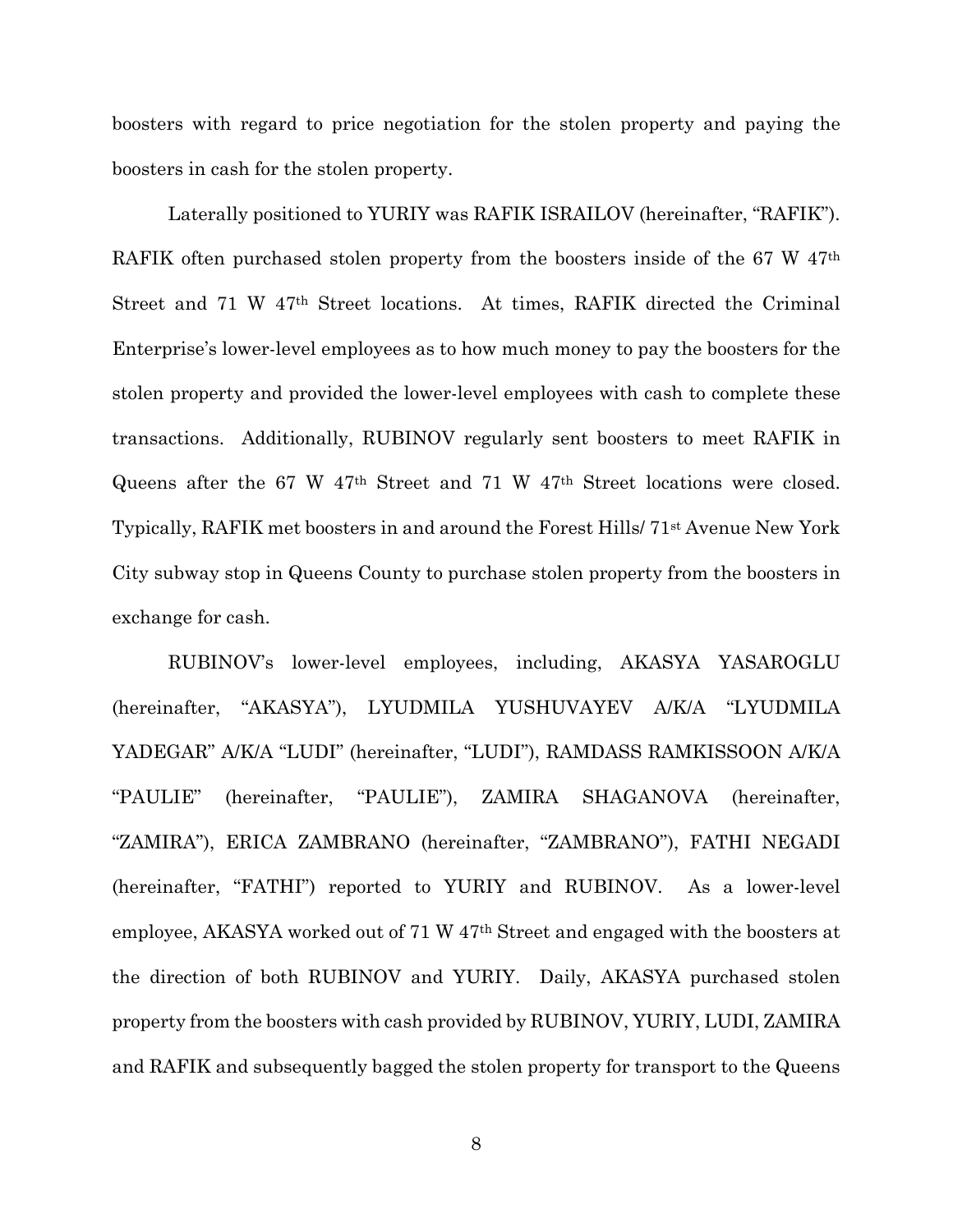Stash Locations. Additionally, AKASYA posted the stolen property to RUBINOV's Treasure-Deals-USA eBay Store and packaged the stolen property for shipment to RUBINOV's eBay customers.

Inside of 67 W 47th Street, LUDI, ZAMIRA and ZAMBRANO worked as the Pawn Shop office managers. RUBINOV and YURIY directed LUDI, ZAMIRA and ZAMBRANO to perform a number of tasks, including, but not limited to,: (1) handle the intake of new boosters; (2) alert RUBINOV and YURIY to the fact that boosters were waiting to meet them; (3) send RUBINOV, YURIY and RAFIK photos of stolen property; (4) purchase stolen property and gift cards from the boosters that went directly to 67 W 47th Street; (5) swipe the gift cards through the Pawn Shop merchant account terminal; and (6) create fraudulent receipts for the purchase of the stolen gift cards.

FATHI and CAROLINE GALLEGO (hereinafter, "CAROLINE") worked out of the Stash House. RUBINOV directed FATHI to build a storage space with shelves for stolen pharmaceutical items and cosmetics in the basement of the Stash House. However, FATHI's primary function was transporter of the stolen property – both from Manhattan to Queens and from Queens back to Manhattan while using RUBINOV's Vehicle. Following a delivery of stolen property to Queens, RUBINOV directed FATHI to distribute and organize the stolen property between the Queens Stash Locations. Thereafter, FATHI and CAROLINE's jobs were to organize the stolen property inside of the Stash House. Additionally, CAROLINE posted the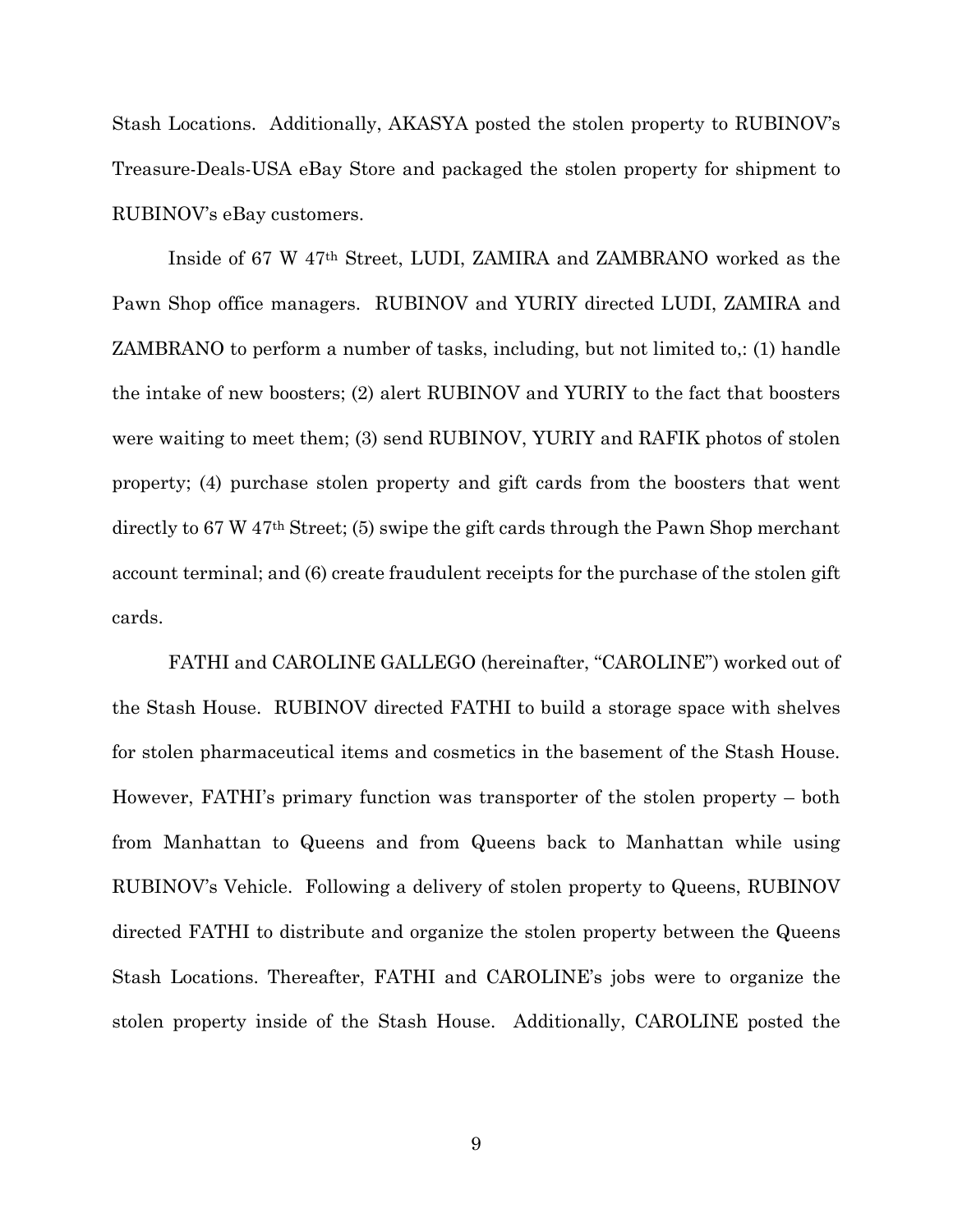stolen goods that were stored at the Stash House to RUBINOV's Treasure-Deals-USA eBay Store.

It was also FATHI's job to transport stolen property from Queens to Manhattan using RUBINOV's Vehicle. Multiple times a week, FATHI assembled bags of stolen property that had been purchased from RUBINOV's Treasure-Deals-USA eBay Store and transported said property from Queens to Manhattan to be shipped to RUBINOV's Treasure-Deals-USA eBay customers. Once delivered to Manhattan, AKASYA and YURIY packed and shipped the stolen merchandise to RUBINOV's eBay customers.

In addition to organizing the stolen property in the Stash House and posting stolen property to RUBINOV's Treasure-Deals-USA eBay Store, CAROLINE oversaw business strategy and development – with a focus on expanding RUBINOV's marketing, sales, and profit margins. As part of this role, CAROLINE regularly visited 67 W 47th Street and 71 W 47th Street to observe and instruct RUBINOV's lower-level employees and the boosters on how to: (1) remove anti-theft devices and security tags from items prior to selling to RUBINOV; (2) steal high quality items that have demonstrated resale success; and (3) avoid stealing expired cosmetic and pharmaceutical items that are problematic during the resale process.

FATHI and CAROLINE had an inventory and eBay manager counterpart – ANA BALACEANU (hereinafter "ANA"), who worked out of RUBINOV's Residence. ANA inventoried and organized the stolen property in the basement of RUBINOV's Residence. Thereafter, ANA posted these stolen property items to RUBINOV's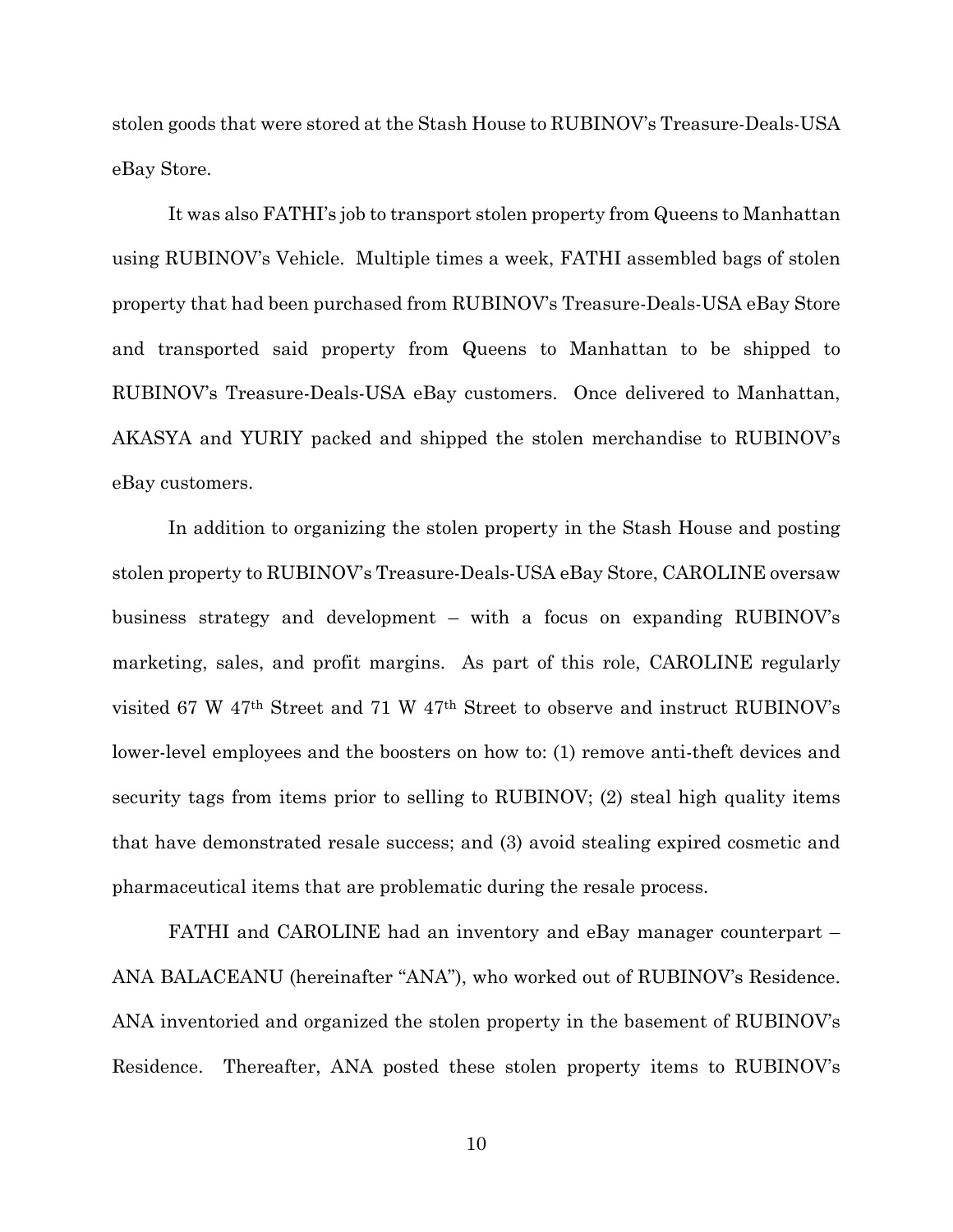Treasure-Deals-USA eBay Store for resale and was tasked with maintenance and oversight of eBay purchases and customer support. As a long-time employee of the Criminal Enterprise, ANA was directed by RUBINOV to oversee FATHI, CAROLINE and AKASYA with regard to (1) the inventory and location of the stashed stolen property; (2) the posting of stolen property on RUBINOV's Treasure-Deals-USA eBay Store; (3) the shipment of purchased items from RUBINOV's Treasure-Deals-USA eBay Store; and (4) troubleshooting issues with damaged, missing, or expired property.

In addition to RUBINOV's on-site employees, RUBINOV contracted a remote web designer and eCommerce consultant, CHARLES HARMAN (hereinafter "HARMAN"). At RUBINOV's direction, HARMAN (1) maintained RUBINOV's Treasure Deals USA eBay Store; (2) updated and created websites for the Criminal Enterprise; (3) increased RUBINOV's online visibility through Google metrics; (4) tried to expand RUBINOV's sales platform to Amazon and Shopify; and (5) trained ANA, CAROLINE, LUDI, AKASYA and other employees on how to increase their productivity and grow RUBINOV's profit margin on RUBINOV's eBay and other eCommerce sites.

It was the purpose of the Criminal Enterprise to possess millions of dollars' worth of stolen property to enable all of the members of the Criminal Enterprise to profit from the resale of the stolen property – all while concealing the origin of the illicit proceeds. It was also the purpose of the Criminal Enterprise to reinvest a portion of the proceeds generated from the sale of the stolen property into the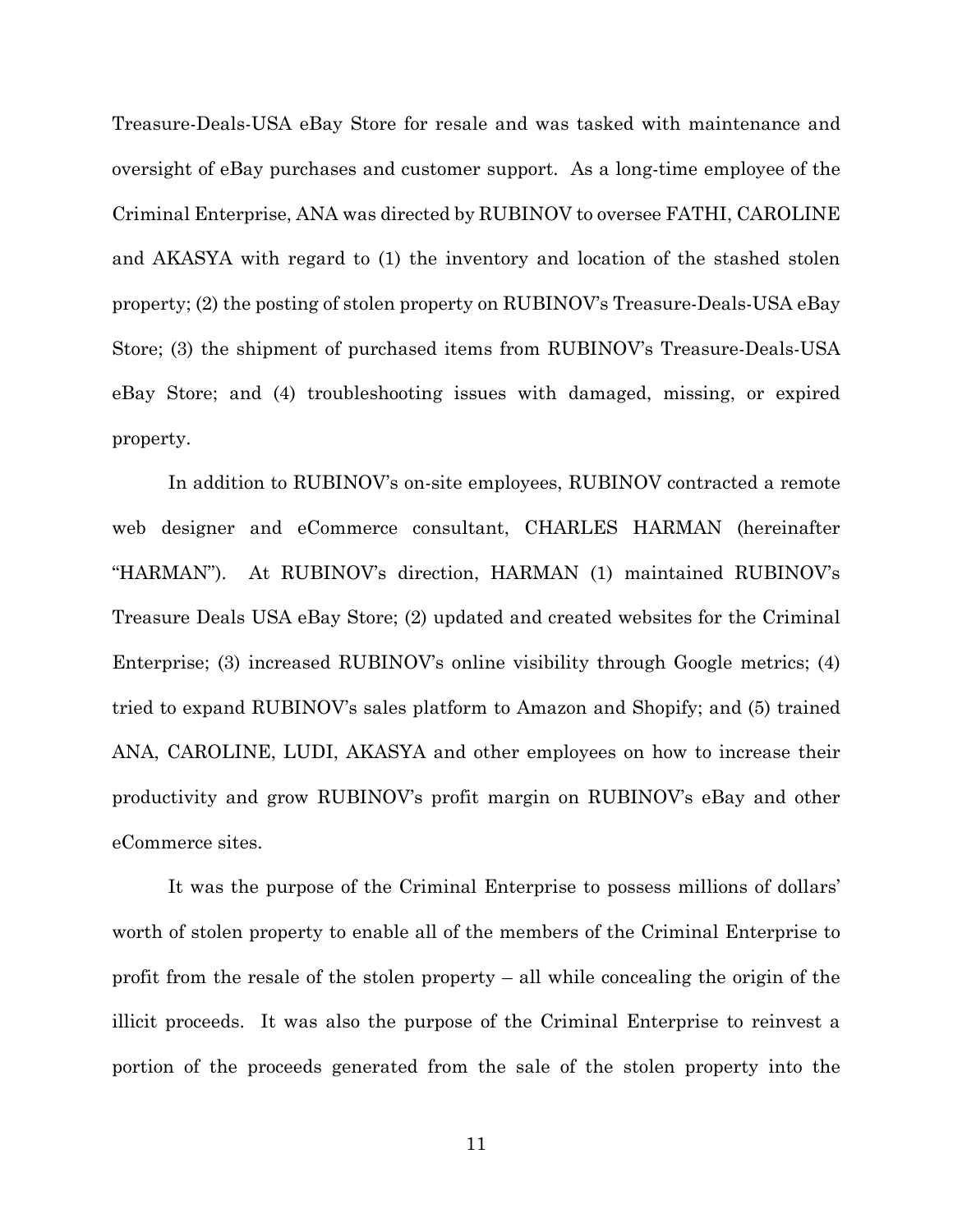procurement of additional stolen property so that members of the Criminal Enterprise could resell the stolen property on RUBINOV's Treasure-Deals-USA eBay site and generate additional profits. This ongoing scheme resulted in the Criminal Enterprise possessing stolen property valued at **\$3,806,192** and laundering **\$1,373,728** in illicit proceeds through RUBINOV's eBay, PayPal, and Bank of America accounts.

## **PATTERN OF CRIMINAL ACTIVITY**

During the period of this offense, the defendants RONI RUBINOV, YURIY KHODZHANDIYEV, RAFIK ISRAILOV, AKASYA YASAROGLU, LYUDMILA YUSHUVAYEV A/K/A "LYUDMILA YADEGAR" A/K/A "LUDI", ERICA ZAMBRANO, FATHI NEGADI, CAROLINE GALLEGO, RAMDASS RAMKISSOON A/K/A "PAULIE", ZAMIRA SHAGANOVA, ANA BALACEANU, and CHARLES HARMAN, along with other persons known and unknown, with intent to participate in and advance the affairs of the Criminal Enterprise and pursuant to a common scheme and plan, engaged in conduct constituting or was criminally liable for the following criminal acts included within a pattern of criminal activity.

## **PATTERN ACT 1**

The defendants, **RONI RUBINOV, YURIY KHODZHANDIYEV, RAFIK ISRAILOV, AKASYA YASAROGLU, LYUDMILA YUSHUVAYEV A/K/A "LYUDMILA YADEGAR" A/K/A "LUDI", ERICA ZAMBRANO, FATHI NEGADI, CAROLINE GALLEGO, RAMDASS RAMKISSOON A/K/A "PAULIE", ZAMIRA SHAGANOVA, ANA BALACEANU, and CHARLES**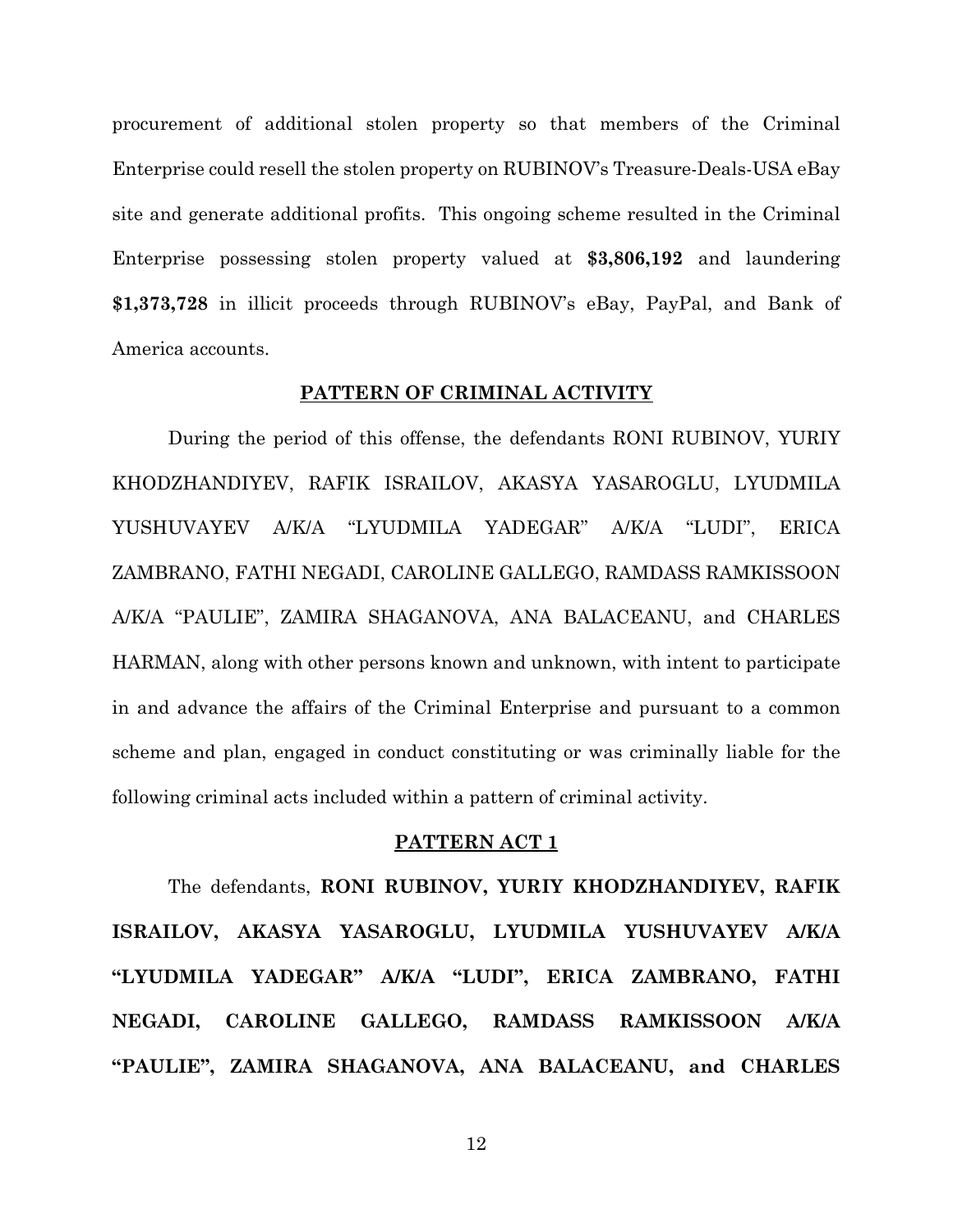**HARMAN**, acting in concert with each other and others both known and unknown to the Grand Jury, committed the crime of **Criminal Possession of Stolen Property in the First Degree, in violation of New York State Penal Law § 165.54**, as follows:

The defendants, from on or about and between **January 1, 2017 and January 8, 2020, in the County of New York, the County of Queens and elsewhere inside and outside the State of New York**, knowingly possessed stolen property, with intent to benefit themselves or persons other than the owners thereof, or impede the recovery by the owners thereof, and when the value of the property exceeded one million dollars.

## **PATTERN ACT 2**

The defendants, **RONI RUBINOV, YURIY KHODZHANDIYEV, RAFIK ISRAILOV, AKASYA YASAROGLU, LYUDMILA YUSHUVAYEV A/K/A "LYUDMILA YADEGAR" A/K/A "LUDI", ERICA ZAMBRANO, FATHI NEGADI, CAROLINE GALLEGO, RAMDASS RAMKISSOON A/K/A "PAULIE", ZAMIRA SHAGANOVA, ANA BALACEANU, and CHARLES HARMAN**, acting in concert with each other and others both known and unknown to the Grand Jury, committed the crime of **Scheme to Defraud in the First Degree, in violation of New York State Penal Law § 190.65(1)(b)**, as follows:

The defendants, from on or about and between **January 1, 2017, and January 8, 2020**, in the **County of New York, the County of Queens and elsewhere inside and outside the State of New York**, engaged in a scheme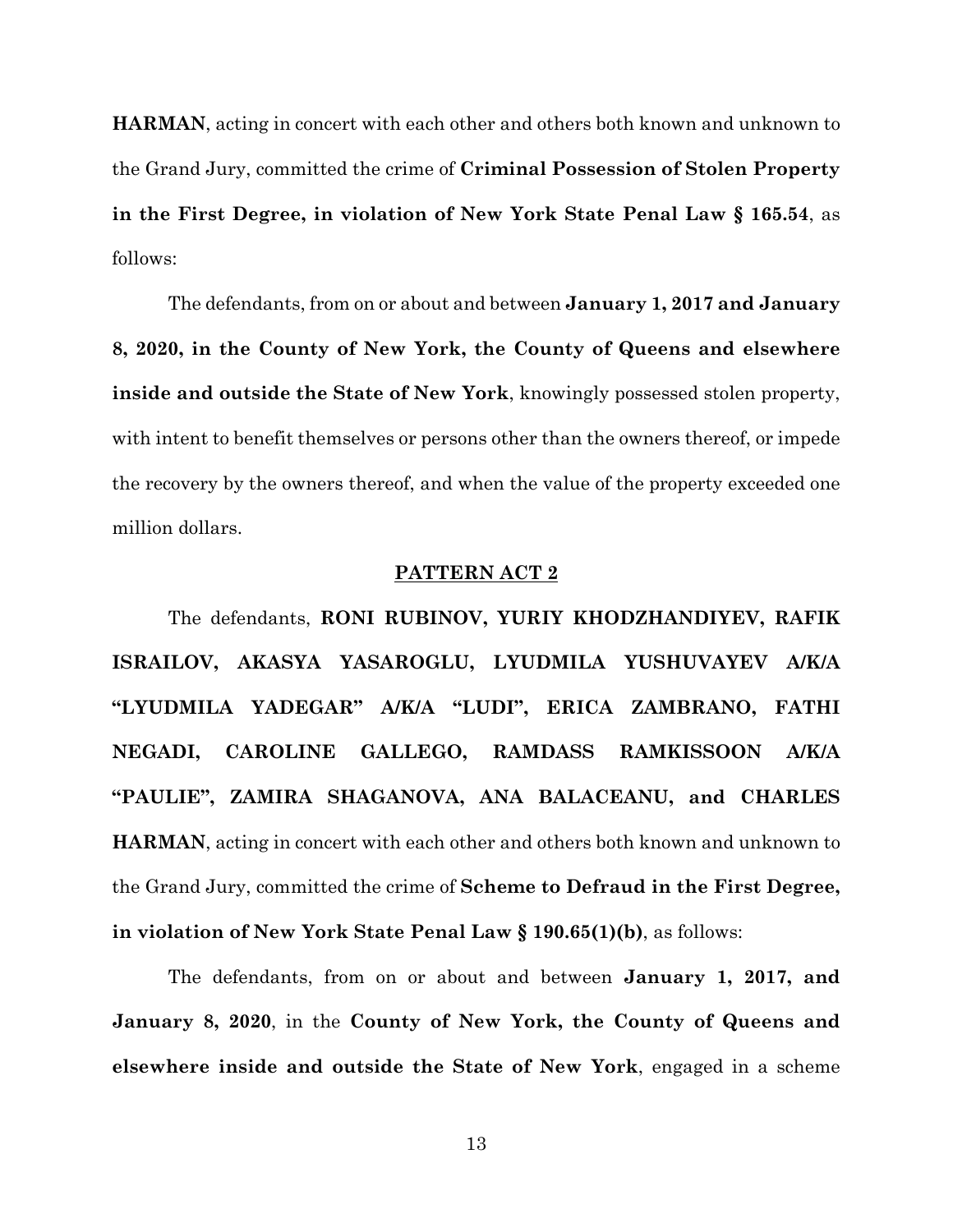constituting a systematic ongoing course of conduct with intent to defraud more than one person or to obtain property from more than one person by false or fraudulent pretenses, representations or promises, and so obtained property with value in excess of one thousand dollars from one or more such persons, to wit: CVS, Walgreens, Duane Reade, Macy's, Bloomingdales, Louis Vuitton, Lowe's and Banana Republic, Brooks Brothers, Sephora, Rite Aid, Neiman Marcus, Saks 5th Avenue, and Sunglass Hut.

### **PATTERN ACT 3**

The defendants, **RONI RUBINOV, YURIY KHODZHANDIYEV, RAFIK ISRAILOV, AKASYA YASAROGLU, LYUDMILA YUSHUVAYEV A/K/A "LYUDMILA YADEGAR" A/K/A "LUDI", ERICA ZAMBRANO, FATHI NEGADI, CAROLINE GALLEGO, RAMDASS RAMKISSOON A/K/A "PAULIE", ZAMIRA SHAGANOVA, ANA BALACEANU, and CHARLES HARMAN**, acting in concert with each other and others both known and unknown to the Grand Jury, committed the crime of **Money Laundering in the First Degree, in violation of New York State Penal Law § 470.20(1)(b)(i)(A)(iii),** as follows:

The defendants, from on or about and between **January 1, 2017, and January 8, 2020**, in the **County of New York, the County of Queens and elsewhere inside and outside the State of New York**, knowing that the property involved in one or more financial transactions represented the proceeds of a class B felony, to wit: Criminal Possession of Stolen Property in the First Degree; they conducted one or more such financial transactions which in fact involve the proceeds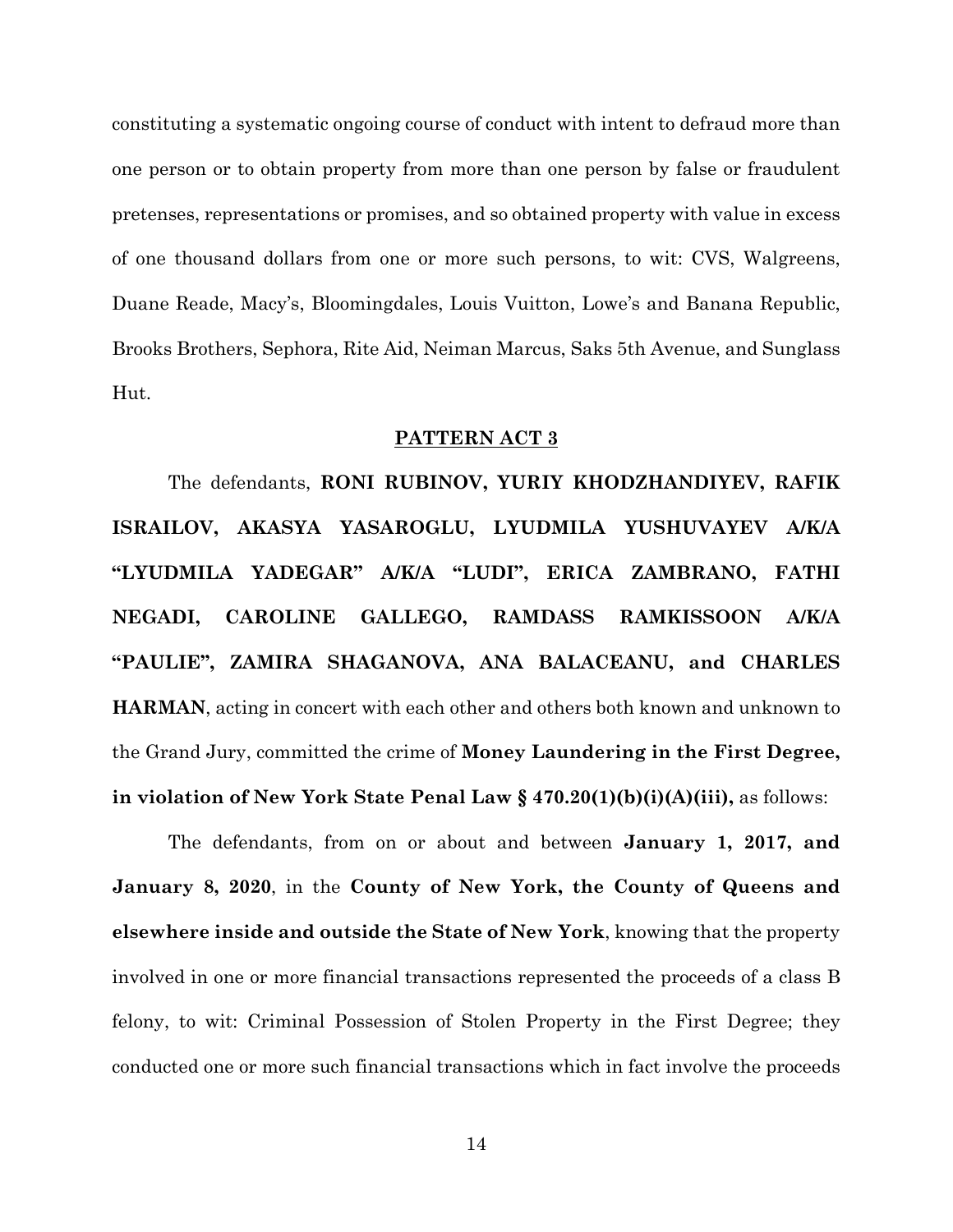of any such felony, with intent to promote the carrying on of specified criminal conduct and the total value of the property involved in such financial transaction or transactions exceeded one million (1,000,000) dollars.

## **PATTERN ACT 4**

The defendants, **RONI RUBINOV, YURIY KHODZHANDIYEV, RAFIK ISRAILOV, AKASYA YASAROGLU, LYUDMILA YUSHUVAYEV A/K/A "LYUDMILA YADEGAR" A/K/A "LUDI", ERICA ZAMBRANO, FATHI NEGADI, CAROLINE GALLEGO, RAMDASS RAMKISSOON A/K/A "PAULIE", ZAMIRA SHAGANOVA, ANA BALACEANU, and CHARLES HARMAN**, acting in concert with each other and others both known and unknown to the Grand Jury, committed the crime of **Money Laundering in the First Degree, in violation of New York State Penal Law § 470.20(1)(b)(ii)(A)(iii)**, as follows:

The defendants, from on or about and between **January 1, 2017, and January 8, 2020**, in the **County of New York, the County of Queens and elsewhere inside and outside the State of New York**, knowing that the property involved in one or more financial transactions represented the proceeds of a class B felony, to wit: Criminal Possession of Stolen Property in the First Degree; they conducted one or more such financial transactions which in fact involve the proceeds of any such felony, knowing that the transaction or transactions in whole or in part were designed to conceal or disguise the nature, the location, the source, the ownership or the control of the proceeds of specified criminal conduct and the total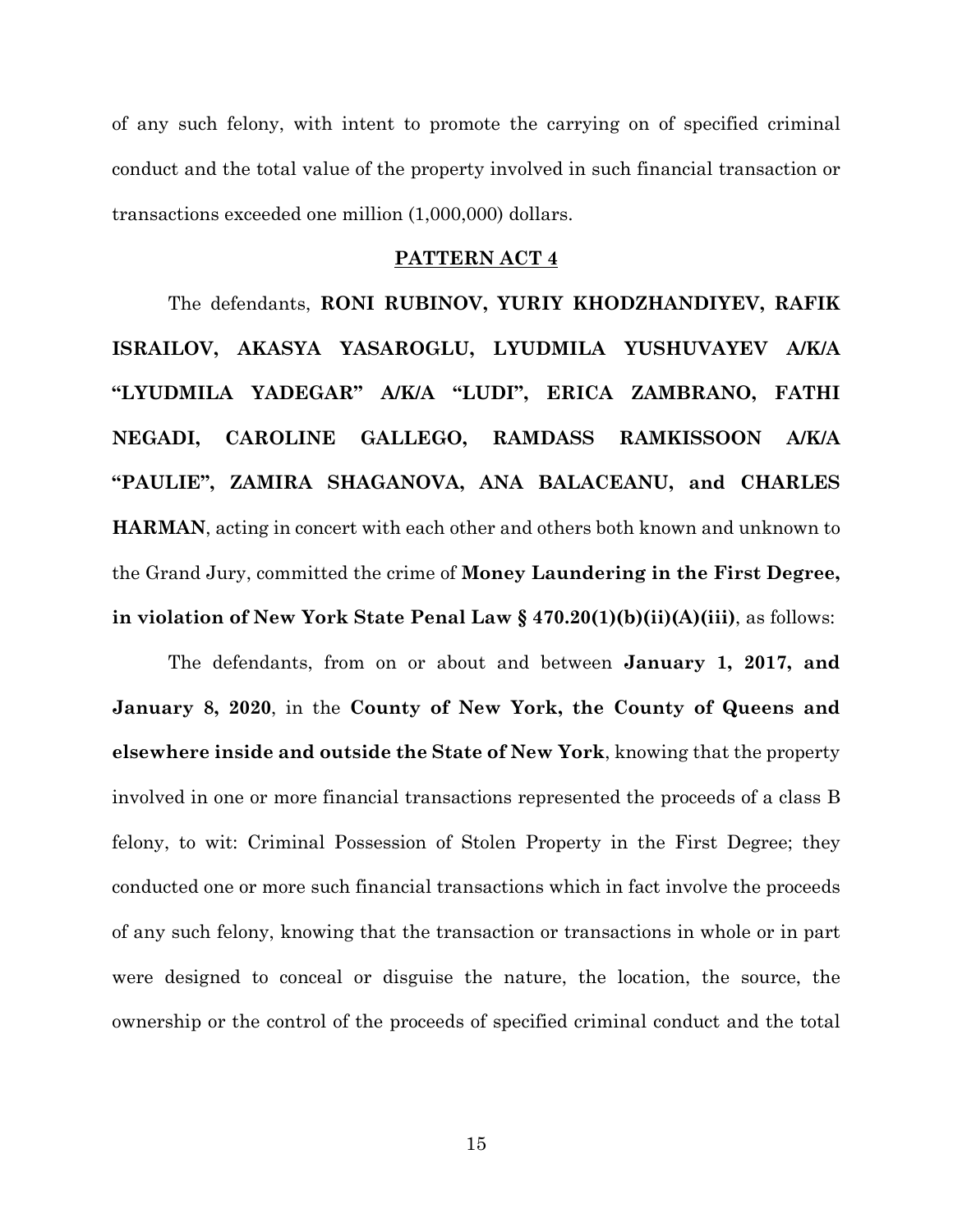value of the property involved in such financial transaction or transactions exceeded one million (1,000,000) dollars.

## **PATTERN ACT 5**

The defendants, **RONI RUBINOV, YURIY KHODZHANDIYEV, LYUDMILA YUSHUVAYEV A/K/A "LYUDMILA YADEGAR" A/K/A "LUDI", ERICA ZAMBRANO,** and **ZAMIRA SHAGANOVA,** acting in concert with each other and others both known and unknown to the Grand Jury, committed the crime of **Money Laundering in the Third Degree, in violation of New York State Penal Law § 470.10(1)(b)(ii)(A)(iii)**, as follows:

The defendants, from on or about and between **January 1, 2017, and January 8, 2020**, in the **County of New York, the County of Queens and elsewhere inside and outside the State of New York**, knowing that the property involved one or more financial transactions represented the proceeds of criminal conduct, they conducted one or more such financial transactions which in fact involve the proceeds of specified criminal conduct, knowing that the transaction or transactions in whole or in part were designed to conceal or disguise the nature, the location, the source, the ownership or the control of the proceeds of criminal conduct and the total value of the property involved in such financial transaction or transactions exceeded fifty thousand (50,000) dollars.

### **PATTERN ACT 6**

The Grand Jury of New York County, by this Indictment, accuses the defendants, **RONI RUBINOV, YURIY KHODZHANDIYEV, RAFIK ISRAILOV,**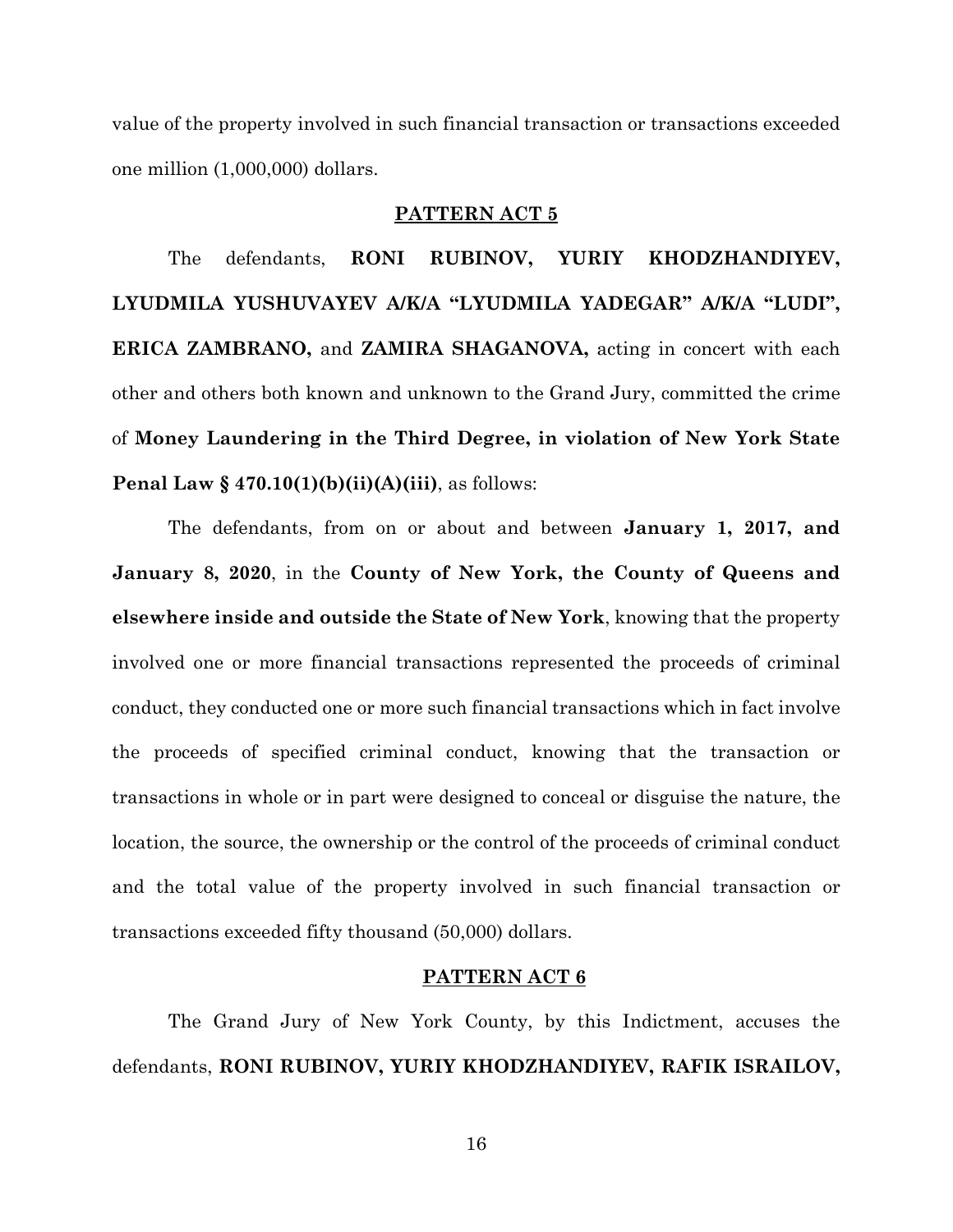**AKASYA YASAROGLU, LYUDMILA YUSHUVAYEV A/K/A "LYUDMILA YADEGAR" A/K/A "LUDI", ERICA ZAMBRANO, FATHI NEGADI, CAROLINE GALLEGO, RAMDASS RAMKISSOON A/K/A "PAULIE", ZAMIRA SHAGANOVA, ANA BALACEANU, CHARLES HARMAN,** acting in concert with each other and others both known and unknown to the Grand Jury, of the crime of **Conspiracy in the Fourth Degree, in violation of New York State Penal Law § 105.10(1)**, committed as follows:

The defendants, from on or about and between **January 1, 2017, and January 8, 2020**, in the **County of New York, the County of Queens and elsewhere inside and outside the State of New York**, as pleaded in Count 2 of this Indictment, intending that conduct constituting a class B felony be performed, to wit: **Criminal Possession of Stolen Property in the First Degree, in violation of New York State Penal Law § 165.54**, agreed with one or more persons to engage in or cause the performance of such conduct.

## **PATTERN ACT 7**

The Grand Jury of New York County, by this Indictment, accuses the defendants, **RONI RUBINOV, YURIY KHODZHANDIYEV, LYUDMILA YUSHUVAYEV A/K/A "LYUDMILA YADEGAR" A/K/A "LUDI", ERICA ZAMBRANO** and **ZAMIRA SHAGANOVA**, acting in concert with each other and others both known and unknown to the Grand Jury, of the crime of **Conspiracy in the Fourth Degree, in violation of New York State Penal Law § 105.10(3)**, committed as follows: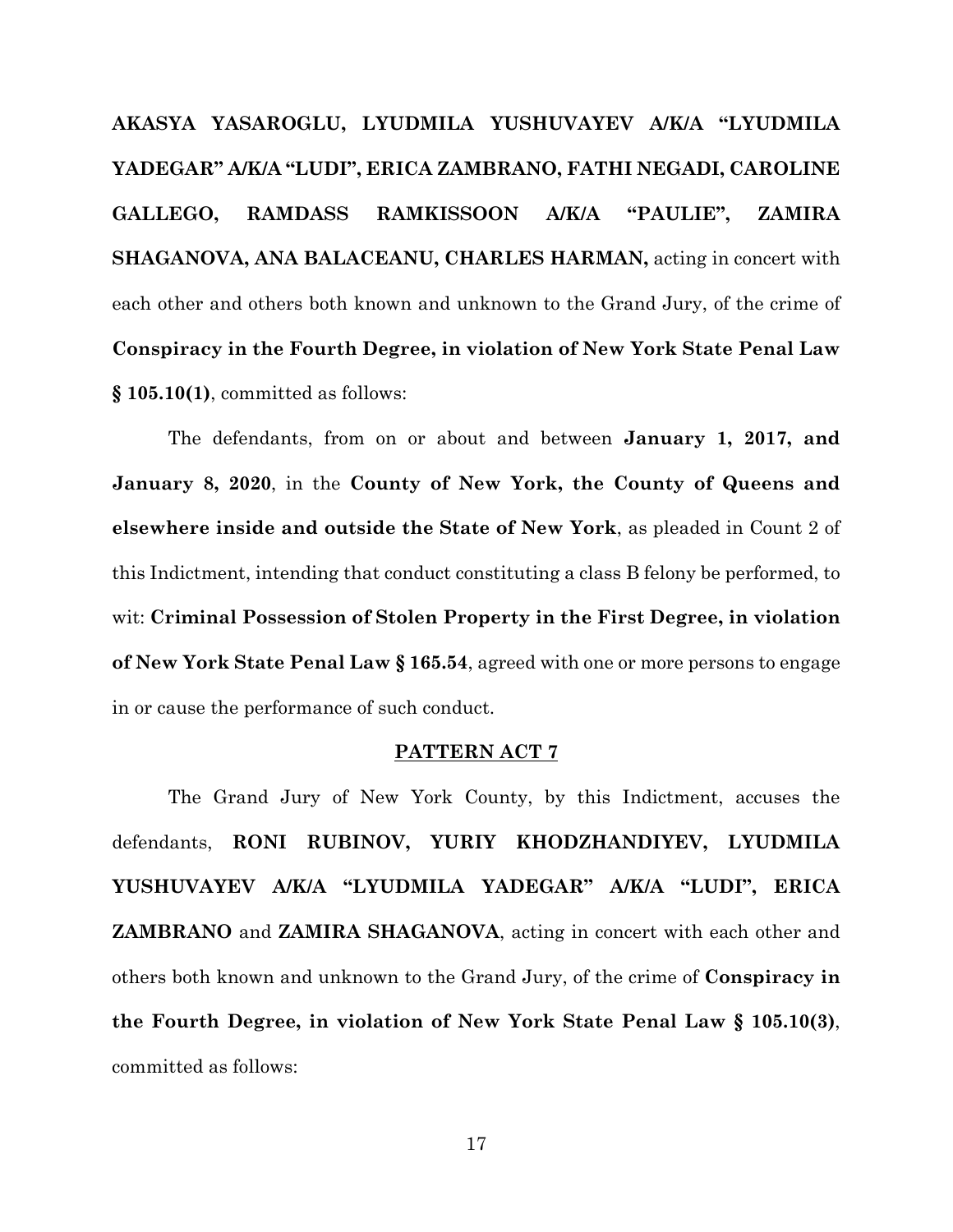The defendants, from on or about and between **January 1, 2017, and January 8, 2020**, in the **County of New York, the County of Queens and elsewhere inside and outside the State of New York**, as pleaded in Count 3 of this Indictment, intending that conduct constituting the felony of money laundering in the third degree as defined in section 470.10 of this chapter be performed, agreed with one or more persons to engage in or cause the performance of such conduct.

## **COUNT 2**

The Grand Jury of New York County, by this Indictment, accuses the defendants, **RONI RUBINOV, YURIY KHODZHANDIYEV, RAFIK ISRAILOV, AKASYA YASAROGLU, LYUDMILA YUSHUVAYEV A/K/A "LYUDMILA YADEGAR" A/K/A "LUDI", ERICA ZAMBRANO, FATHI NEGADI, CAROLINE GALLEGO, RAMDASS RAMKISSOON A/K/A "PAULIE", ZAMIRA SHAGANOVA, ANA BALACEANU, CHARLES HARMAN, PATRICE COLLINS, SALIMOU DABO, JERARD IAMUNNO A/K/A "ITALIANO", LANCE FAIR, CAYLA ROMAN, KATHLEEN RAGUSA, GREGORY ROOSA, JORDAN CAVALIERO, THOMAS NICHOLAS A/K/A "TOMMY", EVEYLON FERGUSON, KEVIN RUTHENBECK, DAVID HIGGINS, JUSTIN PEPCHINSKI, DANIEL WEBER, PATRICK CASEY, SHAWN HERALD, SHANNON WINKLER A/K/A "SHEA", JAMES BILIS A/K/A "SLIM", SAMANTHA COTRONEO, HERMAN ELLIS, CHRIS PLAMONDON, JOSHUA DVORIN, REAGAN CALLIHAN A/K/A "MEAGAN", SHARIF WARNER, CHASE BUNT, JABARI SMITH, MICHAEL MORRIS** and **ALONZO**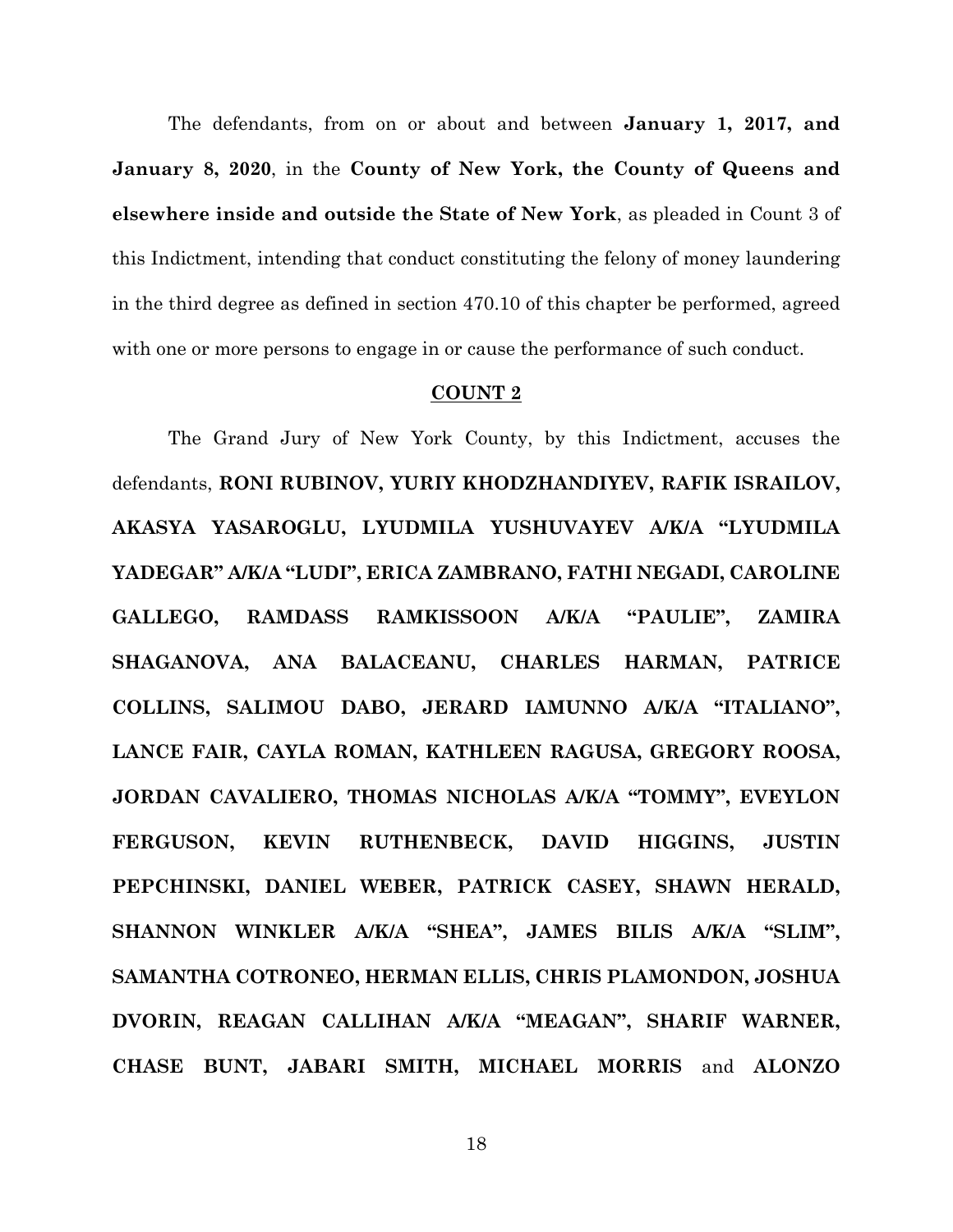**ROBERTS**, acting in concert with each other and others both known and unknown to the Grand Jury, of the crime of **Conspiracy in the Fourth Degree, in violation of New York State Penal Law § 105.10(1)**, committed as follows:

The defendants, from on or about and between **January 1, 2017, and January 8, 2020**, in the **County of New York, the County of Queens and elsewhere inside and outside the State of New York**, intending that conduct constituting a class B felony be performed, to wit: **Criminal Possession of Stolen Property in the First Degree, in violation of New York State Penal Law § 165.54**, agreed with one or more persons to engage in or cause the performance of such conduct.

### **PREAMBLE**

It was the purpose of this conspiracy to acquire, possess, and sell stolen property, in New York County, Queens County and other jurisdictions inside and outside the State of New York.

It was the role of **RONI RUBINOV, YURIY KHODZHANDIYEV, RAFIK ISRAILOV, AKASYA YASAROGLU, LYUDMILA YUSHUVAYEV A/K/A "LYUDMILA YADEGAR" A/K/A "LUDI", ERICA ZAMBRANO, FATHI NEGADI, CAROLINE GALLEGO, RAMDASS RAMKISSOON A/K/A "PAULIE", ZAMIRA SHAGANOVA, ANA BALACEANU, and CHARLES HARMAN** to carry out the business of the Criminal Enterprise as described in Count 1 of this Indictment.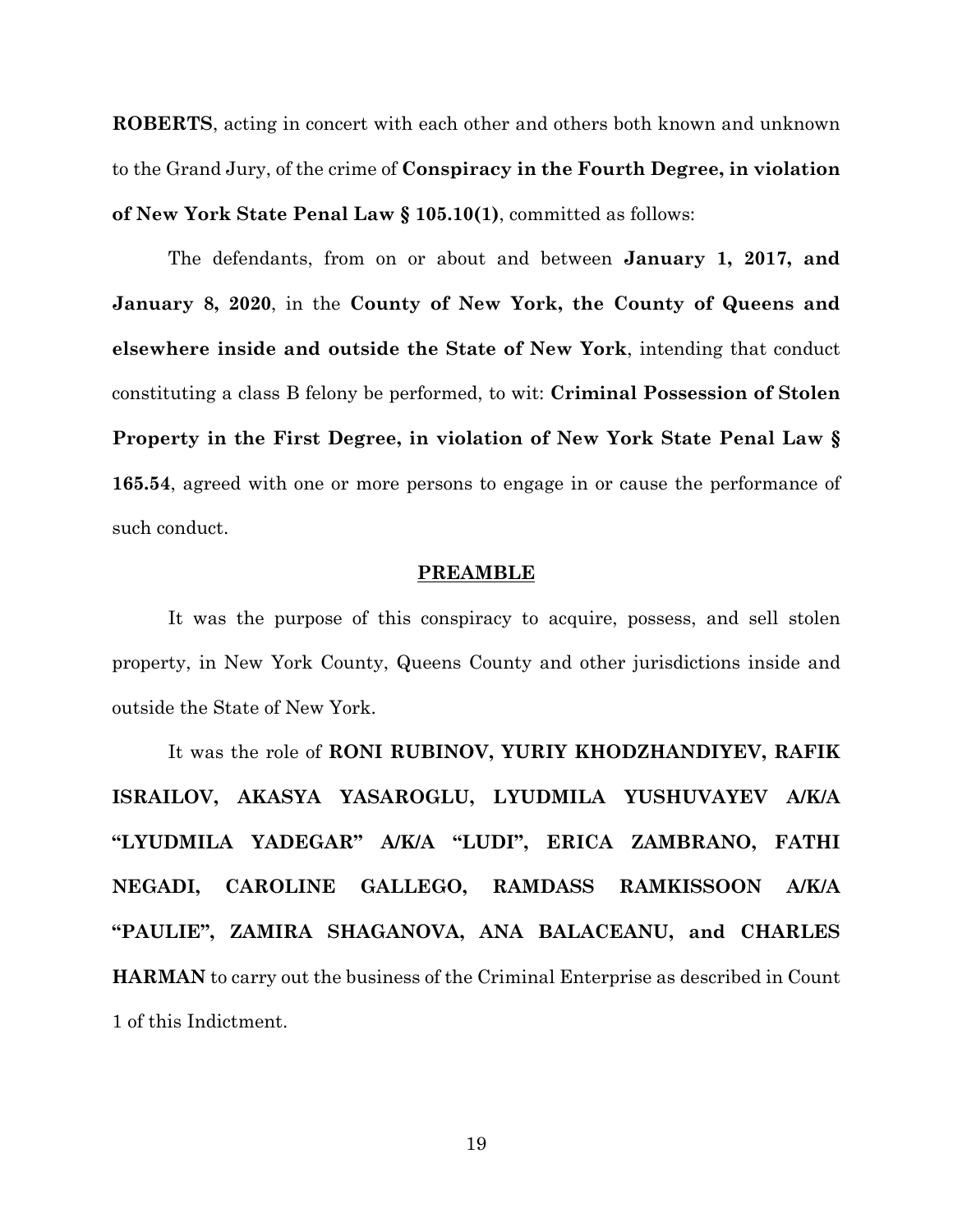It was the role of **PATRICE COLLINS** to post stolen property to RUBINOV's Treasure-Deals-USA Store and to organize and inventory stolen property at the Queens Stash Locations.

It was the role of **SALIMOU DABO, JERARD IAMUNNO A/K/A "ITALIANO", LANCE FAIR, CAYLA ROMAN, KATHLEEN RAGUSA, GREGORY ROOSA, JORDAN CAVALIERO, THOMAS NICHOLAS A/K/A "TOMMY", EVEYLON FERGUSON, KEVIN RUTHENBECK, DAVID HIGGINS, JUSTIN PEPCHINSKI, DANIEL WEBER, PATRICK CASEY, SHAWN HERALD, SHANNON WINKLER A/K/A "SHEA", JAMES BILIS A/K/A "SLIM", SAMANTHA COTRONEO, HERMAN ELLIS, CHRIS PLAMONDON, JOSHUA DVORIN, REAGAN CALLIHAN A/K/A "MEAGAN", SHARIF WARNER, CHASE BUNT, MICHAEL MORRIS, JABARI SMITH and ALONZO ROBERTS** to act as "boosters," as described in Count 1 of this Indictment and steal property from various drug stores and department stores and sell that stolen property to RUBINOV at a severely discounted price.

It was also part of this conspiracy for members of the conspiracy to communicate with each other and others over cellular telephones using codes and communicating in a guarded, cryptic manner.

### **OVERT ACTS:**

In the furtherance of the Conspiracy, and to effect the objects thereof, from on or about and between January 1, 2017, and January 8, 2020, the following overt acts, among others, were committed: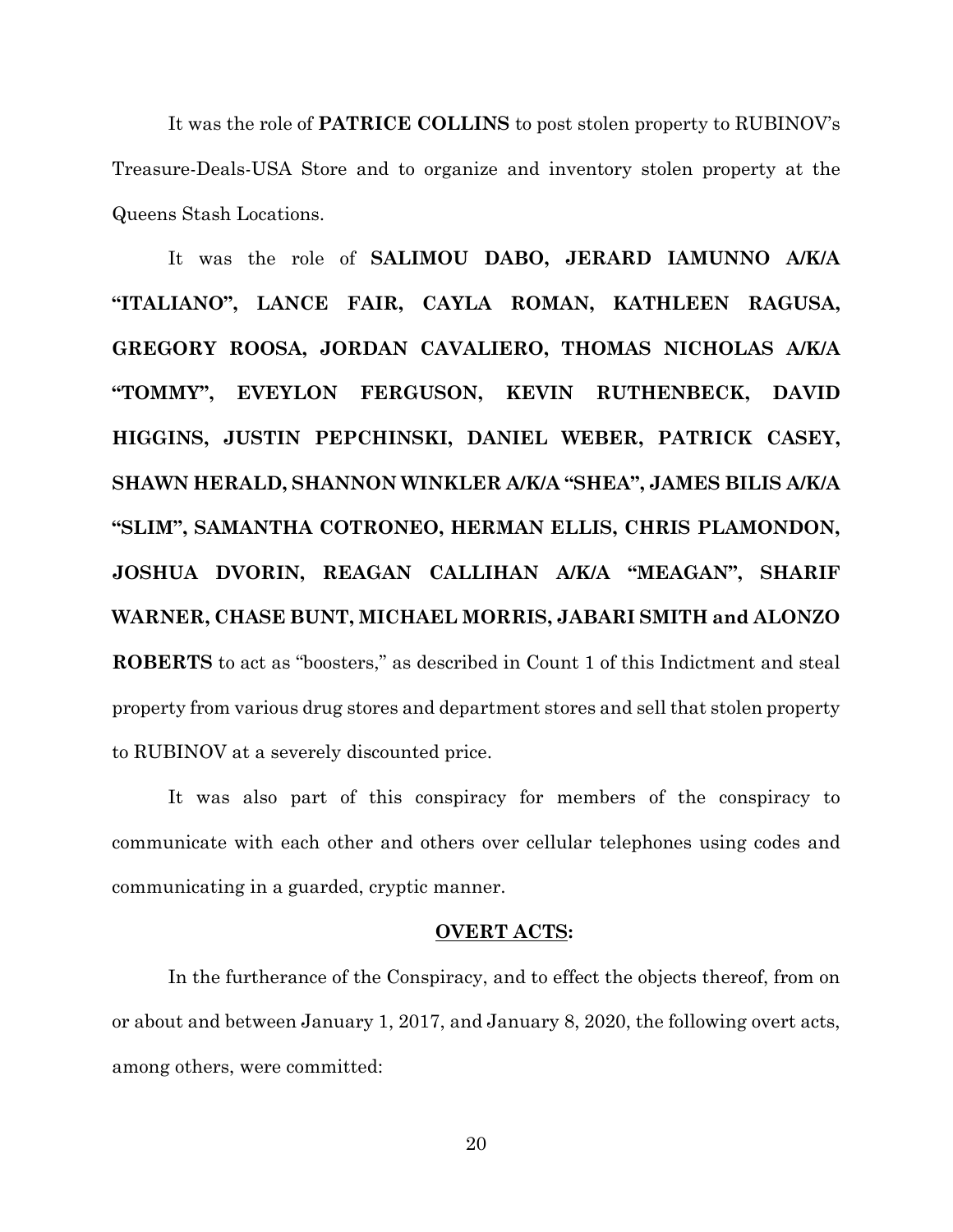1. On July 23, 2017, RUBINOV began using a PayPal Account belonging to one of his former employees, Irina Hutton, to circumvent limitations on the Roni Rubinov, Inc. PayPal Account as a result of PayPal limiting the Roni Rubinov, Inc. PayPal account for explosive growth triggering PayPal compliance to review the transactions on the account.

2. On August 8, 2017, RUBINOV began using the Romanov Buyers, Inc. PayPal Account after PayPal limited the Irina Hutton PayPal account for explosive growth triggering PayPal compliance to review the transactions on that account.

3. On December 8, 2017, RUBINOV sold an Amazon Echo Dot Second Generation for \$34.49 on the Treasure-Deals-USA eBay account to a customer who then, on January 7, 2018, sent a message to RUBINOV stating, in sum and substance "So I contacted PayPal about the return situation and they are allowing me to do a return..i told you the item was not new and you did not believe me.. I even called amazon and they said they item I purchased from you, the amazon echo was reported stolen.. I am opened a scam case on you through ebay, PayPal, and amazon".

4. On or about November 16, 2019, RONI RUBINOV engaged in a phone conversation with YURIY KHODZHANDIYEV whereby he stated, in sum and substance, "Yura, there is this asshole in 402….He brought some bullshit. Headphones…What kind of questions are you asking? He stole it. You're asking how much he bought it for". During the same phone conversation, RONI RUBINOV communicated with ZAMIRA SHAGANOVA whereby he stated, in sum and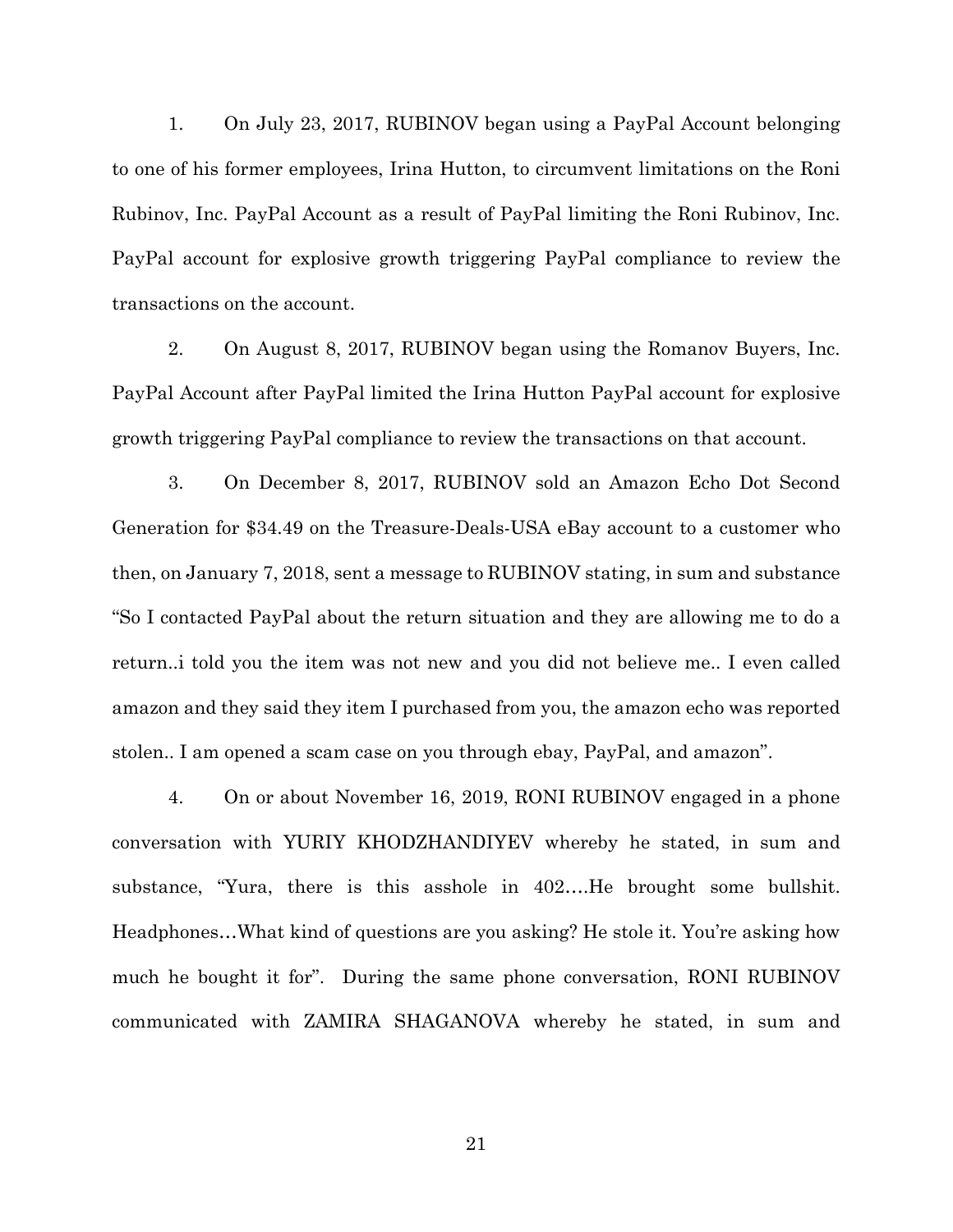substance, "If it's a good, unopened box, give him \$50. No ID is needed if it looks like… if it doesn't look like a fake. If it is a sealed box—."

5. On or about November 1, 2019, YURIY KHODZHANDIYEV was inside of 71 W 47th Street, Suite 402A where he purchased 18 assorted stolen property items from Shawn Herald in exchange for \$50 cash.

6. On or about December 10, 2019, RAFIK ISRAILOV was inside of 71 W 47th Street, Suite 402A whereby he stated to REAGAN CALLIHAN A/K/A "MEAGAN", in sum and substance, "I'll give you seven percent". Thereafter, RAFIK ISRAILOV paid REAGAN CALLIHAN A/K/A "MEAGAN" \$190 cash in exchange for assorted stolen Brooks Brothers clothing having a retail value of \$2,800.

7. On or about, September 13, 2019, AKASYA YASAROGLU engaged in a phone conversation with RONI RUBINOV, whereby she asked, in sum and substance, "Hello Roni, can we take the clothes without alarms?...Okay can we take the clothes that doesn't have alarms?...Yeah I clean up then I separate them, I put them separate in the bag….Okay and also, one more thing, the bathroom has also creams, some creams".

8. On or about September 13, 2019, LYUDMILA YUSHUVAYEV A/K/A "LYUDMILA YADEGAR" A/K/A "LUDI" engaged in a phone conversation with RONI RUBINOV whereby she stated, in sum and substance, "Jordan is here…Add up your total. Fourteen." RONI RUBINOV replied, in sum and substance, "1,400. Take the calculator, multiply 1,400 times seven percent…Give her 90 dollars even." LYUDMILA YUSHUVAYEV A/K/A "LYUDMILA YADEGAR" A/K/A "LUDI" stated,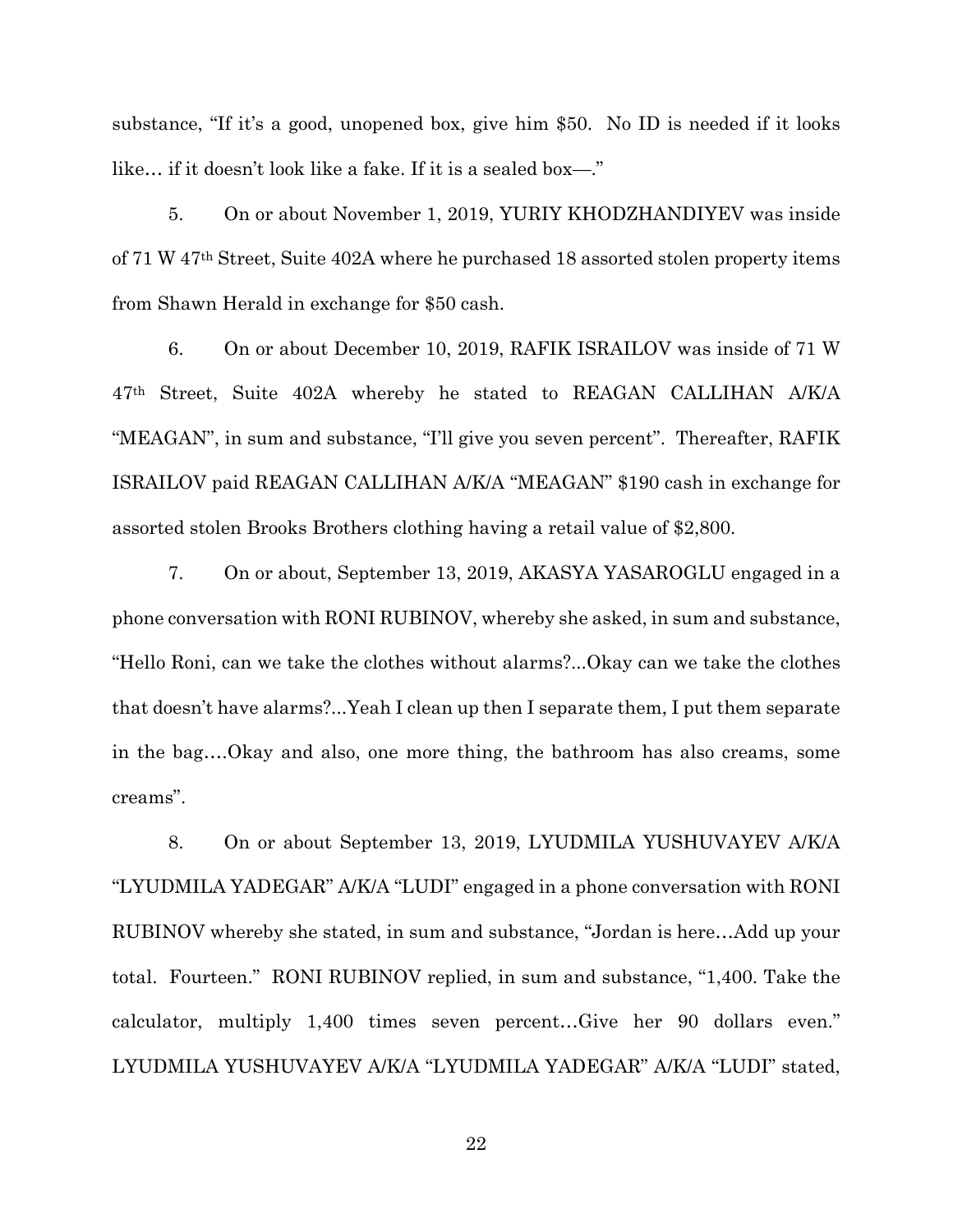in sum and substance, "Sure" …Can you remove the stickers? Yeah? She's going to remove the stickers".

9. On November 27, 2019, ERICA ZAMBRANO was inside of 67 W 47th Street, whereby she engaged in a conversation with RONI RUBINOV and LYUDMILA YUSHUVAYEV A/K/A "LYUDMILA YADEGAR" A/K/A "LUDI" during which RONI RUBINOV stated, in sum and substance, "Yes so, my friend Robert, he tells, you guys are doing so much work by hand, by paper, old-fashioned. It could be done much quicker. I don't know" and during which LYUDMILA YUSHUVAYEV A/K/A "LYUDMILA YADEGAR" A/K/A "LUDI" replied in sum and substance, "but you don't want it… you can easily burn it. Nobody will know anything… burn all of this if they were coming" and ERICA ZAMBRANO stated, in sum and substance, "shred it".

10. On November 11, 2019, FATHI NEGADI unloaded several bags filled with stolen property from RONI RUBINOV's Vehicle into the Stash House.

11. On October 21, 2019, CAROLINE GALLEGO was inside of 71 W 47th Street, Suite 402A whereby she helped LANCE FAIR unload 99 assorted stolen creams onto the countertop inside of Suite 402A. CAROLINE GALLEGO stated to LANCE FAIR, in sum and substance, "Can I look at your merchandise – because I organize it. Try not to crush the boxes because it's hard to resell." LANCE FAIR replied, in sum and substance, "When I was in the store everything was falling on the floor and someone was yelling 'thief, thief, thief."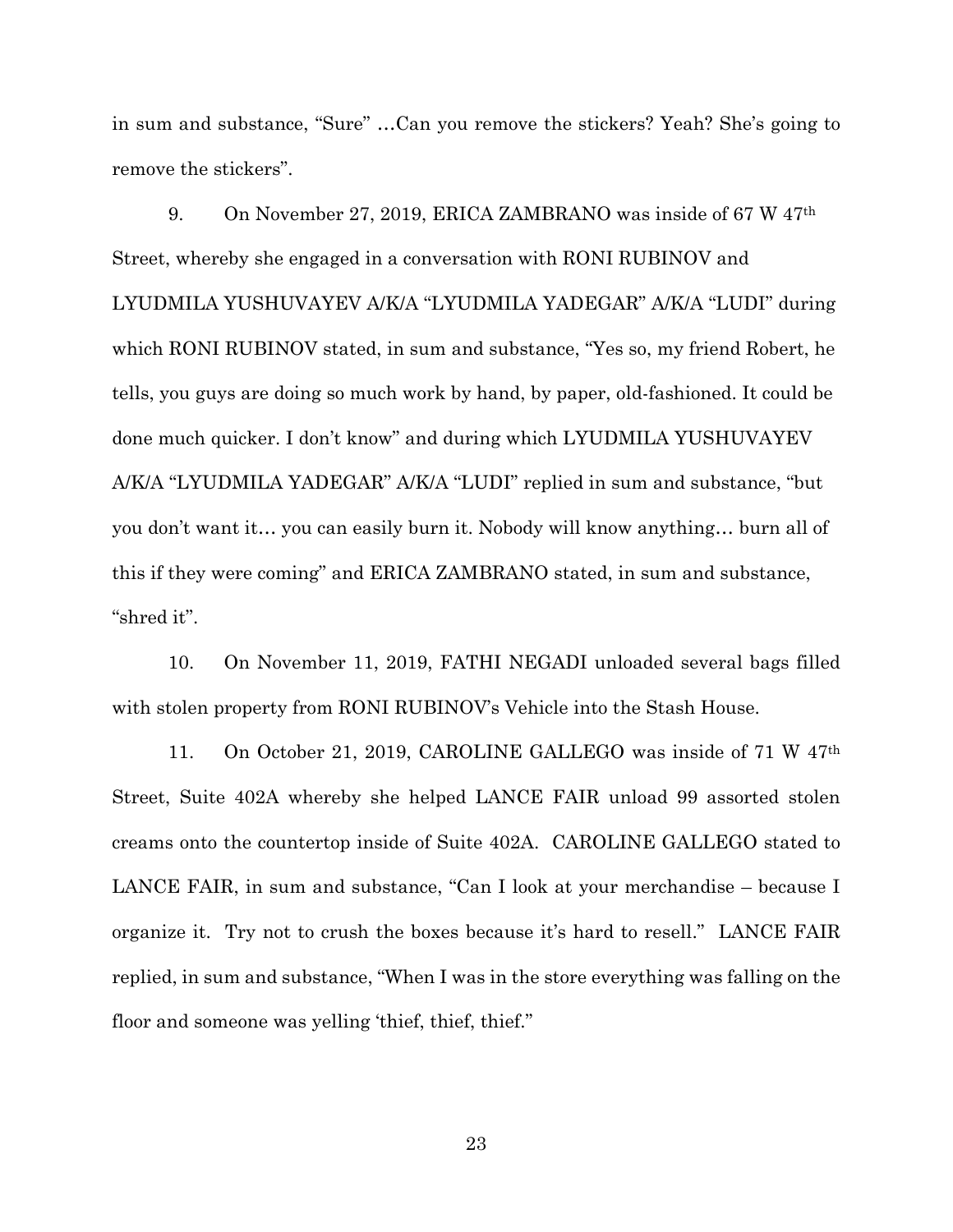12. On December 14, 2019, ANA BALACEANU gave PATRICE COLLINS the Treasure-Deals-USA eBay account password.

13. On October 30, 2019, RAMDASS RAMKISSOON A/K/A "PAULIE" was inside of 71 W 47th Street, Suite 402A whereby he removed several security tags from stolen clothing items.

14. On January 3, 2020, while inside of 67 W 47th Street, ZAMIRA SHAGANOVA paid JABARI SMITH \$13,000 in cash in exchange for a stolen Rolex watch worth approximately \$18,600.

15. On October 6, 2019, ANA BALACEANU engaged in a phone conversation with RONI RUBINOV, whereby she asked, in sum and substance, "I just wanted to ask you, the 46 sets of the No. 7, did they bring it to your house to take it tomorrow?" to which RONI RUBINOV replied, in sum and substance, "No, I have it already in Manhattan".

16. On September 18, 2019, CHARLES HARMAN engaged in a phone conversation with RONI RUBINOV whereby he stated, in sum and substance, "Hey just so you know I had a good meeting with Ana this morning we did a screen share on Amazon. So, she'll be probably reaching out to you about how we get our products listed because they all require authorization. Facial creams, Starbucks, everyone we tried. So, you're going to have to be creative figure out how to show a receipt."

17. On October 15, 2019, SALIMOU DABO was outside of 67 W 47th Street whereby he handed RONI RUBINOV a stack of stolen Amazon gift cards.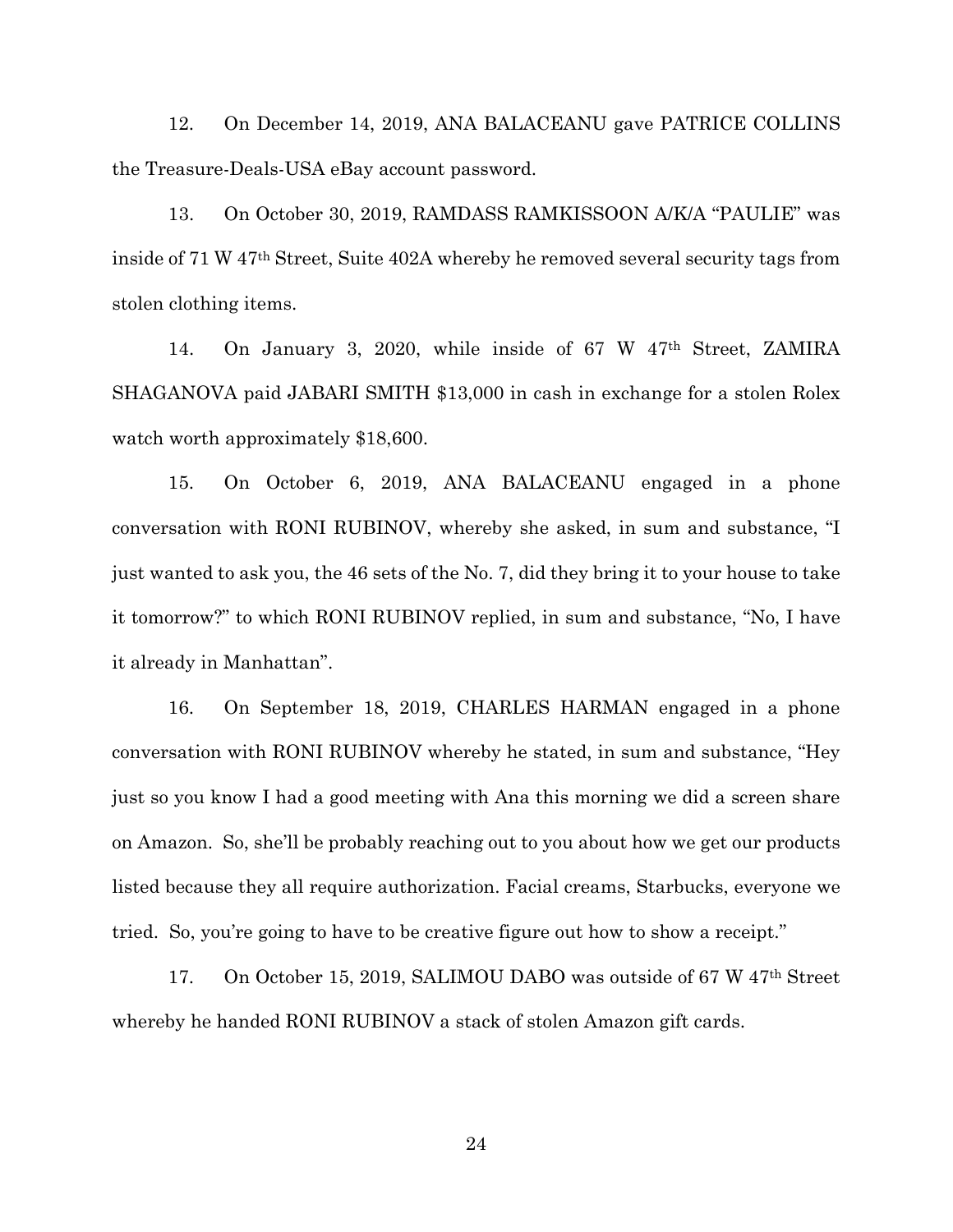18. On October 7, 2019, JERARD IAMUNNO A/K/A "ITALIANO" was inside of 71 W 47th Street, Suite 402A, whereby he sold five pairs of stolen sunglasses, with a combined retail value of \$895 in exchange for \$100 cash.

19. On October 21, 2019, LANCE FAIR was inside of 71 W 47th Street, Suite 402A, whereby he stated, in sum and substance, "I bring you hundreds of dollars a day, I bring him everything he wants…." Thereafter LANCE FAIR sold 136 assorted stolen drug store items in exchange for \$100 cash.

20. On October 17, 2019, CAYLA ROMAN engaged in a phone conversation with RONI RUBINOV whereby she stated, in sum and substance, "I got arrested they want to charge me with a D felony because there was so much stuff…and I have a jacket I have – this is the last jacket I have but I want more than usual and I want to know if you could do it so I could do what I have to do". Thereafter, CAYLA ROMAN sold a stolen Neiman Marcus jacket with a retail value of \$2,600 in exchange for \$500 cash.

21. On October 23, 2019, KATHLEEN RAGUSA was inside of 71 W 47th Street, Suite 402A whereby she stated, in sum and substance, "the employee saw me take items and said, 'that's not fair' and was laughing". Thereafter, KATHLEEN RAGUSA sold 70 assorted CVS items in exchange for \$30 cash.

22. On October 14, 2019, GREGORY ROOSA was inside of 71 W 47<sup>th</sup> Street, Suite 402A whereby he stated, in sum and substance, "I am a thief, but I have honor." Thereafter GREGORY ROOSA pointed to the bag of stolen merchandise he brought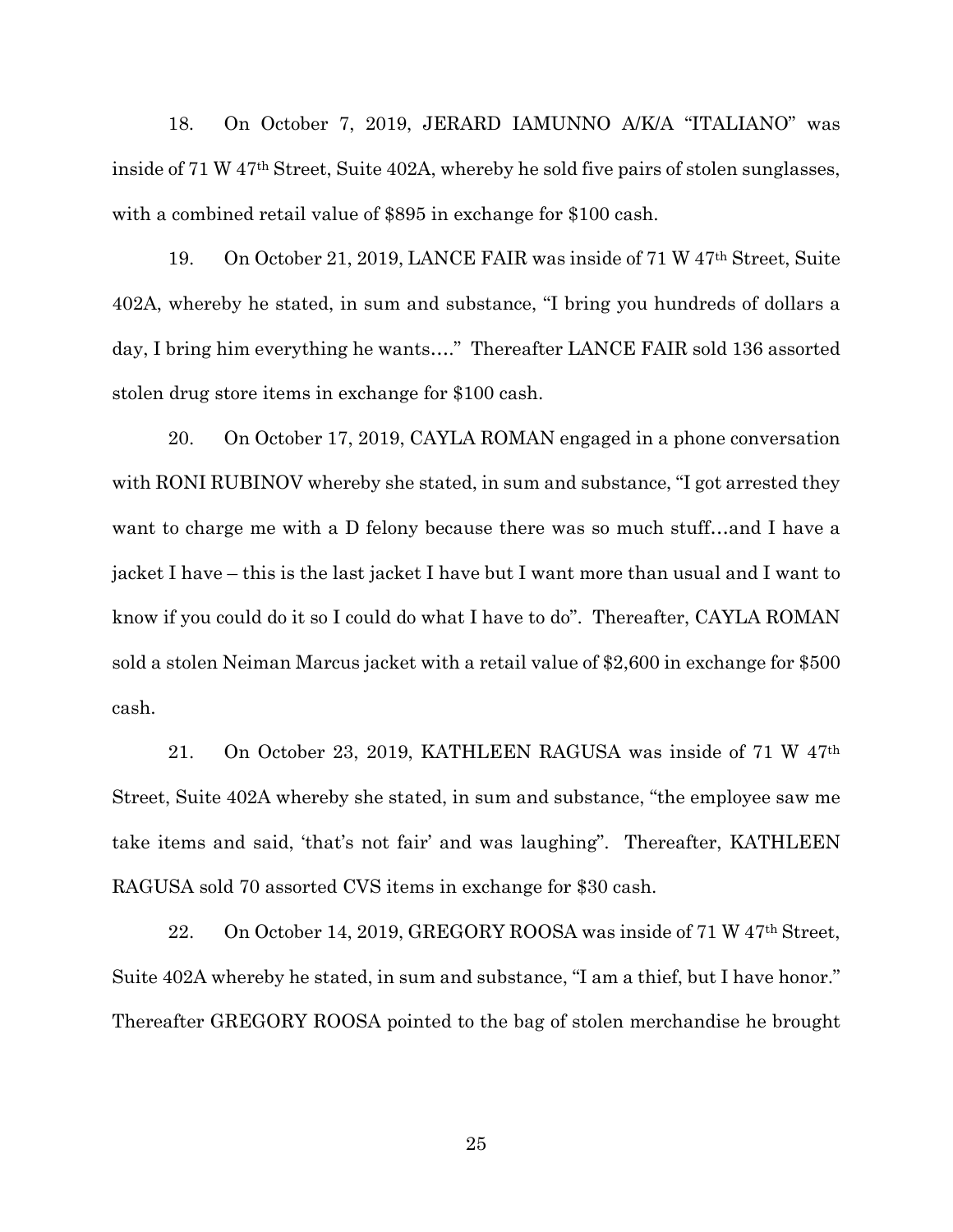and stated, in sum and substance, "this is called probable cause". GREGORY ROOSA proceeded to sell 43 assorted stolen drug store items in exchange for \$30 cash.

23. On December 29, 2019, JORDAN CAVALIERO was inside of 71 W 47th Street, Suite 402A, whereby she stated, in sum and substance, "I don't know, I just steal it… I am not going to steal it and get charged with Grand Larceny if I don't get paid enough". Thereafter, JORDAN CAVALIERO sold two stolen leather jackets with a combined retail value of \$2,000 in exchange for 200 cash.

24. On September 2, 2019, THOMAS NICHOLAS A/K/A "TOMMY" sent a text message to RONI RUBINOV, whereby he stated, in sum and substance, "I need to get back to work I take these for a reason not just because I want to. I take only the more expensive ones. Every time."

25. On November 12, 2019, EVEYLON FERGUSON was inside of 71 W 47th Street, Suite 402A, whereby she sold four stolen clothing items with a combined retail value of \$3,393 in exchange for \$220 cash.

26. On October 21, 2019, KEVIN RUTHENBECK was inside of 71 W 47th Street, Suite 402A, whereby he stated, in sum and substance, "I bring 10 to 12,000 worth of clothes." Thereafter KEVIN RUTHENBECK sold three stolen pieces of clothing with a combined retail value of \$3,060 in exchange for \$200 cash.

27. On October 7, 2019, DAVID HIGGINS was inside of 71 W 47th Street, Suite 402A whereby he stated, in sum and substance, "This is grand larceny times two". Thereafter, DAVID HIGGINS sold 15 pairs of stolen Gap jeans with a combined retail value of \$1,920 in exchange for \$150 cash.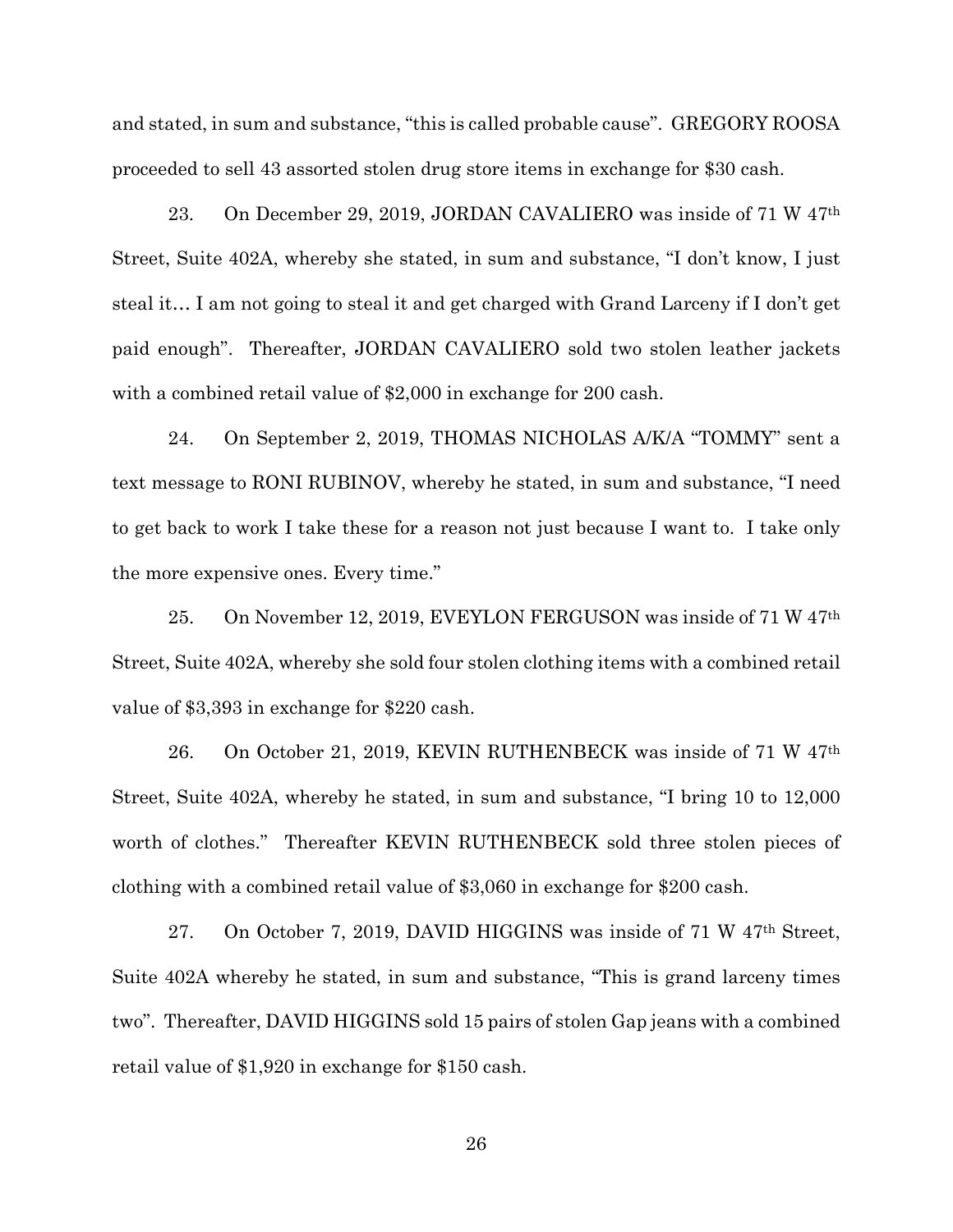28. On October 10, 2019, JUSTIN PEPCHINSKI was inside of 71 W 47th Street, Suite 402A, whereby he stated, in sum and substance, "…it took me three hours to get these, I had to deal with the workers…." Thereafter, JUSTIN PEPCHINSKI sold assorted stolen clothing items with a combined retail value of \$2,300 in exchange for \$210 cash.

29. On December 11, 2019, DANIEL WEBER was inside of 71 W 47th Street, Suite 402A, whereby he sold 27 assorted stolen drug store items in exchange for \$40 cash.

30. On October 15, 2019, PATRICK CASEY was inside of 71 W 47th Street, Suite 402A, whereby he sold 28 assorted stolen drug store items in exchange for \$75 cash.

31. On January 5, 2020, SHAWN HERALD was inside of 71 W 47th Street, Suite 402A, whereby he sold 37 assorted stolen condoms in exchange for \$40.

32. On November 14, 2019, SHANNON WINKLER A/K/A "SHEA" was inside of 71 W 47th Street, Suite 402A whereby she smashed security boxes containing assorted drug store items. Thereafter, SHANNON WINKLER A/K/A "SHEA" sold 42 assorted stolen drug store items in exchange for \$80 cash.

33. On December 12, 2019, JAMES BILIS A/K/A "SLIM" was inside of 71 W 47th Street, Suite 402A, whereby he stated, in sum and substance, "I was one of the first ones, I basically started it". Thereafter JAMES BILIS A/K/A "SLIM" sold stolen boxed and roll-on perfumes, boxed chocolates, watches, and assorted costume jewelry in exchange for \$130 cash.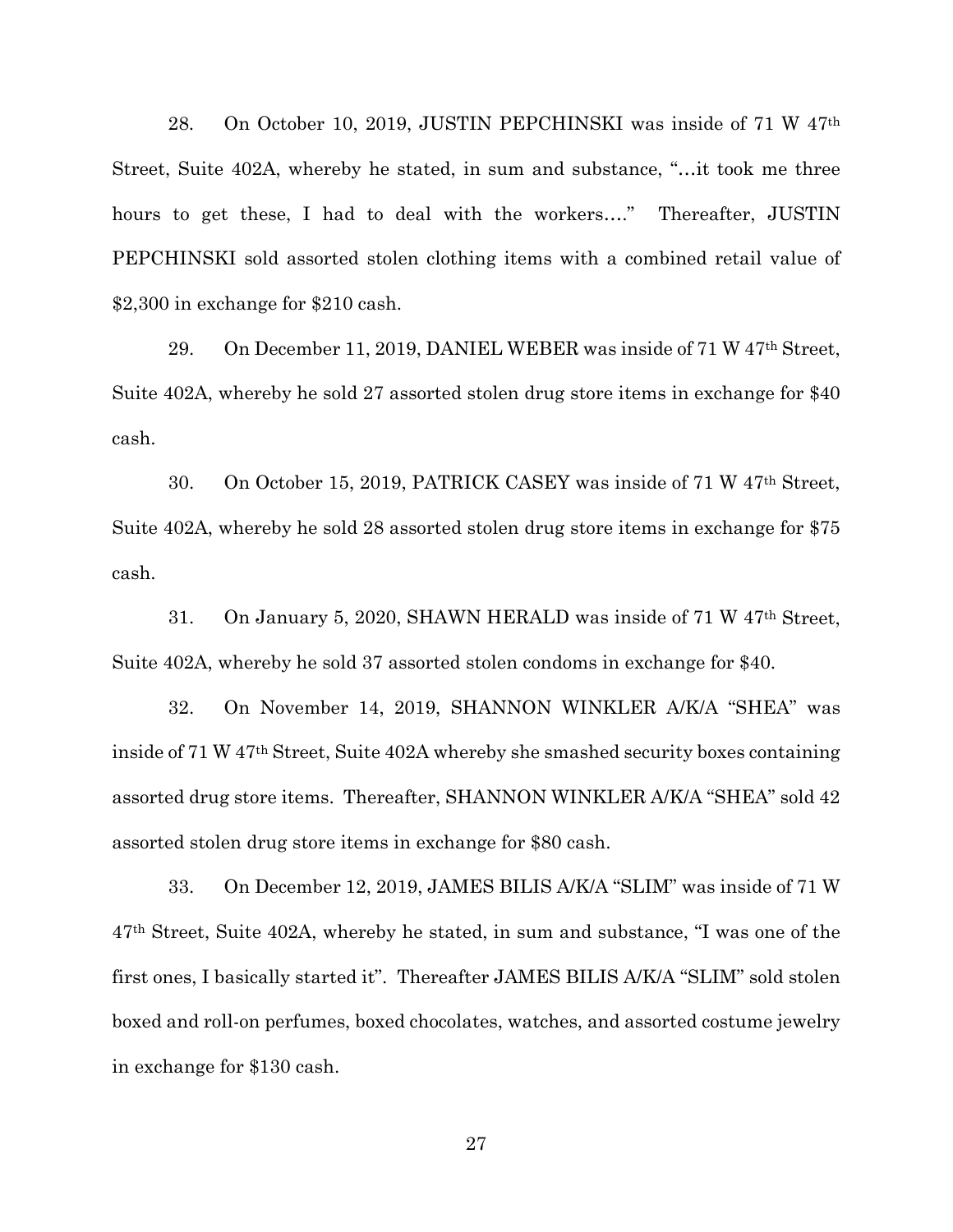34. On November 19, 2019, SAMANTHA COTRONEO was inside of 71 W 47th Street, Suite 402A, whereby she sold 84 assorted stolen cosmetic items in exchange for \$100 cash.

35. On October 26, 2019, HERMAN ELLIS was inside of 71 W 47th Street, Suite 402A, whereby he sold a stolen white Fender guitar with a retail value of \$1,549.97 in exchange for \$130 cash.

36. On November 17, 2019, CHRISTOPHER PLAMONDON was inside of 71 W 47th Street, Suite 402A, whereby he sold two pairs of stolen Gucci sunglasses with a combined retail value of \$840 in exchange for \$140 cash.

37. On December 13, 2019, JOSHUA DVORIN was inside of 71 W 47th Street, Suite 402A, whereby he sold 61 assorted drug store items in exchange for \$90 cash.

38. On December 21, 2019, REAGAN CALLIHAN A/K/A "MEAGAN" took the New York City Subway to the Forest Hills - 71st Avenue stop in Queens County, New York to sell a stolen Fendi dress with a retail value of \$2,000.

39. On December 19, 2019, SHARIF WARNER was inside of 71 W 47th Street, Suite 402A, whereby he sold 15 stolen belts, one pair of stolen sneakers and two stolen watches in exchange for \$30 cash.

40. On January 2, 2020, CHASE BUNT was inside of 71 W 47th Street, Suite 402A, whereby he sold assorted stolen clothing items from Barney's in exchange for \$300 cash.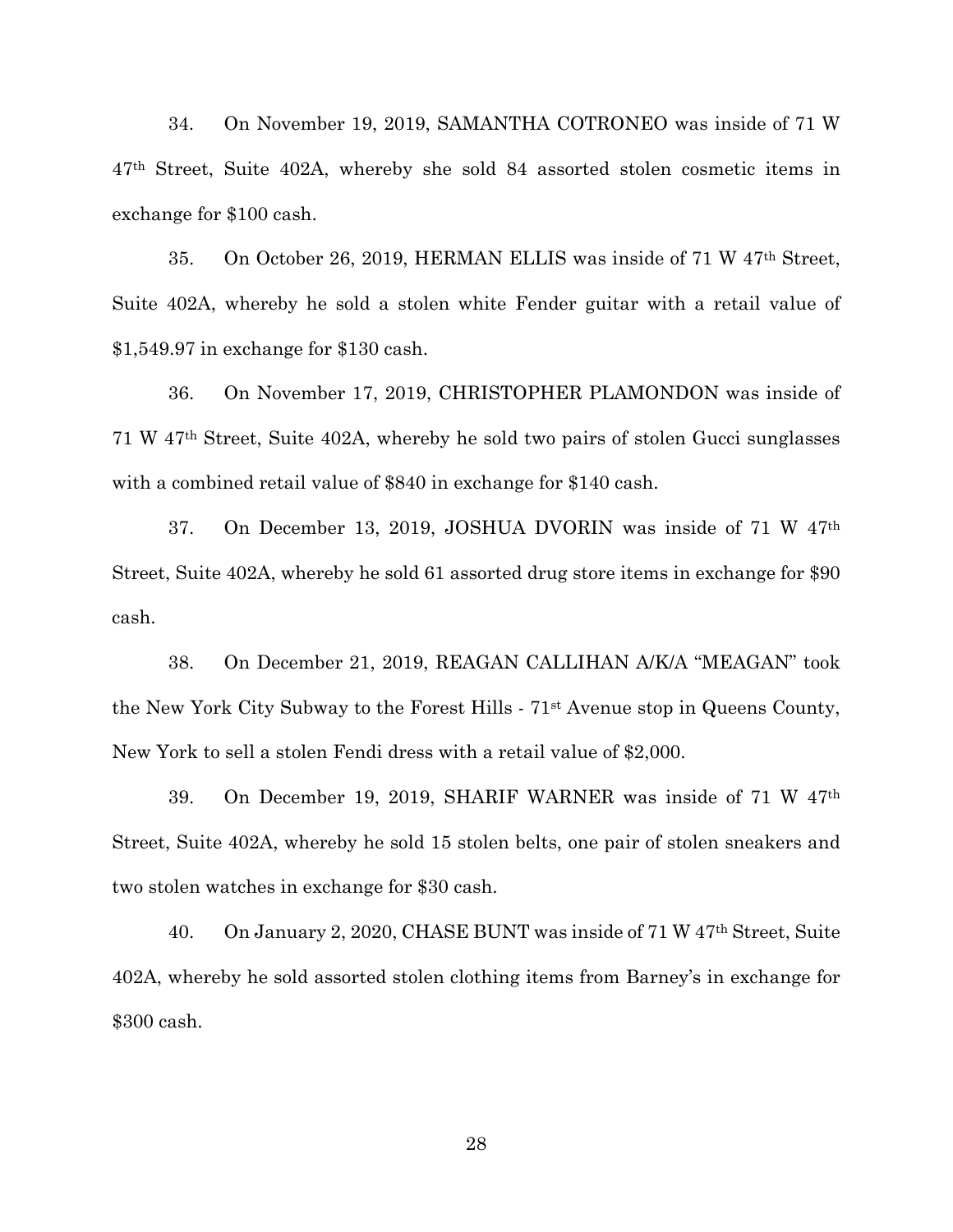41. On January 3, 2020, JABARI SMITH engaged in a phone conversation RONI RUBINOV, whereby he stated, in sum and substance, "Brand new Datejust, Brand new Datejust. Straight from Rolex… Yo 80% I'm doing on it. Nothing less I ain't…." Thereafter, JABARI SMITH was inside of 67 W 47th Street, whereby he sold a stolen Rolex Datejust watch with a retail value of \$18,600 in exchange for \$13,000 cash.

42. On December 20, 2019, MICHAEL MORRIS was inside of 71 W 47th Street, Suite 402A, whereby he sold three stolen Louis Vuitton purses with a retail value of \$8,380.

43. On October 26, 2019, ALONZO ROBERTS was in the vicinity of 67 W 47th Street, whereby he sold two Chanel Flapbag purses with a combined retail value of \$6,300.

### **COUNT 3**

The Grand Jury of New York County, by this Indictment, accuses the defendants, **RONI RUBINOV, YURIY KHODZHANDIYEV, LYUDMILA YUSHUVAYEV A/K/A "LYUDMILA YADEGAR" A/K/A "LUDI", ERICA ZAMBRANO** and **ZAMIRA SHAGANOVA**, acting in concert with each other and others both known and unknown to the Grand Jury, of the crime of **Conspiracy in the Fourth Degree, in violation of New York State Penal Law § 105.10(3)**, committed as follows: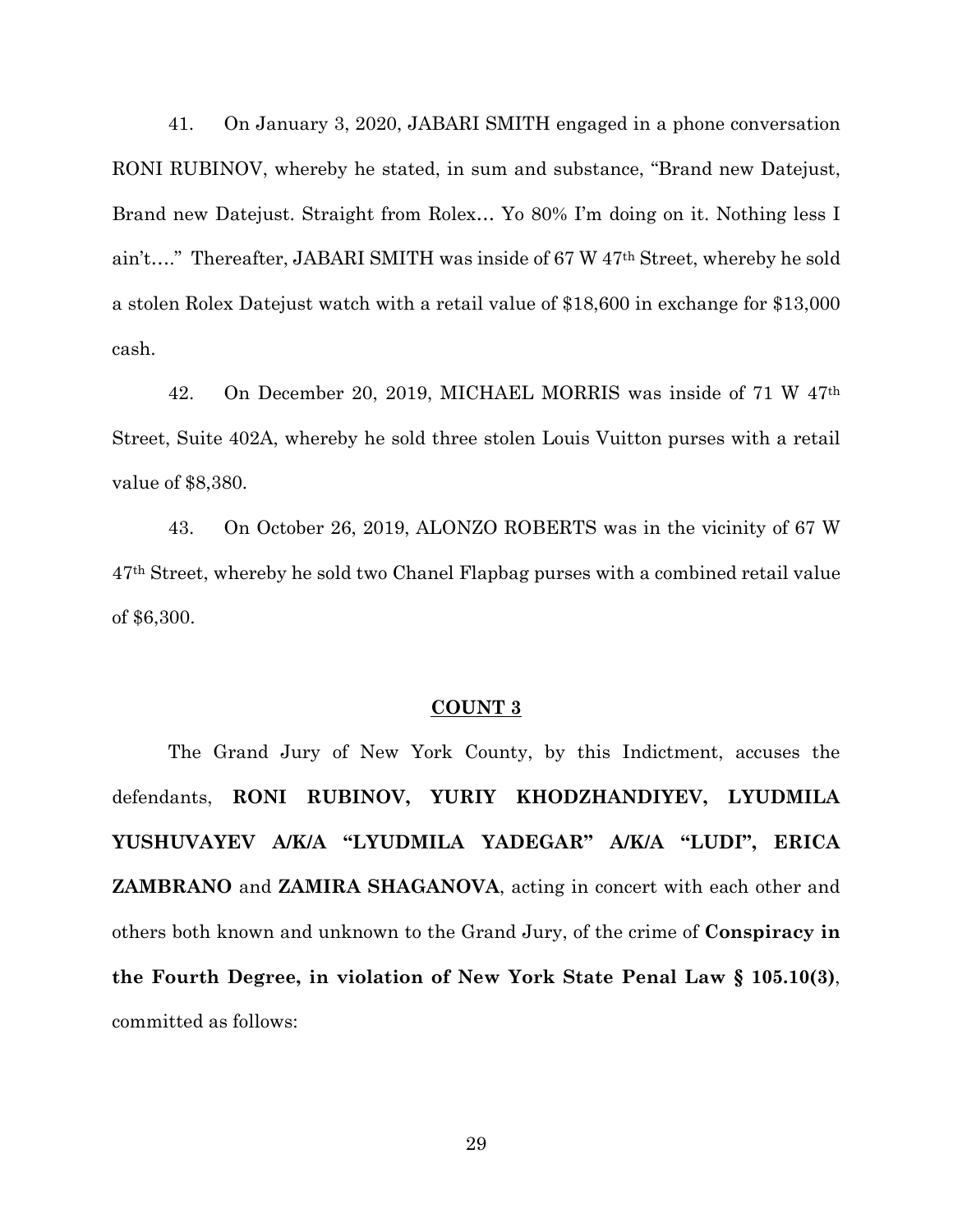The defendants, from on or about and between **January 1, 2017, and January 8, 2020**, in the **County of New York, the County of Queens and elsewhere inside and outside the State of New York**, intending that conduct constituting the felony of money laundering in the third degree as defined in section 470.10 of this chapter be performed, agreed with one or more persons to engage in or cause the performance of such conduct.

### **PREAMBLE**

It was the purpose of this conspiracy to conceal or disguise the nature, location, the source, the ownership or the control of proceeds of criminal conduct which included financial transactions involving property having a total value exceeding fifty thousand dollars, in New York County, Queens County and other jurisdictions inside and outside the State of New York.

It was the role of **RONI RUBINOV, YURIY KHODZHANDIYEV, LYUDMILA YUSHUVAYEV A/K/A "LYUDMILA YADEGAR" A/K/A "LUDI", ERICA ZAMBRANO** and **ZAMIRA SHAGANOVA** to carry out the business of the Criminal Enterprise as described in Count 1 of this Indictment.

It was also part of this conspiracy for members of the conspiracy to communicate with each other and others over cellular telephones using codes and communicating in a guarded, cryptic manner.

## **OVERT ACTS:**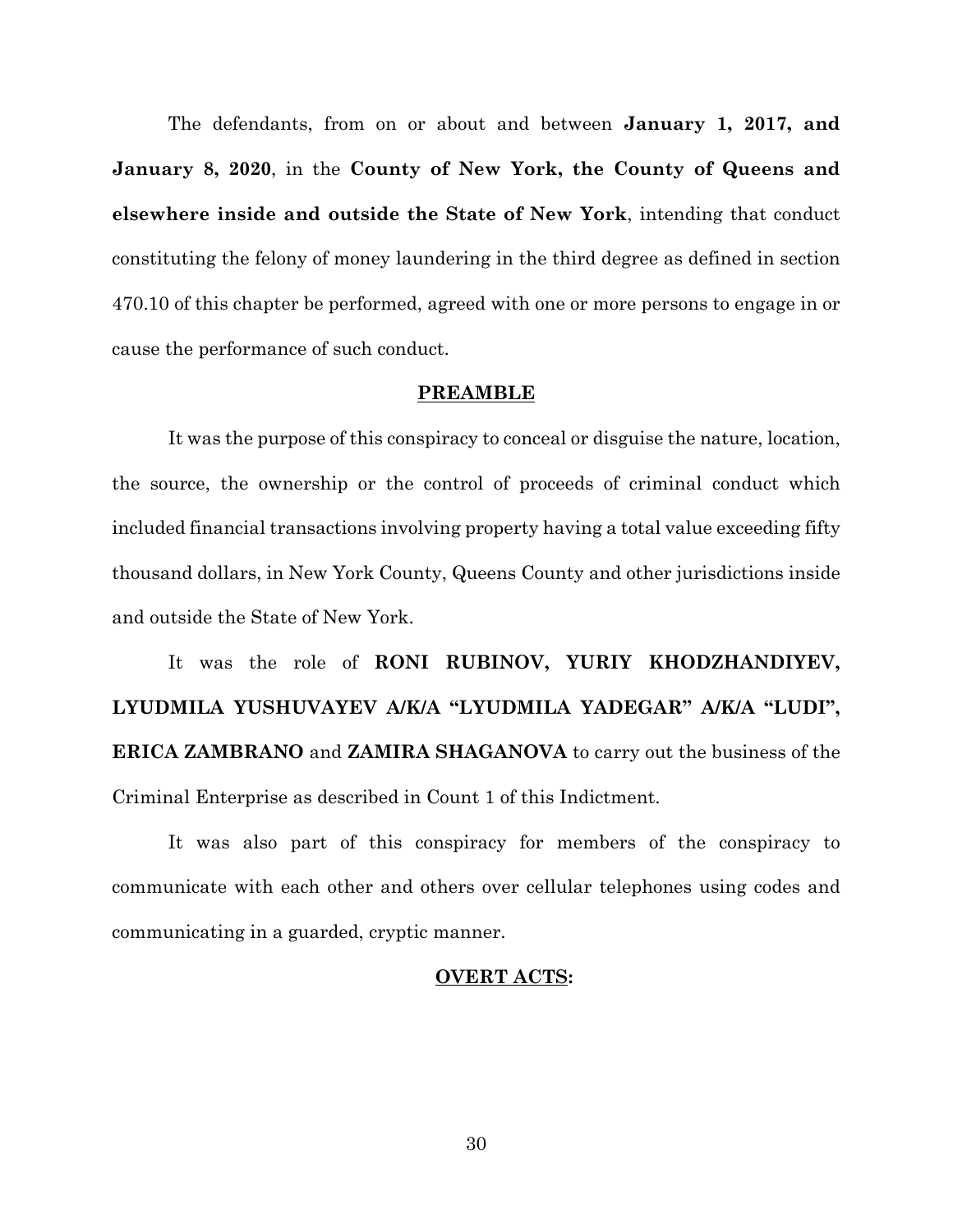In the furtherance of the Conspiracy, and to effect the objects thereof, from on or about and between January 1, 2017, and January 8, 2020, the following overt acts, among others, were committed:

1. On December 30, 2019, RONI RUBINOV engaged in the phone conversation with LYUDMILA YUSHUVAYEV A/K/A "LYUDMILA YADEGAR" A/K/A "LUDI", whereby she asked, in sum and substance, "Roni, you're giving 120 for the gift card?" to which RONI RUBINOV replied, in sum and substance, "Yeah, \$200 in debit… just process 200 in debit… make a receipt for purchase of silver coins…."

2. On April 4, 2019, YURIY KHODZHANDIYEV, was inside 71 W 47th Street, Suite 402A and bought three stolen Vanilla Visa cards with a value of \$450 in exchange for \$210 cash.

3. On May 13, 2019, YURIY KHODZHANDIYEV, was inside 71 W 47th Street, Suite 402A and bought one stolen Vanilla Visa card with a value of \$300 in exchange for \$150 cash, and issued a receipt stating, in sum and substance, "\$300 in silver bars".

4. On December 26, 2019, RONI RUBINOV, ERICA ZAMBRANO and LYUDMILA YUSHUVAYEV A/K/A "LYUDMILA YADEGAR" A/K/A "LUDI" were inside of 67 W 47th Street. RONI RUBINOV handed ERICA ZAMBRANO a stack of gift cards and she proceeded to check the balances of the gift cards. LYUDMILA YUSHUVAYEV A/K/A "LYUDMILA YADEGAR" A/K/A "LUDI" stated, in sum and substance, "I already checked them, they have \$100 each". Thereafter, RONI RUBINOV asked LYUDMILA YUSHUVAYEV A/K/A "LYUDMILA YADEGAR"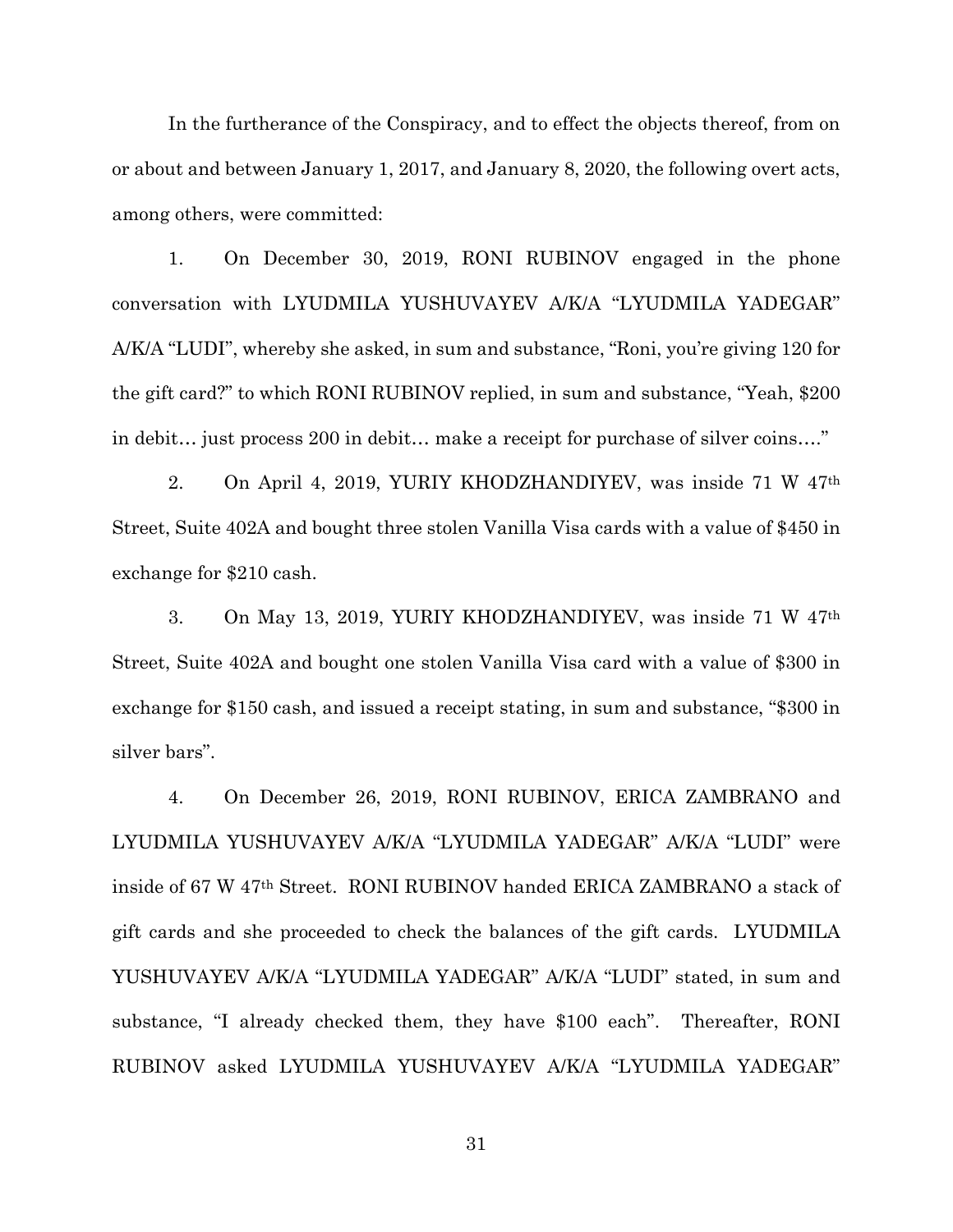A/K/A "LUDI" to process the gift cards, at which point LYUDMILA YUSHUVAYEV A/K/A "LYUDMILA YADEGAR" A/K/A "LUDI" began swiping the gift cards through the merchant account terminal inside of 67 W 47th Street.

5. On December 24, 2019, ERICA ZAMBRANO engaged in a phone conversation with RONI RUBINOV, whereby she stated, in sum and substance, "…there are 43 cards for \$100 each".

6. On December 14, 2019, ZAMIRA SHAGANOVA engaged in a phone conversation with RONI RUBINOV, whereby she stated, in sum and substance, "Someone brought three Visa cards, black… \$100 each there is a fee, six dollars for each card." RONI RUBINOV replied, in sum and substance, "Okay, swipe it like debit".

7. On December 12, 2019, ZAMIRA SHAGANOVA engaged in a phone conversation with RONI RUBINOV, whereby RONI RUBINOV stated, in sum and substance, "If he gives you ID, you can take five cards from him and give him the 70%. Try give him 60%, but if it doesn't work, give him 70%. Make a receipt that he's purchasing for a 1,000 divided by 18. 1,000 divided by 18, that he's purchasing pure silver bars. Okay? For investment purposes. Then have him sign that." Zamira replied, in sum and substance, "Okay".

## **COUNT 4**

The Grand Jury of New York County, by this Indictment, accuses the defendants, **RONI RUBINOV, YURIY KHODZHANDIYEV, RAFIK ISRAILOV, AKASYA YASAROGLU, LYUDMILA YUSHUVAYEV A/K/A "LYUDMILA**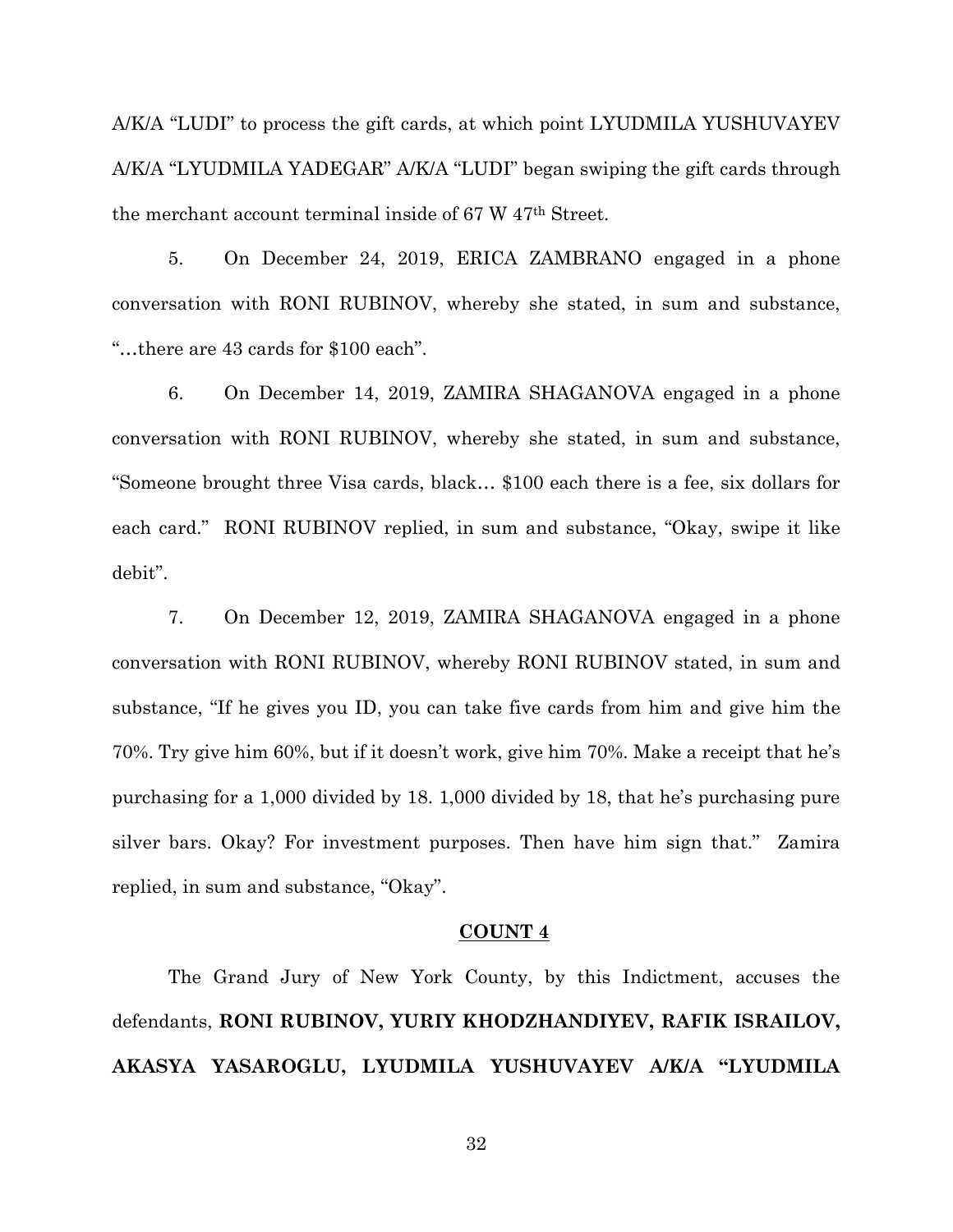**YADEGAR" A/K/A "LUDI", ERICA ZAMBRANO, FATHI NEGADI, CAROLINE GALLEGO, RAMDASS RAMKISSOON A/K/A "PAULIE", ZAMIRA SHAGANOVA, ANA BALACEANU, CHARLES HARMAN, PATRICE COLLINS, SALIMOU DABO, JERARD IAMUNNO A/K/A "ITALIANO", LANCE FAIR, CAYLA ROMAN, KATHLEEN RAGUSA, GREGORY ROOSA, JORDAN CAVALIERO, THOMAS NICHOLAS A/K/A "TOMMY", EVEYLON FERGUSON, KEVIN RUTHENBECK, DAVID HIGGINS, JUSTIN PEPCHINSKI, DANIEL WEBER, PATRICK CASEY, SHAWN HERALD, SHANNON WINKLER A/K/A "SHEA", JAMES BILIS A/K/A "SLIM", SAMANTHA COTRONEO, HERMAN ELLIS, CHRIS PLAMONDON, JOSHUAUA DVORIN, REAGAN CALLIHAN A/K/A "MEAGAN", SHARIF WARNER, CHASE BUNT, JABARI SMITH, MICHAEL MORRIS** and **ALONZO ROBERTS**, acting in concert with each other and others both known and unknown to the Grand Jury, of the crime of **Criminal Possession of Stolen Property in the First Degree, in violation of New York State Penal Law § 165.54**, committed as follows:

The defendants, from on or about and between **January 1, 2017, and January 8, 2020, in the County of New York, the County of Queens and elsewhere inside and outside the State of New York**, knowingly possessed stolen property, with intent to benefit themselves or persons other than the owners thereof, or impede the recovery by the owners thereof, and when the value of the property exceeded one million dollars.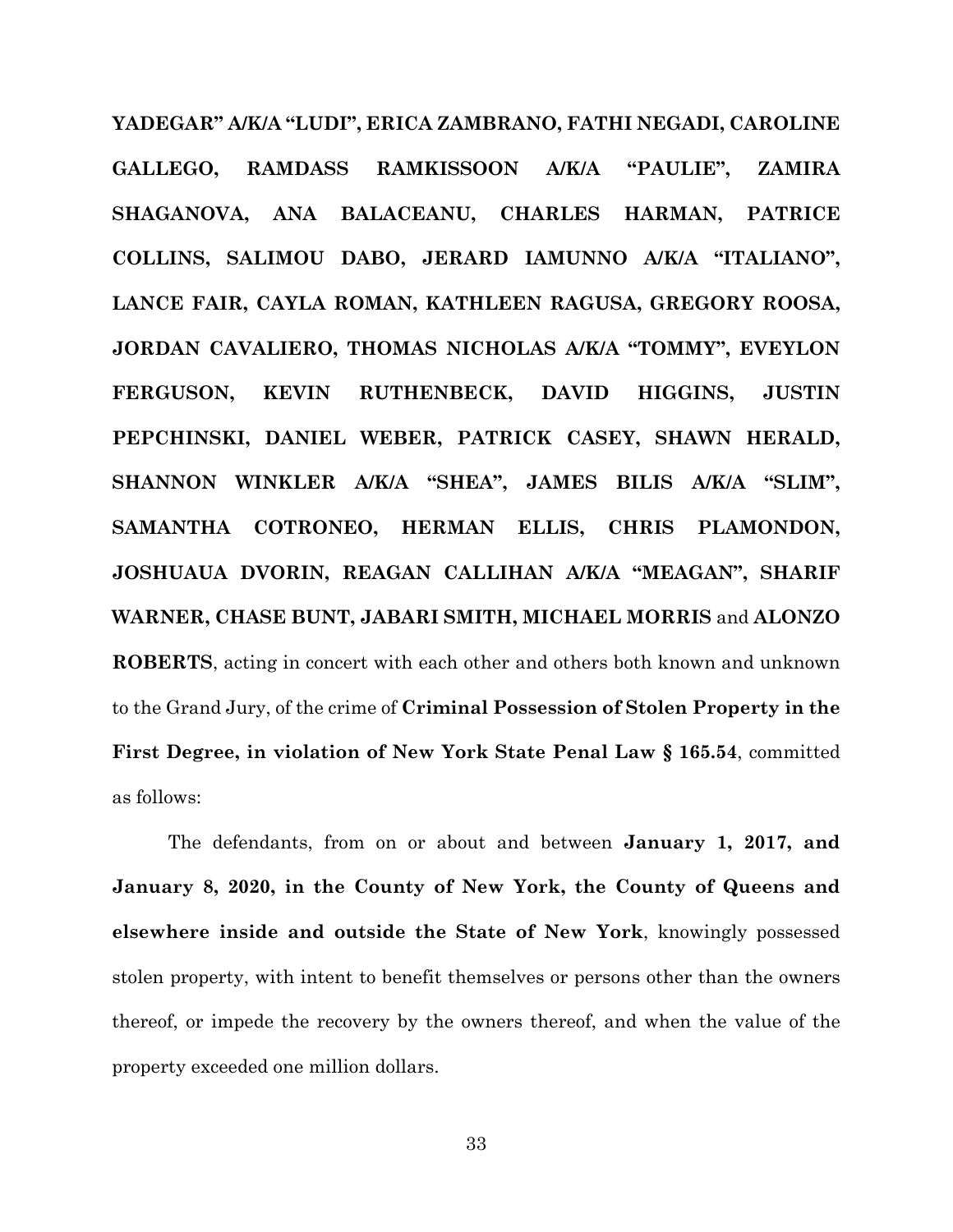### **COUNT 5**

The Grand Jury of New York County, by this Indictment, accuses the defendants, **RONI RUBINOV, YURIY KHODZHANDIYEV, RAFIK ISRAILOV, AKASYA YASAROGLU, LYUDMILA YUSHUVAYEV A/K/A "LYUDMILA YADEGAR" A/K/A "LUDI", ERICA ZAMBRANO, FATHI NEGADI, CAROLINE GALLEGO, RAMDASS RAMKISSOON A/K/A "PAULIE", ZAMIRA SHAGANOVA, ANA BALACEANU, CHARLES HARMAN, PATRICE COLLINS, SALIMOU DABO, JERARD IAMUNNO A/K/A "ITALIANO", LANCE FAIR, CAYLA ROMAN, KATHLEEN RAGUSA, GREGORY ROOSA, JORDAN CAVALIERO, THOMAS NICHOLAS A/K/A "TOMMY", EVEYLON FERGUSON, KEVIN RUTHENBECK, DAVID HIGGINS, JUSTIN PEPCHINSKI, DANIEL WEBER, PATRICK CASEY, SHAWN HERALD, SHANNON WINKLER A/K/A "SHEA", JAMES BILIS A/K/A "SLIM", SAMANTHA COTRONEO, HERMAN ELLIS, CHRIS PLAMONDON, JOSHUA DVORIN, REAGAN CALLIHAN A/K/A "MEAGAN", SHARIF WARNER, CHASE BUNT, JABARI SMITH, MICHAEL MORRIS** and **ALONZO ROBERTS**, acting in concert with each other and others both known and unknown to the Grand Jury, of the crime of **Scheme to Defraud in the First Degree, in violation of New York State Penal Law § 190.65(1)(b)**, committed as follows:

The defendants, from on or about and between **January 1, 2017, and January 8, 2020**, in the **County of New York, the County of Queens and elsewhere inside and outside the State of New York**, engaged in a scheme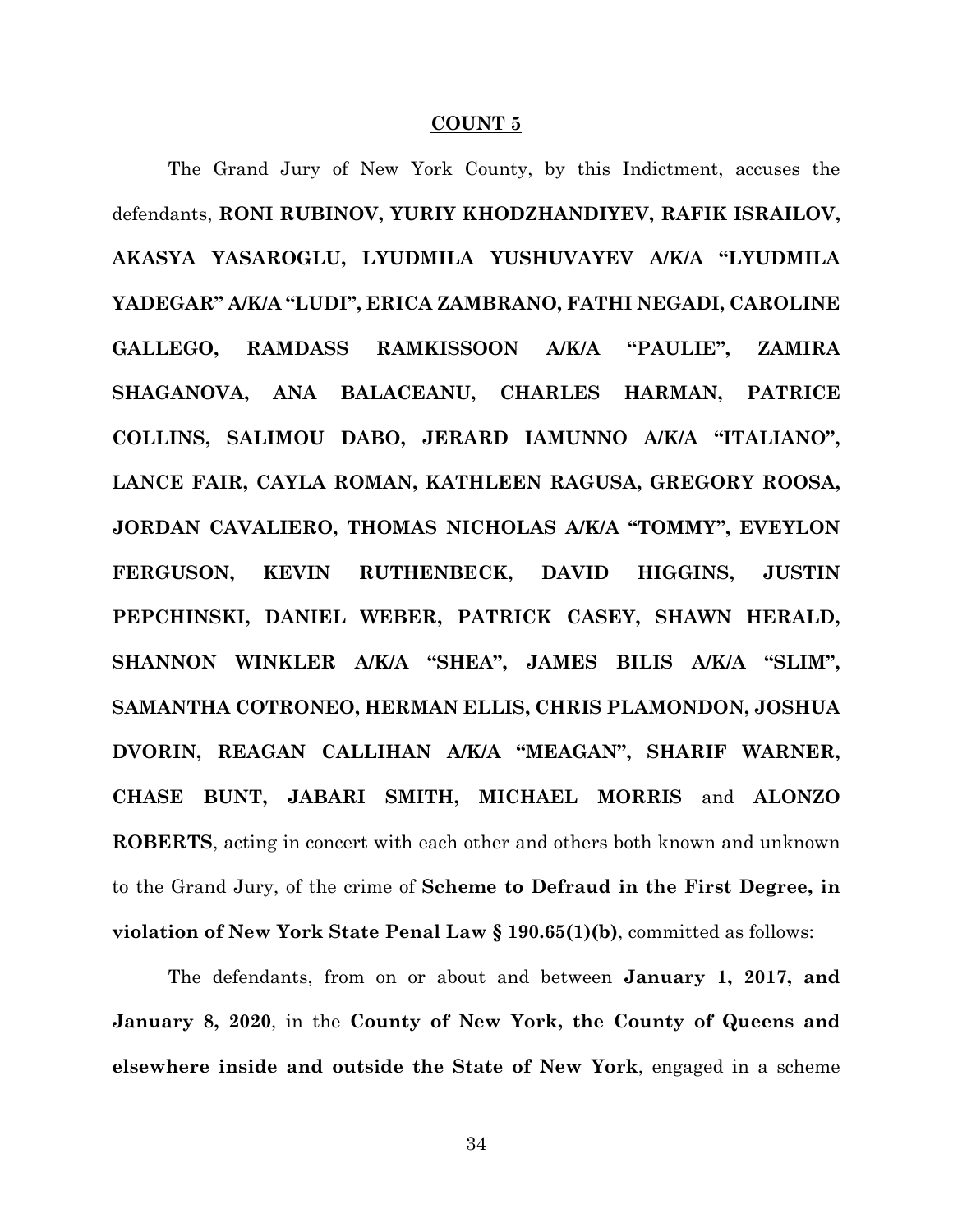constituting a systematic ongoing course of conduct with intent to defraud more than one person or to obtain property from more than one person by false or fraudulent pretenses, representations or promises, and so obtained property with value in excess of one thousand (1,000) dollars from one or more such persons, to wit: Macy's, Inc., CVS Health Corporation, and other corporate retail entities.

#### **COUNT 6**

The Grand Jury of New York County, by this Indictment, accuses the defendants, **RONI RUBINOV, YURIY KHODZHANDIYEV, RAFIK ISRAILOV, AKASYA YASAROGLU, LYUDMILA YUSHUVAYEV A/K/A "LYUDMILA YADEGAR" A/K/A "LUDI", ERICA ZAMBRANO, FATHI NEGADI, CAROLINE GALLEGO, RAMDASS RAMKISSOON A/K/A "PAULIE", ZAMIRA SHAGANOVA, ANA BALACEANU, CHARLES HARMAN, and PATRICE COLLINS,** acting in concert with each other and others both known and unknown to the Grand Jury, of the crime of **Money Laundering in the First Degree, in violation of New York State Penal Law § 470.20(1)(b)(i)(A)(iii),** as follows:

The defendants, from on or about and between **January 1, 2017, and January 8, 2020**, in the **County of New York, the County of Queens and elsewhere inside and outside the State of New York**, knowing that the property involved in one or more financial transactions represented the proceeds of a class B felony, to wit: Criminal Possession of Stolen Property in the First Degree; they conducted one or more such financial transactions which in fact involve the proceeds of any such felony, with intent to promote the carrying on of specified criminal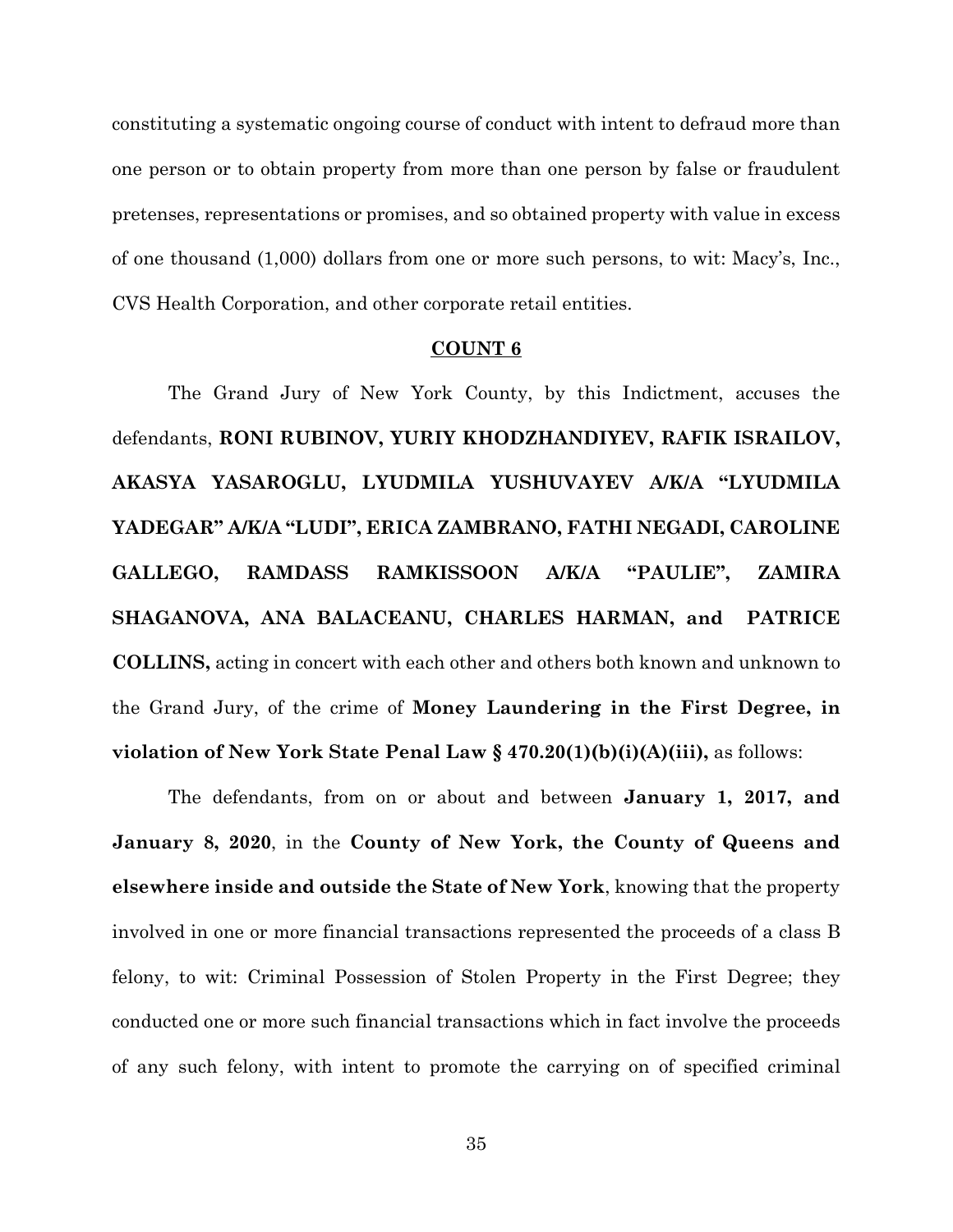conduct and the total value of the property involved in such financial transaction or transactions exceeded one million (1,000,000) dollars.

## **COUNT 7**

The Grand Jury of New York County, by this Indictment, accuses the defendants, **RONI RUBINOV, YURIY KHODZHANDIYEV, RAFIK ISRAILOV, AKASYA YASAROGLU, LYUDMILA YUSHUVAYEV A/K/A "LYUDMILA YADEGAR" A/K/A "LUDI", ERICA ZAMBRANO, FATHI NEGADI, CAROLINE GALLEGO, RAMDASS RAMKISSOON A/K/A "PAULIE", ZAMIRA SHAGANOVA, ANA BALACEANU CHARLES HARMAN,** and **PATRICE COLLINS,** acting in concert with each other and others both known and unknown to the Grand Jury, of the crime of **Money Laundering in the First Degree, in violation of New York State Penal Law § 470.20(1)(b)(ii)(A)(iii),** as follows:

The defendants, from on or about and between **January 1, 2017, and January 8, 2020**, in the **County of New York, the County of Queens and elsewhere inside and outside the State of New York**, knowing that the property involved in one or more financial transactions represented the proceeds of a class B felony, to wit: Criminal Possession of Stolen Property in the First Degree; they conducted one or more such financial transactions which in fact involve the proceeds of any such felony, knowing that the transaction or transactions in whole or in part were designed to conceal or disguise the nature, the location, the source, the ownership or the control of the proceeds of specified criminal conduct and the total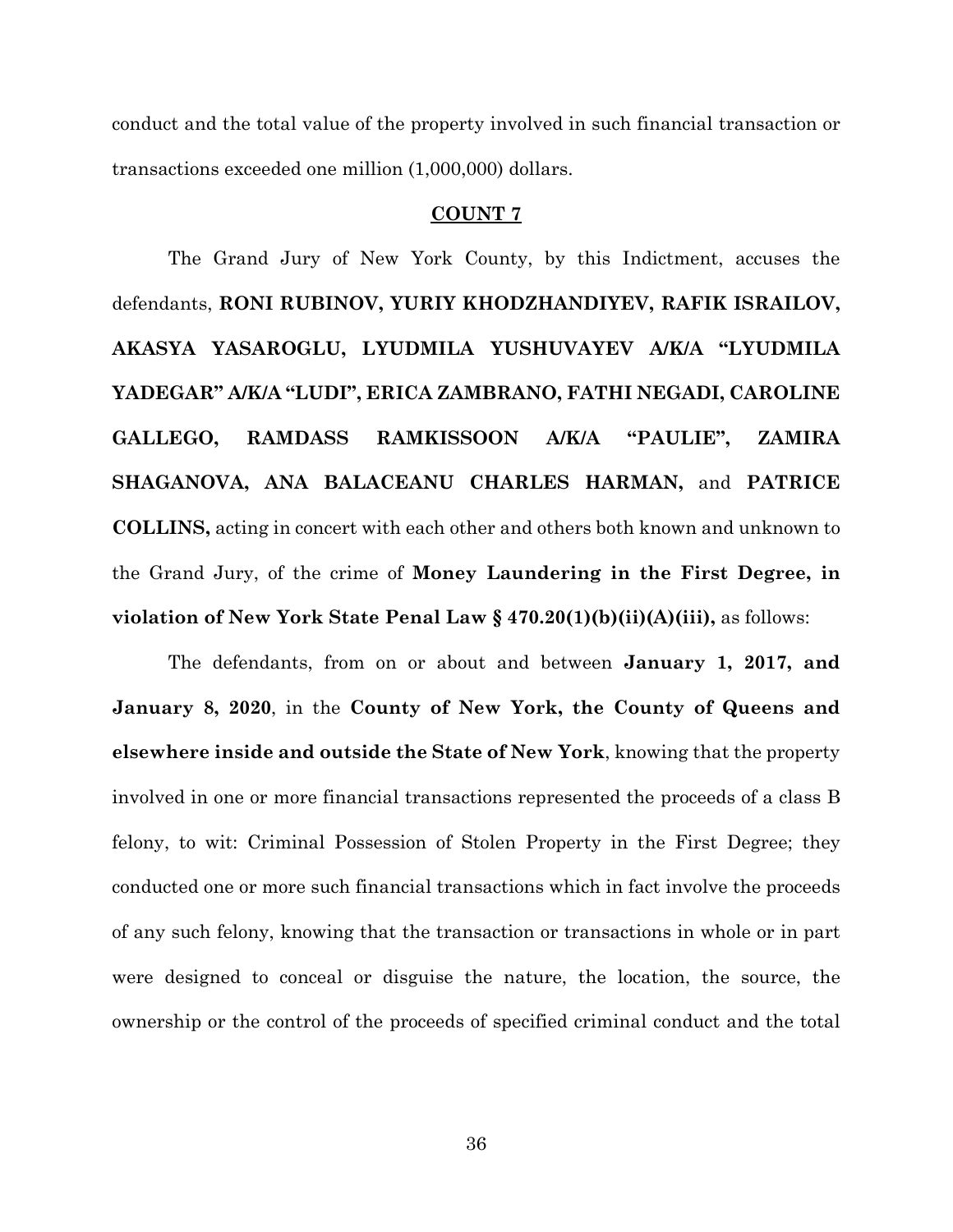value of the property involved in such financial transaction or transactions exceeded one million (1,000,000) dollars.

## **COUNT 8**

The Grand Jury of New York County, by this Indictment, accuses the defendants, **RONI RUBINOV, YURIY KHODZHANDIYEV, LYUDMILA YUSHUVAYEV A/K/A "LYUDMILA YADEGAR" A/K/A "LUDI", ERICA ZAMBRANO** and **ZAMIRA SHAGANOVA,** acting in concert with each other and others both known and unknown to the Grand Jury, of the crime of **Money Laundering in the Third Degree, in violation of New York State Penal Law § 470.10(1)(b)(ii)(A)(iii),** as follows:

The defendants, from on or about and between **January 1, 2017, and January 8, 2020**, in the **County of New York, the County of Queens and elsewhere inside and outside the State of New York**, knowing that the property involved one or more financial transactions represented the proceeds of criminal conduct, they conducted one or more such financial transactions which in fact involve the proceeds of specified criminal conduct, knowing that the transaction or transactions in whole or in part were designed to conceal or disguise the nature, the location, the source, the ownership or the control of the proceeds of criminal conduct and the total value of the property involved in such financial transaction or transactions exceeded fifty thousand (50,000) dollars.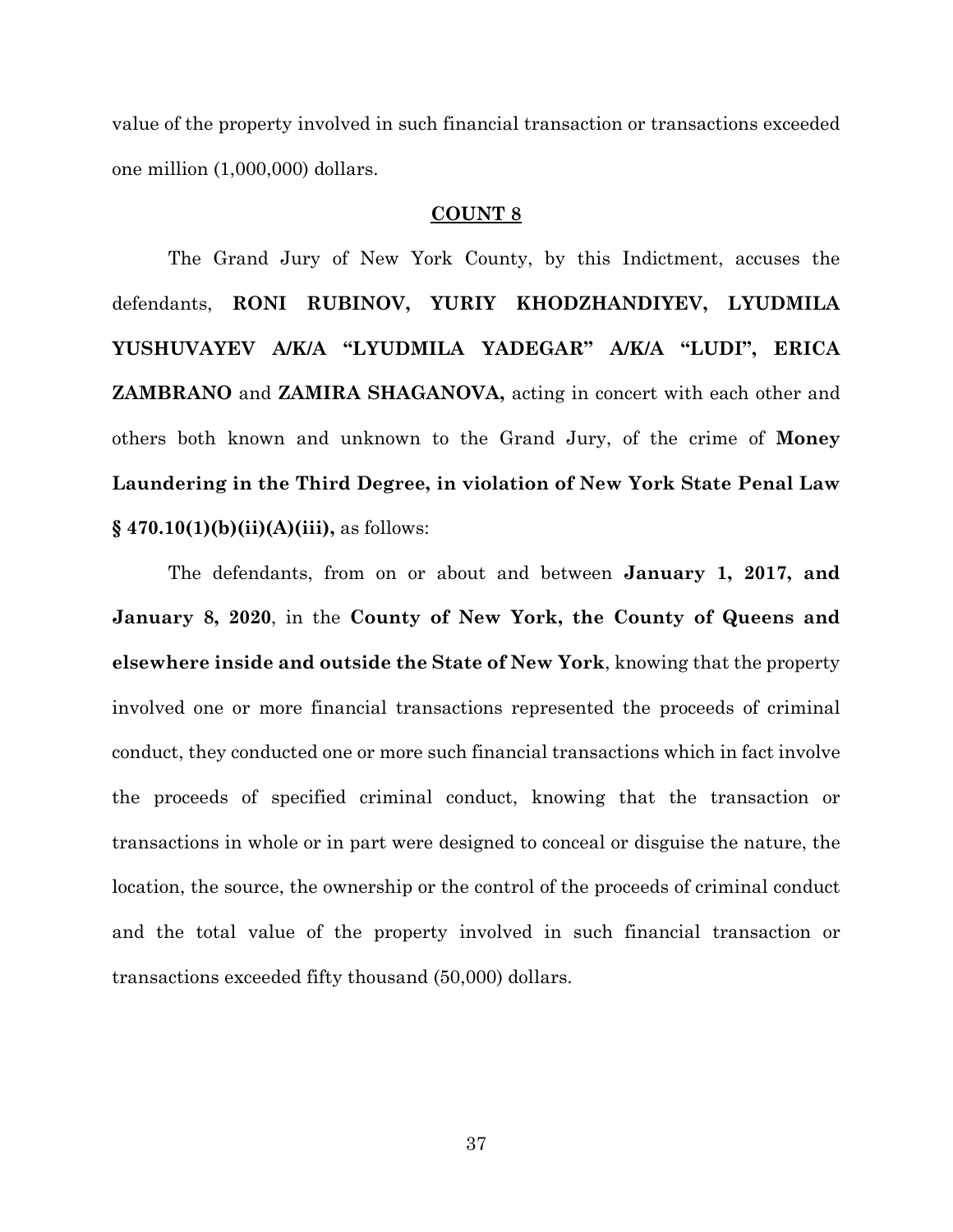### **COUNT 9**

The Grand Jury of New York County, by this Indictment, accuses the defendants, **RONI RUBINOV, YURIY KHODZHANDIYEV, AKASYA YASAROGLU**, **ZAMIRA SHAGANOVA, JAMES BILIS A/K/A "SLIM", JUSTIN PEPCHINSKI, KATHLEEN RAGUSA** and **JACQUELINE ALESSI**, acting in concert with each other and others both known and unknown to the Grand Jury, of the crime of **Conspiracy in the Fifth Degree, in violation of New York State Penal Law § 105.05(1)**, committed as follows:

The defendants, from on or about and between **August 30, 2019 to on or about January 7, 2020**, in the **County of New York, the County of Queens and elsewhere inside and outside the State of New York**, intending that conduct constituting a felony be performed, to wit: **Criminal Possession of Stolen Property in the Fourth Degree, in violation of New York State Penal Law § 165.45(2)**, agreed with one or more persons to engage in or cause the performance of such conduct.

#### **PREAMBLE**

It was the purpose of this conspiracy to engage in a scheme constituting a systematic ongoing course of conduct to knowingly possess stolen property, with intent to benefit themselves or person(s) other than an owner thereof or to impede the recovery by an owner thereof, and when the property consisted of a public benefit card, in New York County and other jurisdictions inside and outside the State of New York.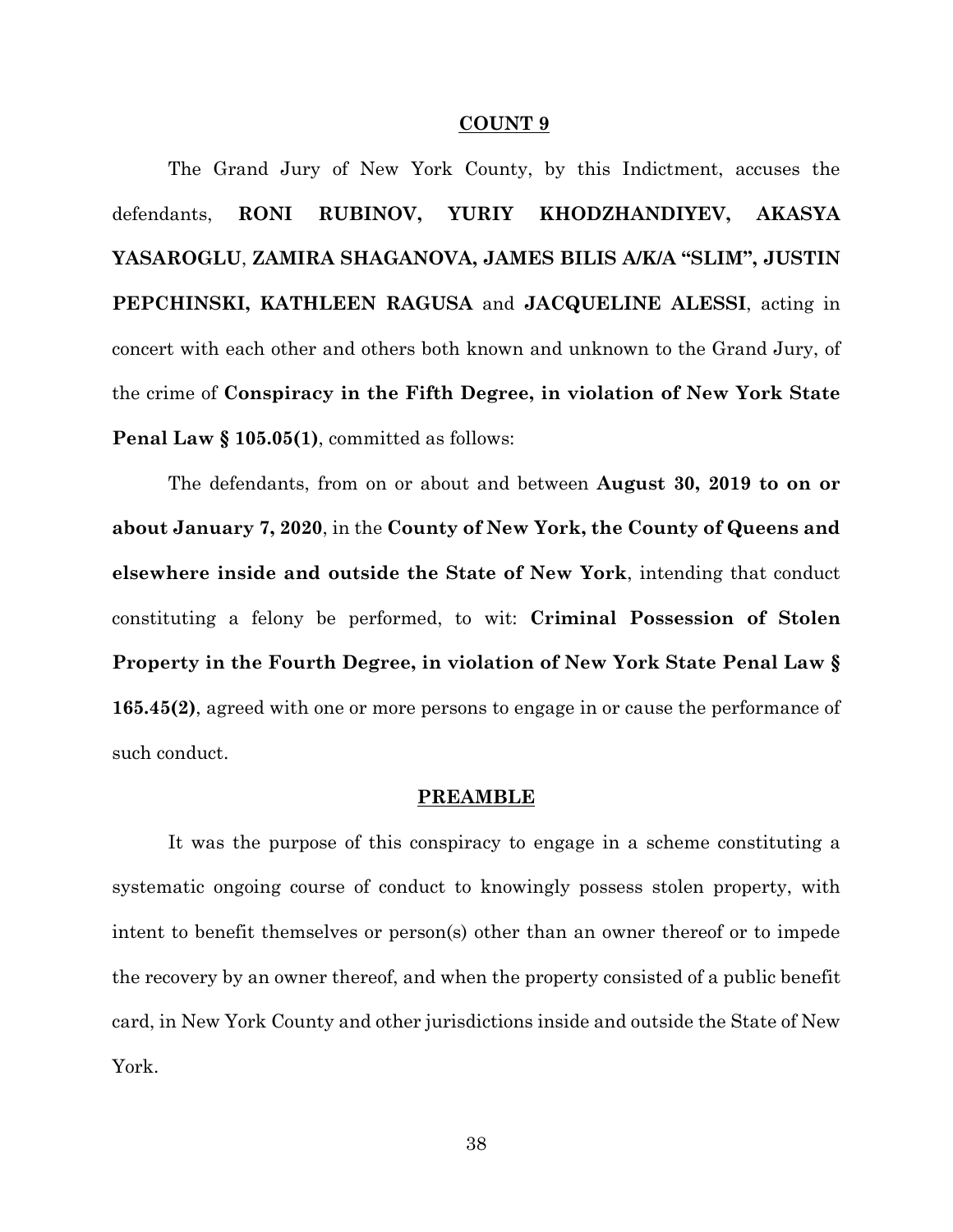It was the role of **RONI RUBINOV** to seek and procure New York City Electronic Benefits Transfer (hereinafter "EBT") cards or benefits from boosters in exchange for cash.

It was the role of **YURIY KHODZHANDIYEV, AKASYA YASAROGLU** and **ZAMIRA SHAGANOVA** to verify whether the booster's EBT cards or accounts had active balances and to subsequently purchase the EBT benefits from the boosters in exchange for cash.

It was the role of **JAMES BILIS A/K/A "SLIM", JUSTIN PEPCHINSKI, KATHLEEN RAGUSA** and **JACQUELINE ALESSI** to sell EBT benefits cards with Welfare benefit balances to **RONI RUBINOV**, **YURIY KHODZHANDIYEV, AKASYA YASAROGLU** and **ZAMIRA SHAGANOVA** in exchange for cash.

These transactions occurred either in the vicinity of 67 and 71 W 47th Street or over the phone, as identified in intercepted communications.

It was also part of this conspiracy for members of the conspiracy to communicate with each other and others over cellular telephones using codes and communicating in a guarded, cryptic manner.

### **OVERT ACTS:**

In the furtherance of the Conspiracy, and to effect the objects thereof, from on or about and between August 30, 2019, and January 7, 2020, the following overt acts, among others, were committed:

1. On September 10, 2019, RONI RUBINOV engaged in a phone conversation with Wasserman's Supermarket, whereby he stated, in sum and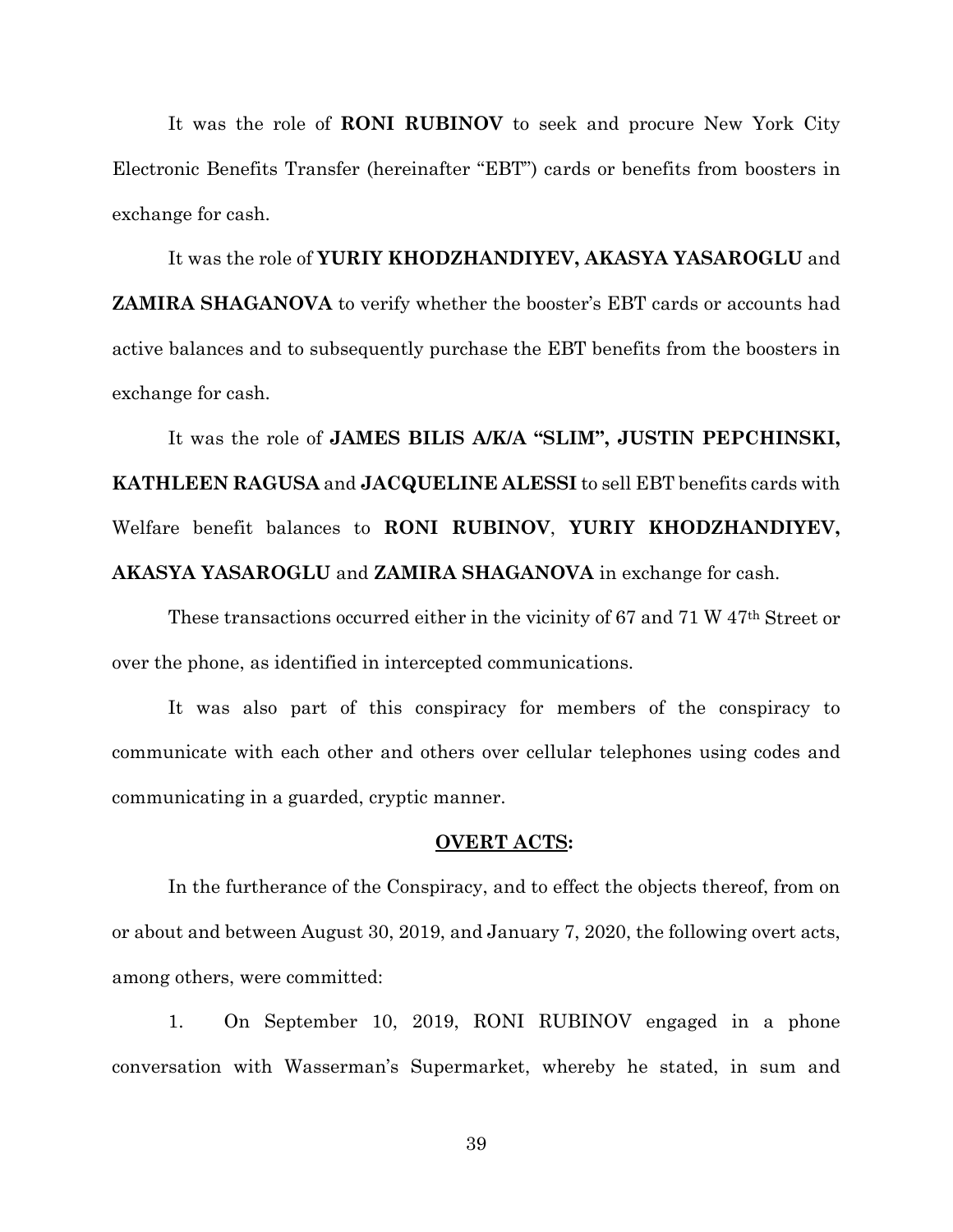substance, "three-two-nine-zero, right? … one hundred and nineteen seventy-five… EBT. Food Stamps."

2. On October 5, 2019, YURIY KHODZHANDIYEV engaged in a phone conversation, whereby he stated, in sum and substance "How much should I give him for the card? He is here." Shortly thereafter, YURIY KHODZHANDIYEV engaged in another phone conversation, whereby he checked the balance of an EBT card and learned that the pending cash benefit on the card was \$91.50.

3. On November 7, 2019, AKASYA YASAROGLU engaged in a phone conversation whereby she stated, in sum and substance, "Roni, Justin is here… Benefit card… He has benefit card, he say."

4. On October 5, 2019, ZAMIRA SHAGANOVA gave RONI RUBINOV's employee \$50 cash to pay a booster for an EBT card.

5. On September 10, 2019. JAMES BILIS A/K/A "SLIM" engaged in a phone conversation, whereby he stated, in sum and substance, "Yeah, it's Slim. I'm over here now…I was going to-do you need- because I have my EBT card the food card and it got money on it. Will you take it?"

6. On November 7, 2019, JUSTIN PEPCHINSKI sent a text message, whereby he stated, in sum and substance, "Hey Ronnie, It's Justin, I have a card with \$180 in food stamps. How much do you give for that?"

7. On October 7, 2019, KATHLEEN RAGUSA engaged in a phone conversation, whereby she stated, in sum and substance, "Hi Roni, I'm sorry to both you. It's Kathleen, just need a second of your time. I have my food stamp card again.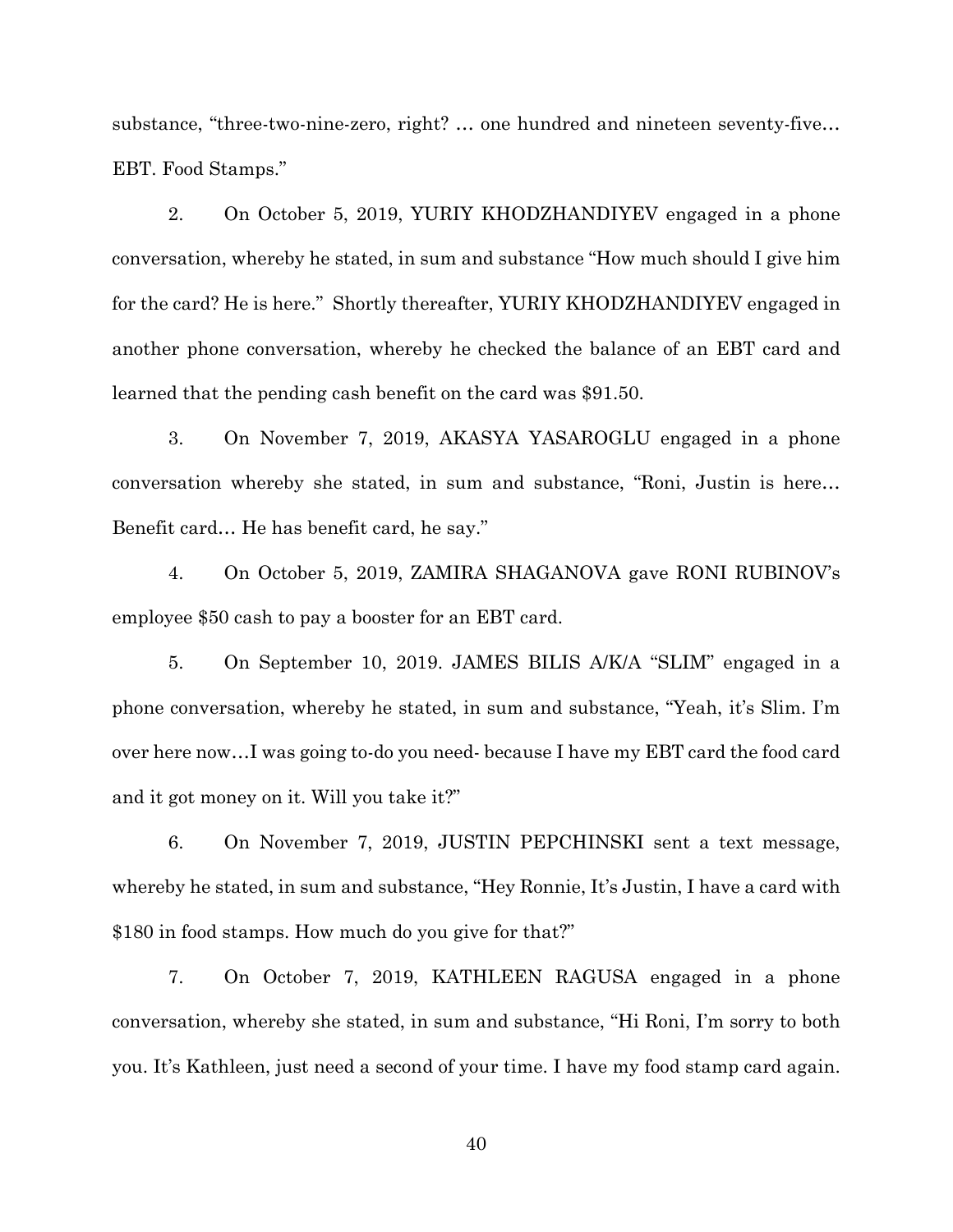Are you interested in it?... \$50.39. I just bought something. The receipt's right here. I put the pin number on the receipt".

8. On November 7, 2019, JACQUELINE ALESSI engaged in a phone conversation, whereby she stated, in sum and substance, "Okay, so look you got an E-card… I'll give you the info… Alright, so listen, the reason why there's extra money on there is because I had pregnancy allowance that they owed me from – they never gave that to me when I told them I was pregnant back in June, they were supposed to put it on and they never did. So, I have like a lot of money on there from that… I'll go online and I'll send you everything… And then I'll have you PayPal".

## **COUNT 10**

The Grand Jury of New York County, by this Indictment, accuses the defendants, **RONI RUBINOV, YURIY KHODZHANDIYEV, AKASYA YASAROGLU**, **ZAMIRA SHAGANOVA, JAMES BILIS A/K/A "SLIM", JUSTIN PEPCHINSKI, KATHLEEN RAGUSA** and **JACQUELINE ALESSI**, acting in concert with each other and others both known and unknown to the Grand Jury, of the crime of **Criminal Possession of Stolen Property in the Fourth Degree, in violation of New York State Penal Law § 165.45(2)**, committed as follows:

The defendants, from on or about **August 30, 2019 to on or about January 7, 2020, in the County of New York,** knowingly possessed stolen property, with intent to benefit themselves or person(s) other than an owner thereof or to impede the recovery by an owner thereof, and when the property consisted of a public benefit card.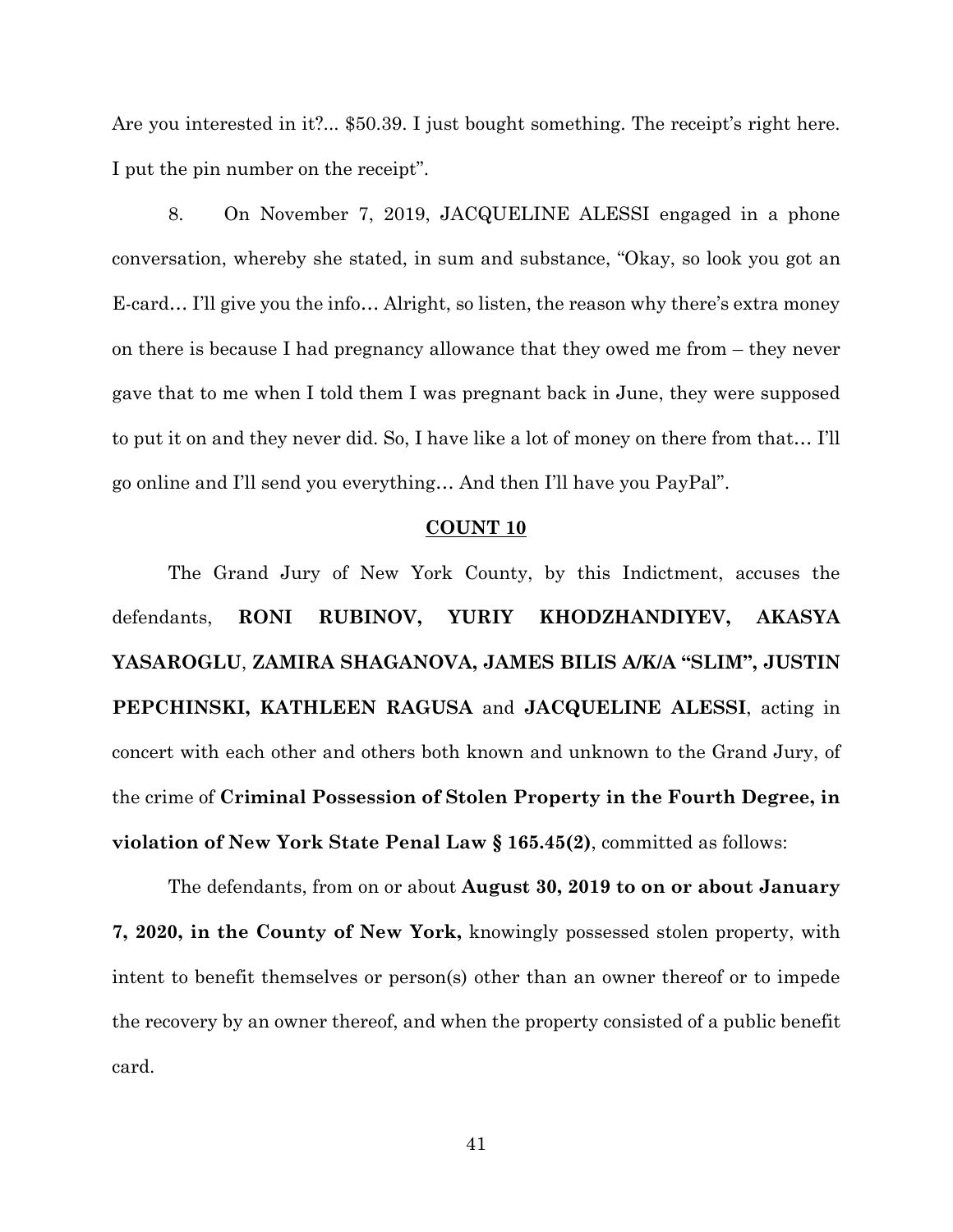#### **COUNT 11**

The Grand Jury of New York County, by this Indictment, accuses the defendant, **RONI RUBINOV, YURIY KHODZHANDIYEV, AKASYA YASAROGLU** and **ZAMIRA SHAGANOVA**, acting in concert with each other and others both known and unknown to the Grand Jury, of the crime of **Criminal Use of a Public Benefit Card in the First Degree, in violation of New York State Penal Law § 158.35(i)**, committed as follows:

The defendants, from on or about **August 30, 2019 to on or about January 7, 2020, in the County of New York,** pursuant to an act or a series of acts, knowingly obtained three or more public benefit cards from another or others in exchange for a benefit.

#### **COUNT 12**

The Grand Jury of New York County, by this Indictment, accuses the defendant, **JACQUELINE ALESSI**, of the crime of **Criminal Use of a Public Benefit Card in the First Degree, in violation of New York State Penal Law § 158.35(ii)**, committed as follows:

The defendant, from on or about **August 30, 2019 to on or about January 7, 2020, in the County of New York,** pursuant to an act or a series of acts, knowingly transferred or delivered three or more public benefit cards to another or others in exchange for money.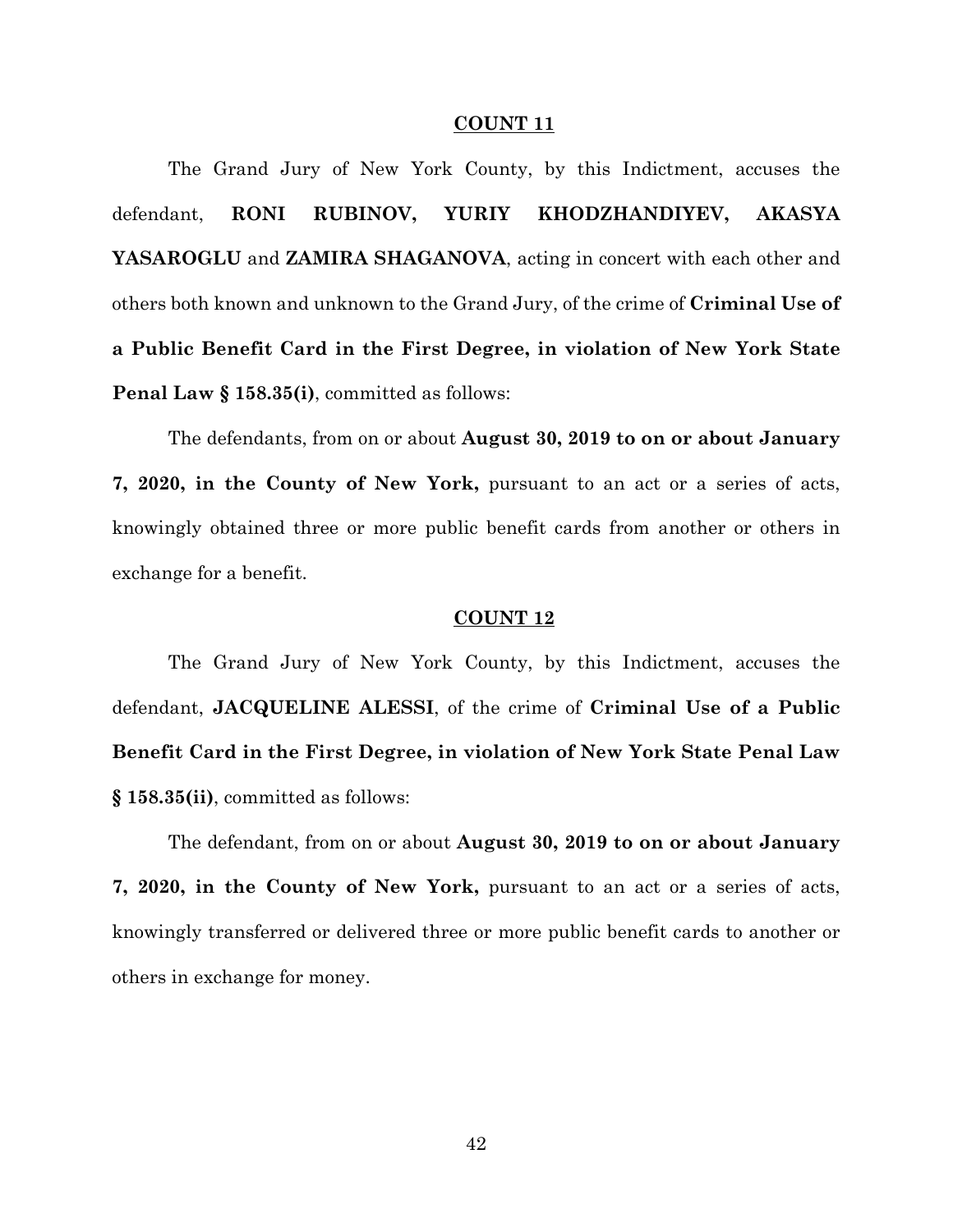#### **COUNT 13**

The Grand Jury of New York County, by this Indictment, accuses the defendant, **JAMES BILIS A/K/A "SLIM",** acting in concert with each other and others both known and unknown to the Grand Jury, of the crime of **Criminal Use of a Public Benefit Card in the Second Degree, in violation of New York State Penal Law § 158.30(3)(a)**, committed as follows:

The defendant, from on or about **September 10, 2019 to on or about December 13, 2019, in the County of New York,** knowingly transferred or delivered a public benefit card to another in exchange for money.

### **COUNT 14**

The Grand Jury of New York County, by this Indictment, accuses the defendant, **JUSTIN PEPCHINSKI,** acting in concert with each other and others both known and unknown to the Grand Jury, of the crime of **Criminal Use of a Public Benefit Card in the Second Degree, in violation of New York State Penal Law § 158.30(3)(a)**, committed as follows:

The defendant, from on or about **September 10, 2019 to on or about December 13, 2019, in the County of New York,** knowingly transferred or delivered a public benefit card to another in exchange for money.

## **COUNT 15**

The Grand Jury of New York County, by this Indictment, accuses the defendant, **KATHLEEN RAGUSA**, acting in concert with each other and others both known and unknown to the Grand Jury, of the crime of **Criminal Use of a Public**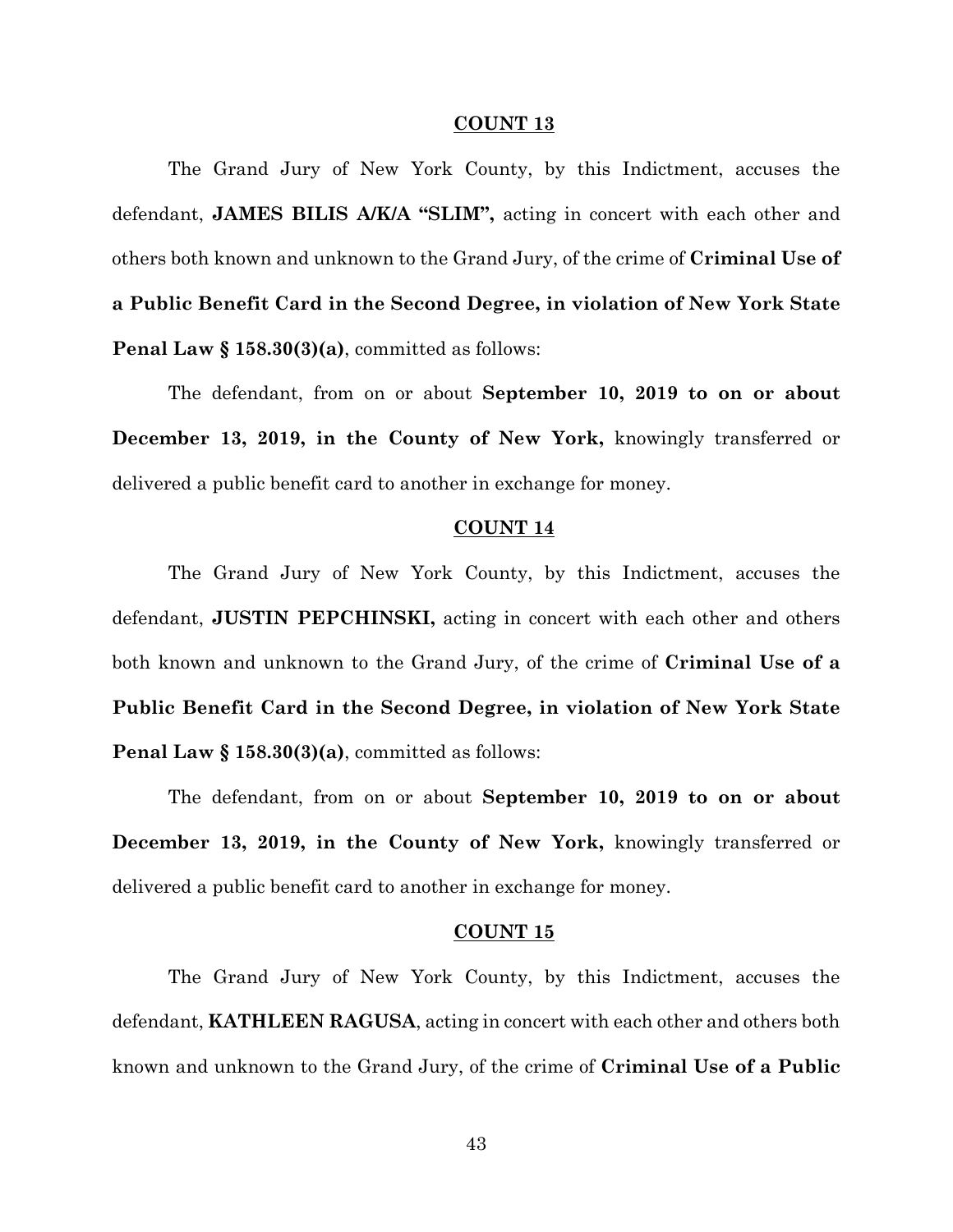**Benefit Card in the Second Degree, in violation of New York State Penal Law § 158.30(3)(a)**, committed as follows:

The defendant, from on or about **September 10, 2019 to on or about December 13, 2019, in the County of New York,** knowingly transferred or delivered a public benefit card to another in exchange for money.

### **COUNT 16**

The Grand Jury of New York County, by this Indictment, accuses the defendant, **RONI RUBINOV**, of the crime of **Criminal Possession of a Public Benefit Card in the Second Degree, in violation of New York State Penal**  Law § 158.45, committed as follows:

The defendant, from on or about **August 30, 2019 to on or about January 7, 2020, in the County of New York,** with intent to defraud, deceive or injure another, knowingly possessed ten or more public benefit cards in a name or names other than the person's own name.